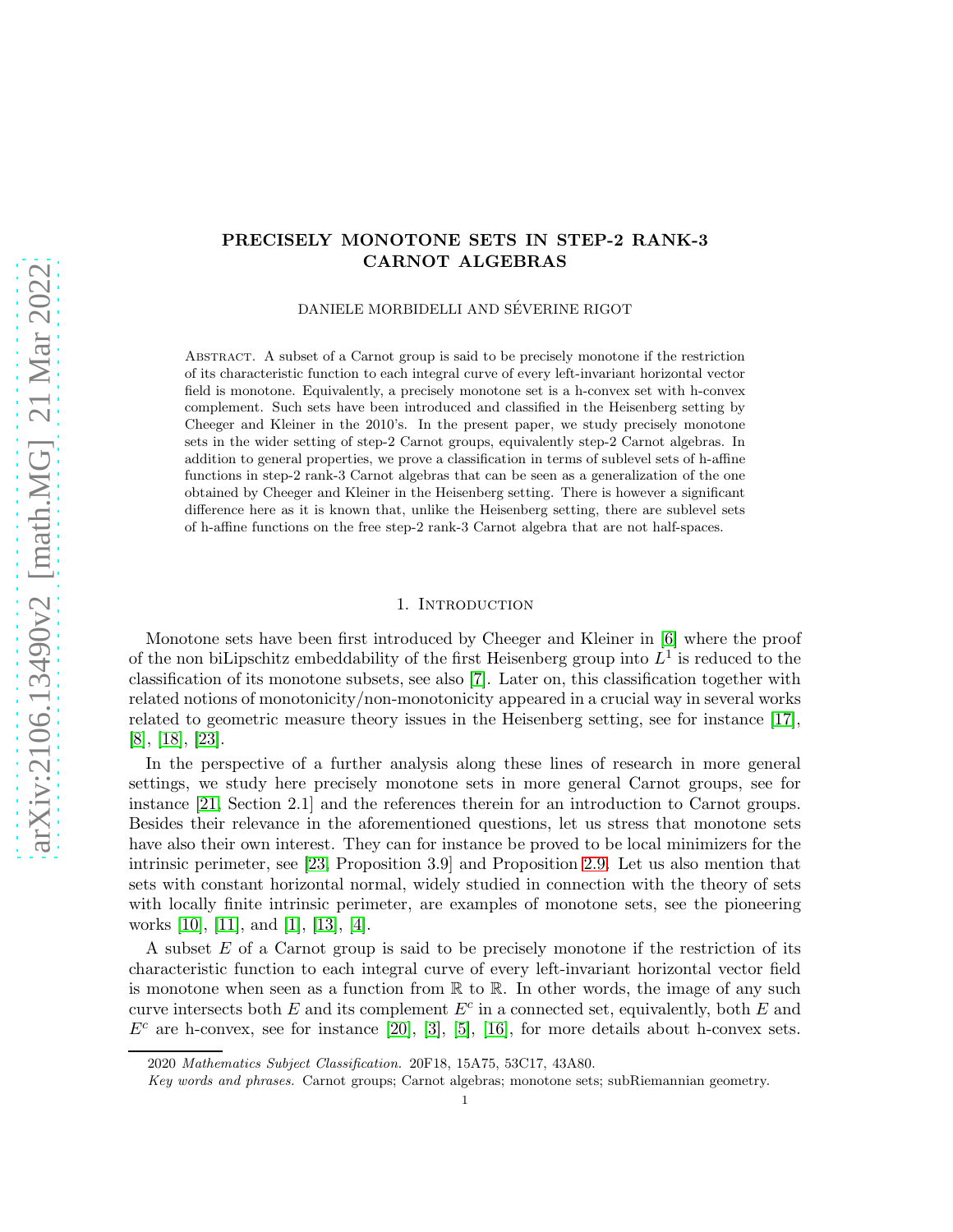Despite the simplicity of their definition, precisely monotone sets turn out to be rather difficult to describe.

On the one hand, a classification of precisely monotone sets is known so far only in some particular settings. Namely, it has been proved in  $[6]$  that if E is a non empty precisely monotone strict subset of the first Heisenberg group H then there is an open half-space C such that  $C \subset E \subset \overline{C}$ . This classification has been generalized to higher dimensional Heisenberg groups in [\[17\]](#page-32-0) and to Carnot groups of Métiver's type and the direct product  $\mathbb{H} \times \mathbb{R}$  in [\[16\]](#page-32-9). These are, at least to our knowledge, the only cases where a classification for precisely monotone sets has been established. On the other hand, there are plenty of examples of Carnot groups, such as the free one of step-2 and rank-3, where such a classification in terms of half-spaces is known to be false, as we will explain below.

Going back to arbitrary Carnot groups, we say that a real-valued function is horizontally monotone, h-monotone in short, if it is monotone along all integral curves of left-invariant horizontal vector fields when seen as a function from  $\mathbb R$  to  $\mathbb R$ . It follows from the very definitions that sublevel sets of h-monotone functions are precisely monotone. It is then natural to ask whether a classification of precisely monotone sets can be given in terms of sublevel sets of h-monotone functions. Note that the one obtained in  $[6, 17, 16]$  $[6, 17, 16]$  $[6, 17, 16]$  fits such a classification as an open half-space can always be written as a sublevel set of some affine function and since affine functions on step-2 Carnot groups are h-affine and hence h-monotone.

In the present paper we consider step-2 Carnot groups, identified with step-2 Carnot algebras, see Section [2](#page-3-0) for our convention about the natural identification between step-2 Carnot groups and algebras. We first prove general properties of precisely monotone subsets of arbiratry step-2 Carnot algebras. They strongly rely on Cheeger-Kleiner's classification in the Heisenberg case together with the fact that integral curves of left-invariant horizontal vector fields in step-2 Carnot algebras are 1-dimensional affine subspaces, called horizontal lines. We next classify measurable precisely monotone subsets of step-2 rank-3 Carnot algebras in terms of sublevel sets of h-affine functions, see Theorems [1.1](#page-2-0) and [1.2.](#page-2-1) We recall that if g is a step-2 Carnot algebra, a function  $\phi : \mathfrak{g} \to \mathbb{R}$  is said to be horizontally affine, h-affine in short, if its restriction to every horizontal line is affine (see [\[12\]](#page-32-10)). Obviously haffine functions are h-monotone. Therefore Theorems [1.1](#page-2-0) and [1.2](#page-2-1) give a positive answer to the question of the classification of measurable precisely monotone sets in terms of sublevel sets of h-monotone functions in the step-2 rank-3 cases that actually involves a a priori smaller class of functions. We stress that the free step-2 rank-3 case is an example of a Carnot algebra where there are h-affine functions that are not affine (see  $(1.2)$  and  $[12]$  for a complete description of such examples) whose sublevel sets are not half-spaces and where a classification of precisely monotone sets in terms of half-spaces can therefore not hold. This creates in particular significant differences compared to the settings considered in [\[6,](#page-31-0) [17,](#page-32-0) [16\]](#page-32-9).

In the free step-2 rank-3 Carnot algebra  $f_{2,3} = \Lambda^1 \mathbb{R}^3 \oplus \Lambda^2 \mathbb{R}^3$  equipped with the Lie bracket for which the only non trivial relations are given by  $[\theta, \tau] := \theta \wedge \tau$  for  $\theta, \tau \in \Lambda^1 \mathbb{R}^3$  and the induced group law given by  $(\theta + \omega) \cdot (\tau + \zeta) := \theta + \tau + \omega + \zeta + [\theta, \tau]$  for  $\theta, \tau \in \Lambda^1 \mathbb{R}^3$ ,  $\omega, \zeta \in \Lambda^2 \mathbb{R}^3$  (see Section [2\)](#page-3-0), the classification reads as follows.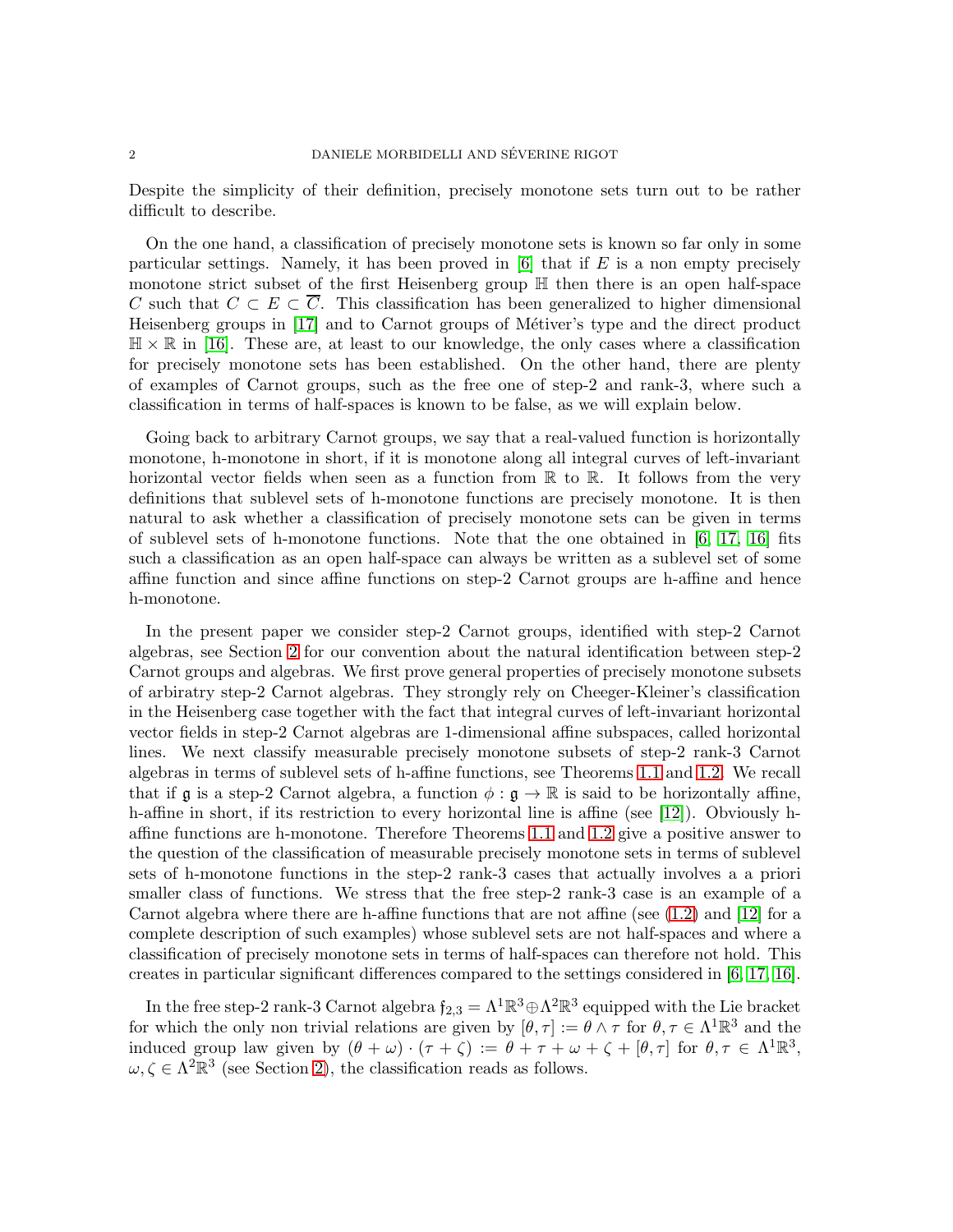<span id="page-2-0"></span>**Theorem 1.1.** Let  $E \subset \mathfrak{f}_{2,3}$  be precisely monotone and measurable. Then either  $E = \emptyset$ ,  $E = \mathfrak{f}_{2,3}$ , or there is a non constant h-affine function  $\phi : \mathfrak{f}_{2,3} \to \mathbb{R}$  such that

<span id="page-2-3"></span>
$$
(1.1) \quad \text{Int}(E) = \{x \in \mathfrak{f}_{2,3} : \phi(x) < 0\} \quad \text{and} \quad E = \{x \in \mathfrak{f}_{2,3} : \phi(x) \le 0\} \ .
$$

More explicitly, we prove that given a non empty measurable precisely monotone strict  $\text{subset } E \text{ of } \mathfrak{f}_{2,3} \text{ and given } \nu \in \Lambda^3 \mathbb{R}^3 \setminus \{0\} \text{ there is } (\eta_0, \eta_1, \eta_2, \eta_3) \in \Lambda^{\bar{0}} \mathbb{R}^3 \times \Lambda^{\bar{1}} \mathbb{R}^3 \times \Lambda^2 \mathbb{R}^3 \times \Lambda^3 \mathbb{R}^3$ with  $(\eta_0, \eta_1, \eta_2) \neq (0, 0, 0)$  such that  $(1.1)$  holds true with  $\phi$  given by

<span id="page-2-2"></span>(1.2) 
$$
\phi(\theta + \omega)\nu = \eta_3 + \eta_2 \wedge \theta + \eta_1 \wedge \omega + \eta_0 \theta \wedge \omega
$$

for  $\theta \in \Lambda^1 \mathbb{R}^3$ ,  $\omega \in \Lambda^2 \mathbb{R}^3$ . Such a quadratic function can easily be seen to be h-affine. In addition, let us mention that we will also get from our arguments that  $Int(E) = \{x \in \mathfrak{f}_{2,3} :$  $\phi(x) < 0$  and  $Int(E^c) = \{x \in f_{2,3} : \phi(x) > 0\}$  are the two connected components of  $(\partial E)^c = \{x \in \mathfrak{f}_{2,3} : \phi(x) \neq 0\}.$ 

Next, writing a step-2 rank-3 Carnot algebra as a quotient of  $f_{2,3}$  and using the fact that h-affine functions on a proper quotient of  $f_{2,3}$  are affine (see [\[12\]](#page-32-10)) we shall deduce from Theorem [1.1](#page-2-0) the following classification in nonfree step-2 rank-3 Carnot algebras.

<span id="page-2-1"></span>**Theorem 1.2.** Let  $\mathfrak{g}$  be a step-2 rank-3 Carnot algebra and assume that  $\mathfrak{g}$  is not isomorphic to  $f_{2,3}$ . Let  $E \subset \mathfrak{g}$  be precisely monotone and measurable. Then either  $E = \emptyset$ ,  $E = \mathfrak{g}$ , or there is an open half-space C such that  $C \subset E \subset \overline{C}$ .

Note that a step-2 rank-3 Carnot algebra  $\mathfrak g$  that is not isomorphic to  $\mathfrak f_{2,3}$  is either isomorphic to  $\mathbb{H} \times \mathbb{R}$  or to  $f_{2,3}/i$  where i is an ideal in  $f_{2,3}$  generated by an element in  $\Lambda^2 \mathbb{R}^3 \setminus \{0\}$ . If  $\mathfrak g$  is isomorphic to  $\mathbb H \times \mathbb R$ , we recover the classification proved in [\[16\]](#page-32-9). If  $\mathfrak g$  is isomorphic to  $f_{2,3}/i$  with i an ideal in  $f_{2,3}$  generated by an element in  $\Lambda^2 \mathbb{R}^3 \setminus \{0\}$  then we need to make use of Theorem [1.1](#page-2-0) to get the classification given by Theorem [1.2,](#page-2-1) as it can indeed not be deduced from the previously known cases studied in [\[6,](#page-31-0) [17,](#page-32-0) [16\]](#page-32-9).

Before we give a sketch of the proof of Theorem [1.1](#page-2-0) and discuss possible generalizations to step-2 Carnot algebras of higher rank, let us say a few words about the step-3 or higher setting. It should be noticed that integral curves of left-invariant horizontal vector fields in step-3 or higher Carnot algebras are not necessarily 1-dimensional affine subspaces. Among other things, this is expected to create significant differences compared to the step-2 setting. Examples given in [\[4\]](#page-31-3), see the discussion in [\[2\]](#page-31-6), suggest that there may be step-3 Carnot algebras where one cannot classify precisely monotone sets in terms of sublevel sets of h-affine functions (note however that in [\[2\]](#page-31-6) only locally integrable h-affine functions are considered). To our knowledge, the question of a classification in terms of sublevel sets of h-monotone functions in step-3 or higher remains however open, and we shall not pursue in this direction here.

Going back to the free step-2 rank-3 framework, let us now explain, without entering the technical details, the main ideas behind the proof of Theorem [1.1.](#page-2-0) It will be articulated into two main steps. First, we will prove that [\(1.1\)](#page-2-3) holds true locally near noncharacterictic points of the boundary, see [\(2.5\)](#page-6-0) for the definition of noncharacteristic points and Proposition [3.1](#page-8-0) for a precise statement. The argument is based on a local representation proved in [\[16\]](#page-32-9) of the boundary  $\partial E$  of a precisely monotone set E as an intrinsic graph in the sense of [\[9\]](#page-32-11) near non characteristic points. Making use of Cheeger-Kleiner's classification in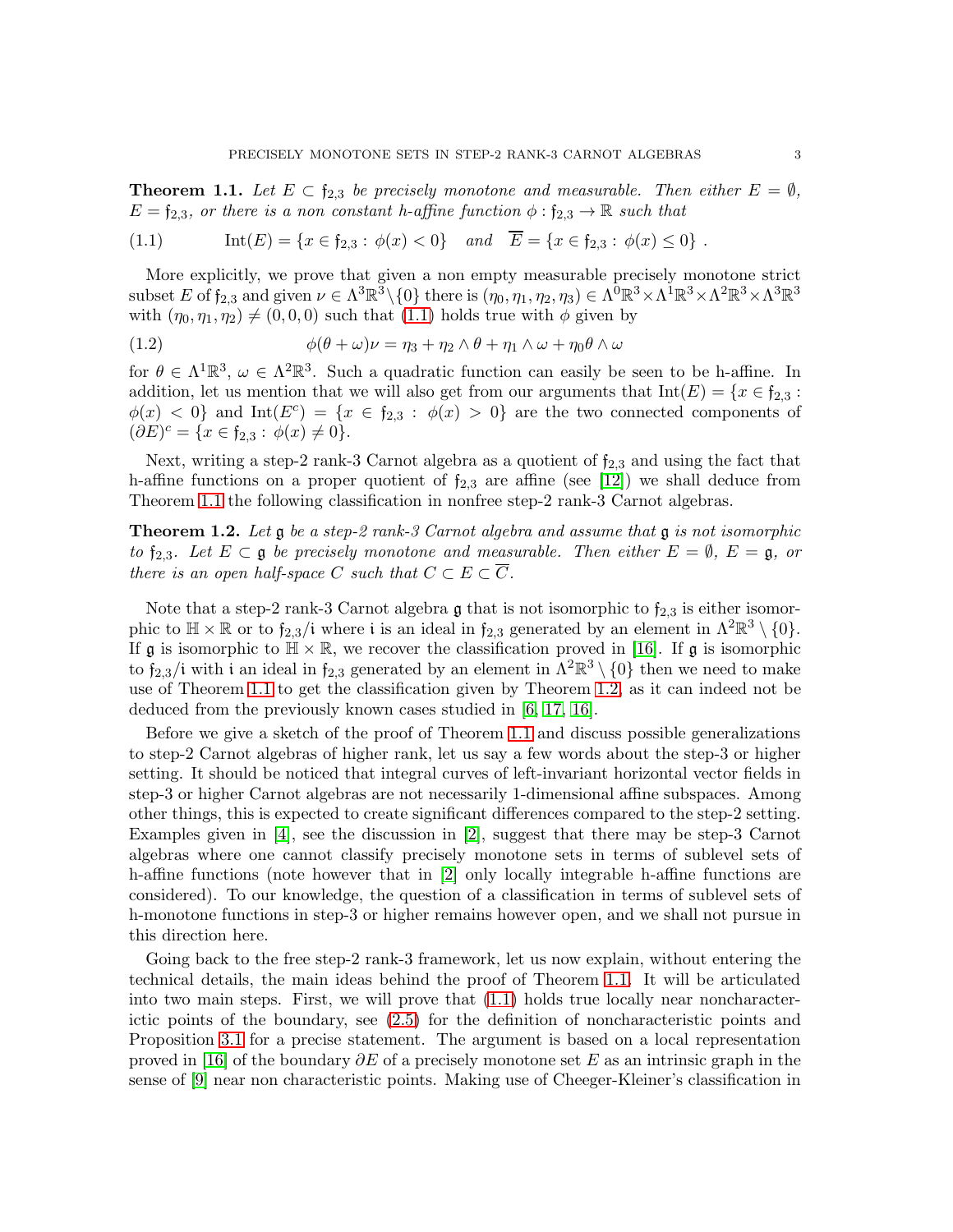suitable Heisenberg subalgebras of  $f_{2,3}$ , we show through a careful analysis that this local representation can be written as a level set of some h-affine function. In a second step, we use monotonicity more globally to upgrade the local representation into a global one, showing that  $\partial E$  is the zero level set of some function  $\phi : \mathfrak{f}_{2,3} \to \mathbb{R}$  of the form [\(1.2\)](#page-2-2). Both inclusions  $\phi^{-1}(0) \subset \partial E$  and  $\partial E \subset \phi^{-1}(0)$  are nontrivial and require a careful analysis.

Concerning a possible generalization of our strategy to free step-2 Carnot algebras of higher rank, although some of our arguments extend to this more general framework, it is however not entirely clear to us whether the whole strategy does. To give an idea of some of the issues in higher rank, let us mention that in the free step-2 rank-n Carnot algebra the horizontal space at some given point is a n-dimensional affine subspace, whereas the dimension of the whole space is  $n(n+1)/2$  and hence increases quadratically with respect to n. As a consequence, lying on some horizontal line for a pair of points (this obviously plays a key role for our purposes) becomes a more and more rare circumstance as the rank increases. We however plan to devote future works to step-2 higher rank cases. We also refer to Remark [2.2](#page-4-0) for the relationship between precisely monotone and monotone sets.

The rest of this paper is organized as follows. In Section [2](#page-3-0) we prove several properties of precisely monotone subsets of step-2 Carnot algebras. In Sections [3](#page-8-1) to [5](#page-25-0) we focus on the free step-2 rank-3 case. As already explained we first prove in Section [3](#page-8-1) a local description of the boundary of a precisely monotone subset of  $f_{2,3}$  near noncharacteristic points. In Section [4](#page-19-0) we upgrade this local statement into a global one and we conclude the proof of Theorem [1.1.](#page-2-0) Properties of level and sublevel sets of h-affine functions on  $f_{2,3}$  that may have their own interest and play a major role in Sections [3](#page-8-1) and [4](#page-19-0) are proved in Section [5.](#page-25-0) The final Section [6](#page-30-0) is devoted to the proof of Theorem [1.2](#page-2-1) that will be obtained as a rather easy consequence of Theorem [1.1.](#page-2-0)

<span id="page-3-0"></span>Acknowledgements. The authors are grateful to E. Le Donne for several useful discussions.

### 2. Precisely monotone sets in step-2 Carnot algebras

In this section we establish several properties of precisely monotone subsets of step-2 Carnot algebras. Most of these properties will be used in the next sections to study precisely monotone subsets of the free step-2 rank-3 Carnot algebra.

We recall that a Lie algebra  $g$  – always assumed to be real and finite dimensional in this paper – is said to be nilpotent of step 2 if the derived algebra  $\mathfrak{g}_2 := [\mathfrak{g}, \mathfrak{g}]$  is non trivial, i.e.,  $\mathfrak{g}_2 \neq \{0\}$ , and central, i.e.,  $[\mathfrak{g}, \mathfrak{g}_2] = \{0\}$ . Here, given  $U, V \subset \mathfrak{g}$ , we denote by  $[U, V]$  the linear subspace of g generated by elements of the form  $[u, v]$  with  $u \in U$  and  $v \in V$ . A step-2 Carnot algebra g is a Lie algebra nilpotent of step 2 that is equipped with a stratification, namely,  $\mathfrak{g} = \mathfrak{g}_1 \oplus \mathfrak{g}_2$  where  $\mathfrak{g}_1$  is a linear subspace of  $\mathfrak{g}$  that is in direct sum with  $\mathfrak{g}_2$ . Note that  $[\mathfrak{g}_1, \mathfrak{g}_1] = \mathfrak{g}_2$ . The rank of  $\mathfrak{g}$  is defined as rank  $\mathfrak{g} := \dim \mathfrak{g}_1$ . Such a Lie algebra is naturally endowed with the group law given by  $x \cdot y := x + y + [x, y]$  for  $x, y \in \mathfrak{g}$  that makes it a step-2 Carnot group. It is actually well known that any step-2 Carnot group can be realized in this way. We shall therefore view a step-2 Carnot algebra both as a Lie algebra and group.

We fix from now on in this section a step-2 Carnot algebra  $\mathfrak{g} = \mathfrak{g}_1 \oplus \mathfrak{g}_2$ . Given a scalar  $t \in \mathbb{R}$  and an element  $x \in \mathfrak{g}$ , we set  $x^t := tx$ . We say that a set  $\ell \subset \mathfrak{g}$  is a horizontal line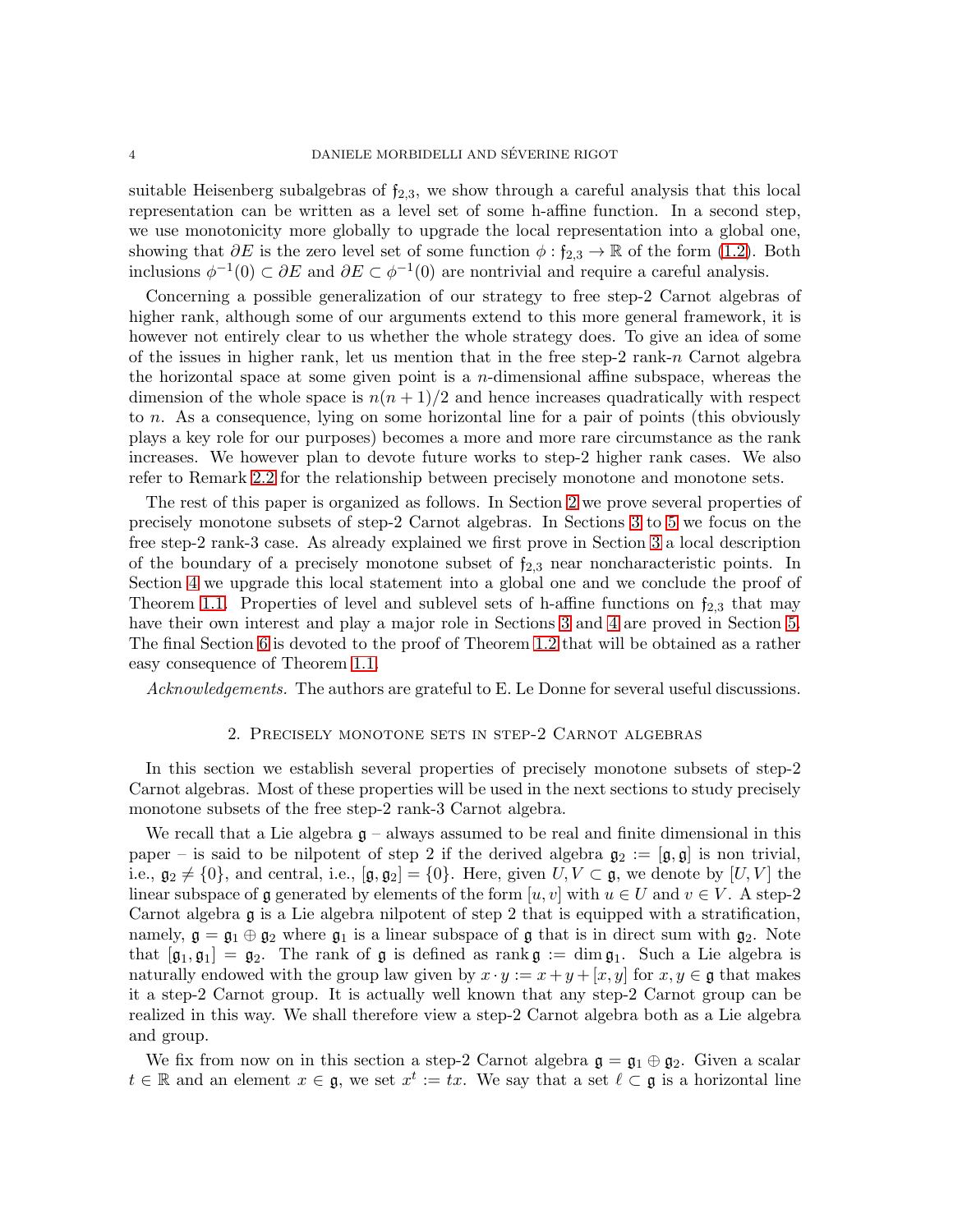if there are  $x \in \mathfrak{g}$  and  $y \in \mathfrak{g}_1 \setminus \{0\}$  such that  $\ell = \{x \cdot y^t \in \mathfrak{g} : t \in \mathbb{R}\}\$ . Note that since  $x \cdot y^t = x + t(y + [x, y])$ , horizontal lines are 1-dimensional affine subspaces of g.

<span id="page-4-1"></span>**Definition 2.1.** A set  $E \subset \mathfrak{g}$  is said to be precisely monotone if every horizontal line intersects both  $E$  and  $E<sup>c</sup>$  in a connected set.

<span id="page-4-0"></span>Remark 2.2. Monotone sets are defined in the same way as precisely monotone sets except that the condition given in Definition [2.1](#page-4-1) is required to hold true only for almost every horizontal line  $\ell$ , and up to a null set within  $\ell$ . For simplicity, we restrict ourselves in the present paper to precisely monotone sets, whose study should be sufficient to give the key ideas towards a classification of monotone sets (see for instance [\[6,](#page-31-0) Sect.4-5]).

Note that  $E$  is precisely monotone if and only if  $E<sup>c</sup>$  is precisely monotone. Note also that if E is precisely monotone and  $x \in \mathfrak{g}$  then  $x \cdot E$  is precisely monotone. We first recall some known facts.

<span id="page-4-4"></span>**Proposition 2.3** ([\[6,](#page-31-0) Proposition 4.6][\[16,](#page-32-9) Proposition 3.3]). Let  $E \subset \mathfrak{g}$  be precisely monotone. If  $x \in \partial E$  and  $y \in \mathfrak{g}_1 \setminus \{0\}$  are such that  $x \cdot y \in \text{Int}(E)$  then  $\{x \cdot y^t \in \mathfrak{g} : t > 0\} \subset \text{Int}(E)$ and  $\{x \cdot y^t \in \mathfrak{g} : t < 0\} \subset \text{Int}(E^c)$ . The same statement holds true with the role of E and  $E^c$  exchanged.

<span id="page-4-2"></span>**Lemma 2.4** ([\[6,](#page-31-0) Lemma 4.8][\[16,](#page-32-9) Lemma 3.4]). Let  $E \subset \mathfrak{g}$  be precisely monotone. If  $\ell$  is a horizontal line such that  $\ell \cap \partial E$  contains more than one point then  $\ell \subset \partial E$ .

We say that a Lie algebra is a Heisenberg algebra if it is a step-2 rank-2 Carnot algebra.

<span id="page-4-5"></span>**Theorem 2.5** ([\[6,](#page-31-0) Theorem 4.3]). Let h be a Heisenberg algebra and  $E \subset \mathfrak{h}$  be precisely monotone. Then either  $E = \emptyset$ ,  $E = \emptyset$ , or there is an open half-space C such that  $C \subset E \subset$ C. In particular ∂E is either empty or a 2-dimensional affine subspace of h.

We define the horizontal space at a point  $x \in \mathfrak{g}$  as  $\text{Hor}_x := x \cdot \mathfrak{g}_1$ . In other words,  $\text{Hor}_x$ is the union of all horizontal lines in  $\mathfrak g$  containing x. Note that  $\text{Hor}_x$  can also easily be seen to be an affine subspace of  $\mathfrak g$  of dimension equal to rank  $\mathfrak g$ . In the next lemma we prove that the precise monotonicity of a set E induces a structure of affine subspace on Hor $_x \cap \partial E$ when  $x \in \partial E$ . In the lemma below and in the rest of this paper, given  $A \subset B \subset \mathfrak{g}$ , we denote by Int<sub>B</sub>(A) and  $\partial_B A$  the relative interior and boundary in B of a subset A of B with respect to the induced topology.

<span id="page-4-6"></span>**Lemma 2.6.** Let  $E \subset \mathfrak{g}$  be precisely monotone and  $x \in \partial E$ . Then Hor<sub>x</sub> ∩ $\partial E$  is an affine subspace of  $\text{Hor}_x$ .

*Proof.* Taking Lemma [2.4](#page-4-2) into account, we need to prove that if  $\ell_1$  and  $\ell_2$  are horizontal lines,  $\ell_1 \neq \ell_2$ , such that  $\ell_1 \cup \ell_2 \subset \partial E$  and  $x \in \ell_1 \cap \ell_2$  then the affine subspace generated by  $\ell_1 \cup \ell_2$  is contained in  $\partial E$ . Using a left-translation, we can assume with no loss of generality that  $x = 0$ ,  $\ell_i = \{y_i^t \in \mathfrak{g} : t \in \mathbb{R}\}\)$  for some linearly independent  $y_i \in \mathfrak{g}_1 \setminus \{0\}$  for  $i = 1, 2$ , and we shall prove that

<span id="page-4-3"></span>
$$
(\text{2.1}) \quad \ell_1 \oplus \ell_2 \subset \partial E \ .
$$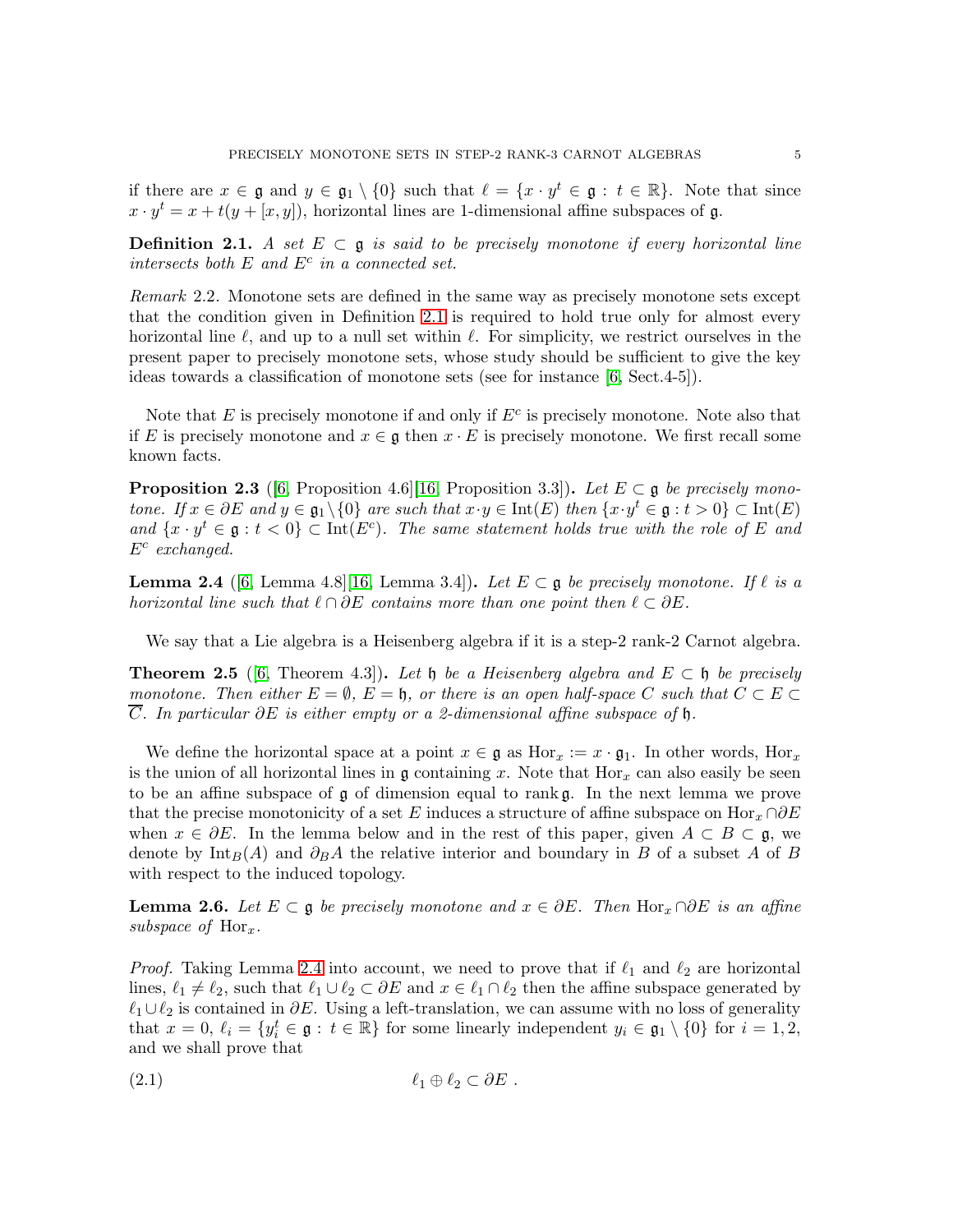If  $[y_1, y_2] = 0$  then every point in  $\ell_1 \oplus \ell_2 = \ell_1 \cdot \ell_2$  lies on a horizontal line that intersects both  $\ell_1 \setminus \{0\}$  and  $\ell_2 \setminus \{0\}$ . Namely,

$$
\ell_1 \cdot \ell_2 = \bigcup_{t \neq 0} (\ell_t \cup \widetilde{\ell}_t)
$$

where  $\ell_t := y_1^t \cdot \{(y_1 \cdot y_2)^s \in \mathfrak{g} : s \in \mathbb{R}\}\$  and  $\widetilde{\ell}_t := y_1^t \cdot \{(y_1^{-1} \cdot y_2)^s \in \mathfrak{g} : s \in \mathbb{R}\}\$ . For every  $t \neq 0$  we have  $y_1^t \in \ell_t \cap \tilde{\ell}_t \cap (\ell_1 \setminus \{0\}), y_2^{-t} \in \ell_t \cap (\ell_2 \setminus \{0\}),$  and  $y_2^t \in \tilde{\ell}_t \cap (\ell_2 \setminus \{0\}).$  Therefore, both  $\ell_t$  and  $\ell_t$  intersect  $\partial E$  in at least two points and [\(2.1\)](#page-4-3) follows from Lemma [2.4.](#page-4-2)

If  $[y_1, y_2] \neq 0$ , we denote by  $\mathfrak{h} := \text{span}\{y_1, y_2\} \oplus \text{span}\{[y_1, y_2]\}$  the Lie subalgebra of g generated by  $y_1$  and  $y_2$  and we consider the family of horizontal lines

$$
\ell^b := y_2^b \cdot \ell_1 \subset \mathfrak{h} \ .
$$

where  $b \in \mathbb{R}$ . We distinguish two cases.

Case 1. If there is  $b \neq 0$  such that  $\ell^b \subset \partial E$  then the horizontal lines  $\ell^0 = \ell_1$  and  $\ell^b$ are parallel with distinct projection in the Heisenberg algebra h in the sense of [\[6\]](#page-31-0) and both contained in  $\partial E$ . Then Lemma [2.4](#page-4-2) together with [\[6,](#page-31-0) Lemma 4.10] applied to the set  $\mathcal{G} := \mathfrak{h} \cap \partial E$  implies that  $\mathfrak{h} \subset \partial E$ . Then  $(2.1)$  follows since  $\ell_1 \oplus \ell_2 \subset \mathfrak{h}$ .

Case 2. If Case 1 does not hold, since  $y_2^b \in \ell_2 \cap \ell^b \subset \partial E$ , we get from Proposition [2.3](#page-4-4) that for every  $b \neq 0$  either

<span id="page-5-1"></span>(2.2) 
$$
\ell^b_+ \subset \text{Int}(E) \cap \mathfrak{h} \subset \text{Int}_{\mathfrak{h}}(E \cap \mathfrak{h})
$$
 and  $\ell^b_- \subset \text{Int}(E^c) \cap \mathfrak{h} \subset \text{Int}_{\mathfrak{h}}(E^c \cap \mathfrak{h})$ 

or

<span id="page-5-2"></span>(2.3) 
$$
\ell^b_-\subset \text{Int}(E)\cap\mathfrak{h}\subset \text{Int}_{\mathfrak{h}}(E\cap\mathfrak{h})
$$
 and  $\ell^b_+\subset \text{Int}(E^c)\cap\mathfrak{h}\subset \text{Int}_{\mathfrak{h}}(E^c\cap\mathfrak{h})$ 

where  $\ell_+^b := y_2^b \cdot \{y_1^t \in \mathfrak{g} : t > 0\}$  and  $\ell_-^b := y_2^b \cdot \{y_1^t \in \mathfrak{g} : t < 0\}$ . It follows that for every  $b\neq 0$ 

$$
\{y_2^b\}=\overline{\ell_+^b}\cap\overline{\ell_-^b}\subset\partial_{\mathfrak{h}}(E\cap\mathfrak{h})\ .
$$

Since  $\partial_{\mathfrak{h}}(E \cap \mathfrak{h})$  is a closed subset of  $\mathfrak{h}$ , we get that  $\ell_2 \subset \partial_{\mathfrak{h}}(E \cap \mathfrak{h})$ . Since  $E \cap \mathfrak{h}$  is a monotone subset of the Heisenberg algebra h, it follows from Theorem [2.5](#page-4-5) that  $\partial_{h}(E \cap \mathfrak{h})$ is a 2-dimensional linear subspace of h that contains  $\ell_2$ , i.e., there is  $(p,q) \in \mathbb{R}^2 \setminus \{(0,0)\}\$ such that

<span id="page-5-0"></span>(2.4) 
$$
\partial_{\mathfrak{h}}(E \cap \mathfrak{h}) = \{sy_1 + ty_2 + u[y_1, y_2] \in \mathfrak{h} : s, t, u \in \mathbb{R}, ps + qu = 0\}.
$$

We now verify that  $pq = 0$ . We argue by contradiction and assume that  $p \neq 0$  and  $q \neq 0$ . Then [\(2.4\)](#page-5-0) implies that  $\ell^{p/q} = \{ sy_1 + q^{-1}py_2 - sq^{-1}p[y_1, y_2] \in \mathfrak{h} : s \in \mathbb{R} \} \subset \partial_{\mathfrak{h}}(E \cap \mathfrak{h})$ which contradicts both [\(2.2\)](#page-5-1) and [\(2.3\)](#page-5-2) for  $b = p/q$ . Therefore  $pq = 0$ . If  $p = 0$ , we get from [\(2.4\)](#page-5-0) that  $\partial_{h}(E \cap \mathfrak{h}) = \ell_1 \oplus \ell_2$  and [\(2.1\)](#page-4-3) follows since  $\partial_{h}(E \cap \mathfrak{h}) \subset \partial E$ . If  $q = 0$ , we get from [\(2.4\)](#page-5-0) that  $\ell_2 \oplus \mathbb{R}[y_1, y_2] = \partial_{\mathfrak{h}}(E \cap \mathfrak{h}) \subset \mathfrak{h} \cap \partial E$ . In particular the horizontal line  $\ell := [y_1, y_2] \cdot \{y_2^t \in \mathfrak{g} : t \in \mathbb{R}\}\$ is contained in  $\mathfrak{h} \cap \partial E$ . It follows that  $\ell$  and  $\ell_1$  are skew lines in the sense of [\[6\]](#page-31-0) that are contained in  $\mathfrak{h} \cap \partial E$ . Then Lemma [2.4](#page-4-2) together with [\[6,](#page-31-0) Lemma 4.10] applied to the set  $\mathcal{G} := \mathfrak{h} \cap \partial E$  implies that  $\mathfrak{h} \subset \partial E$ . Therefore [\(2.1\)](#page-4-3) follows since  $\ell_1 \oplus \ell_2 \subset \mathfrak{h}$ .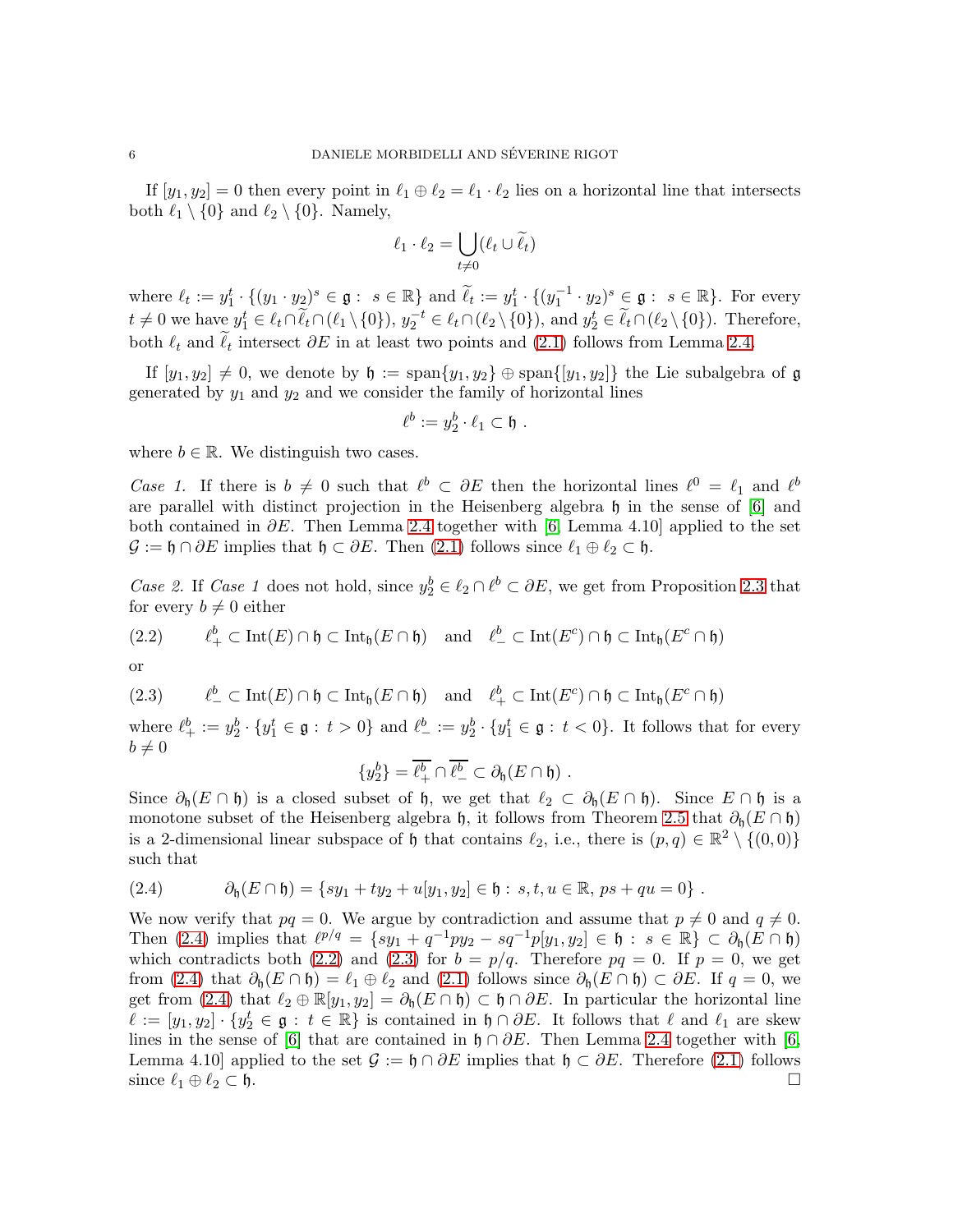<span id="page-6-0"></span>Given  $S \subset \mathfrak{g}$  we set

(2.5) Char(S) := { $x \in S$ : Hor $_x \cap S = \text{Hor}_x$ } and Nonchar(S) :=  $S \setminus \text{Char}(S)$ .

Note that if S is closed then  $Char(S)$  is closed and in such a case Nonchar(S) is therefore a relatively open subset of S.

In the next proposition, we upgrade Lemma [2.6](#page-4-6) proving that for  $x \in \text{Nonchar}(\partial E)$  we have dim(Hor<sub>x</sub> ∩∂E) = dim Hor<sub>x</sub> -1.

<span id="page-6-2"></span>**Proposition 2.7.** Let  $E \subset \mathfrak{g}$  be precisely monotone. Then

Nonchar( $\partial E$ ) = { $x \in \partial E$ : Hor<sub>x</sub> ∩ $\partial E$  is a codimension-1 affine subspace of Hor<sub>x</sub>}.

*Proof.* We know from Lemma [2.6](#page-4-6) that for every  $x \in \partial E$  the set Hor<sub>x</sub> ∩ $\partial E$  is an affine subspace of Hor<sub>x</sub>. To prove the proposition, we shall verify that for every  $x \in \partial E$  we have

$$
\dim(\text{Hor}_x \cap \partial E) \ge \dim \text{Hor}_x - 1.
$$

We argue by contradiction and assume that there is  $x \in \partial E$  such that  $\dim(\text{Hor}_x \cap \partial E)$ dim Hor<sub>x</sub> −2. Using a left-translation, we can assume with no loss of generality that  $x = 0$ . Then let V denote a linear subspace of Hor<sub>0</sub> that is in direct sum with Hor<sub>0</sub> ∩∂E. We have  $\dim V \geq 2$  and it follows from [\[16,](#page-32-9) Lemma 3.5] that  $V \cap \partial E$  contains a horizontal line which gives a contradiction and concludes the proof of the proposition.  $\Box$ 

We say that a subset of  $\mathfrak g$  is measurable to mean that it is  $\mu$ -measurable where  $\mu$  is some, equivalently any, Haar measure on g when seen as an outer measure. The following proposition, ensuring in particular existence of noncharacteristic points in the boundary of non empty measurable precisely monotone strict subsets, will play a key role in the next sections. It is not clear to us whether the measurability assumption can be removed from Proposition [2.8](#page-6-1) and it is the reason that led us to include it in Theorems [1.1](#page-2-0) and [1.2.](#page-2-1)

<span id="page-6-1"></span>**Proposition 2.8.** Let  $E \subset \mathfrak{g}$  be precisely monotone and measurable. Then Int( $\partial E$ ) =  $\emptyset$ and Nonchar $(\partial E)$  is a relatively dense subset of  $\partial E$ .

*Proof.* We assume that  $E \notin \{\emptyset, \mathfrak{g}\}\$  since otherwise  $\partial E = \emptyset$  and there is nothing to prove. We first verify that  $Int(\partial E) = \emptyset$ . Recall that both E and E<sup>c</sup> are h-convex. Denoting by  $\mu$ a Haar mesure on  $\mathfrak g$  we get from [\[20,](#page-32-8) Lemma 6.4] that there is  $c > 0$  such that

$$
\min \{ \mu(B(x,r) \cap E), \mu(B(x,r) \cap E^c) \} \ge c \mu(B(x,r))
$$

for all  $x \in \partial E$  and  $r > 0$ . Here  $B(x, r)$  denotes the open ball with center x and radius r with respect to some given intrinsic metric (we follow here the terminology used in [\[20\]](#page-32-8) to which we refer for the definition such metrics). Since E is assumed to be  $\mu$ -measurable, we know that  $\mu$ -a.e. point in g has  $\mu$ -density 1 for either E or E<sup>c</sup> and it follows that  $\mu(\partial E) = 0$ , which implies in turn that  $Int(\partial E) = \emptyset$ .

To prove that Nonchar $(\partial E)$  is relatively dense in  $\partial E$ , let  $\mathcal{U} \subset \mathfrak{g}$  be open and such that  $U \cap \partial E \neq \emptyset$  and let us prove that  $U \cap \text{Nonchar}(\partial E) \neq \emptyset$ . Using a left-translation we can assume with no loss of generality that  $0 \in \mathcal{U} \cap \partial E$ . By [\[14,](#page-32-12) Proposition 5.1] there is a positive integer p such that the map  $\Gamma : (\mathfrak{g}_1)^p \to \mathfrak{g}$  defined by

$$
\Gamma(y_1,\ldots,y_p):=y_1\cdots y_p
$$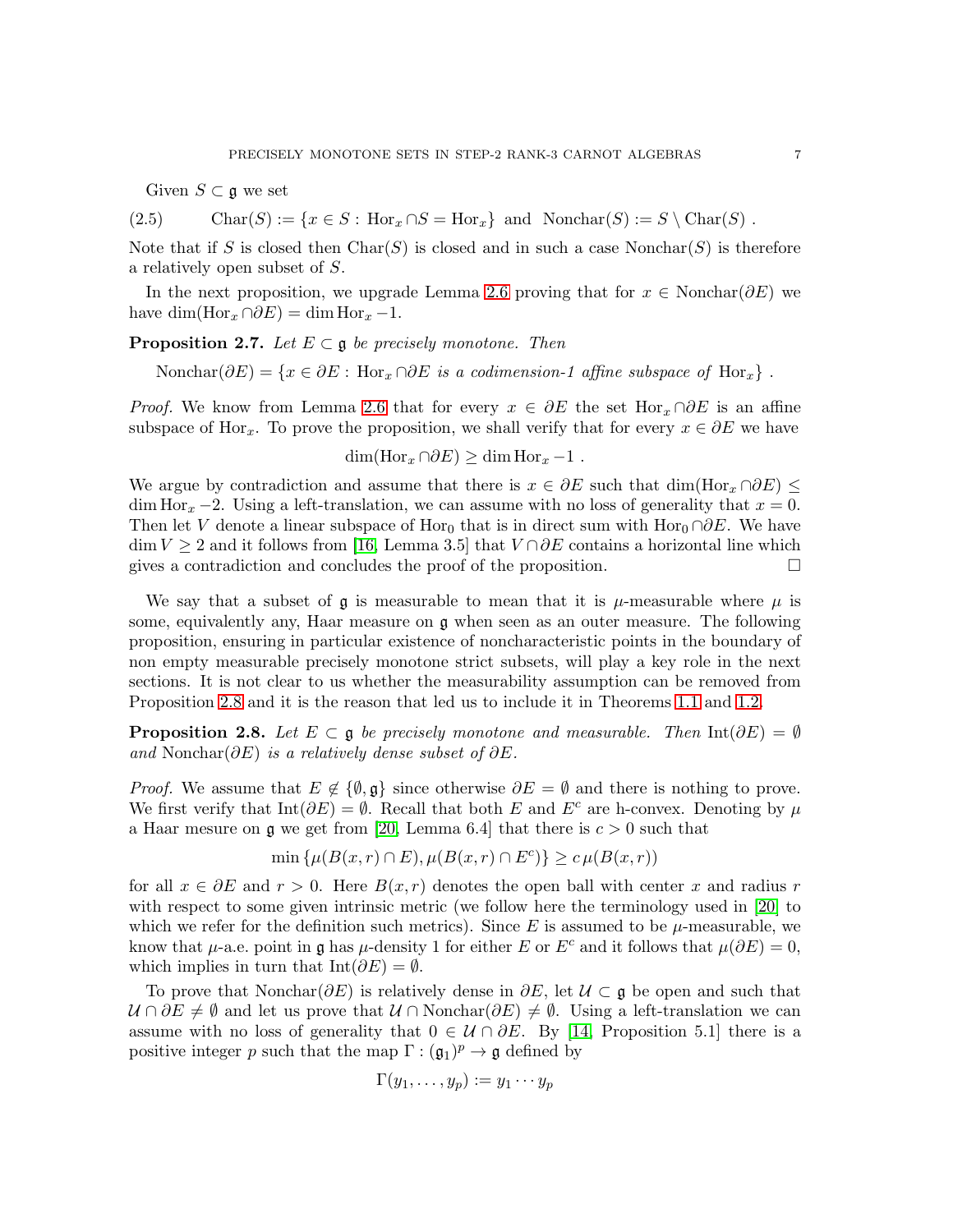is open at 0. Since  $\Gamma$  is continuous, there is  $\varepsilon > 0$  such that  $\Omega := \{(y_1, \ldots, y_p) \in (\mathfrak{g}_1)^p :$  $||y_i|| < \varepsilon$  for  $i = 1, ..., p$   $\subset \Gamma^{-1}(\mathcal{U})$ . Here  $||\cdot||$  denotes some norm on  $\mathfrak{g}_1$ . Then there is an open neighborhood  $\mathcal{U}'$  of 0 in g such that  $\mathcal{U}' \subset \Gamma(\Omega) \subset \mathcal{U}$ . Since Int $(\partial E) = \emptyset$ , one can find  $(y_1,\ldots,y_p)\in\Omega$  such that  $\Gamma(y_1,\ldots,y_p)\notin\partial E$ . Since  $0\in\partial E$  and  $\Gamma(y_1,\ldots,y_p)\notin\partial E$ can be joined by a continuous curve  $\gamma \subset \Gamma(\Omega)$  obtained as a concatenation of horizontal segments, we get from Proposition [2.3](#page-4-4) that there is  $x \in \gamma$ , and therefore  $x \in \mathcal{U}$ , such that  $x \in \text{Nonchar}(\partial E)$ , which concludes the proof of the proposition.

For the sake of completeness, we include below a minimizing property of measurable precisely monotone sets. We refer to [\[21,](#page-32-4) Section 3.5] and the references therein for the notion of intrinsic perimeter that gives an analogue of the classical perimeter in Euclidean spaces.

<span id="page-7-0"></span>**Proposition 2.9.** Let  $E \subset \mathfrak{g}$  be precisely monotone and measurable. Then E has locally finite intrinsic perimeter. Furthermore  $E$  is a local minimizer for the intrinsic perimeter, which means that for any open set  $\Omega \subset \mathfrak{g}$  such that  $\text{Per}(E,\Omega) < +\infty$  we have  $\text{Per}(E,\Omega) \le$  $\text{Per}(F,\Omega)$  for any measurable set  $F \subset \mathfrak{g}$  such that  $E \Delta F \in \Omega$ .

*Proof.* The fact that E has locally finite intrinsic perimeter whenever E is precisely monotone and measurable follows from [\[19,](#page-32-13) Theorem 5.6] since precisely monotone sets are hconvex. Then the fact that a measurable precisely monotone set is a local minimizer for the intrinsic perimeter follows from the kinematic formula that relates the intrinsic perimeter to perimeter on horizontal lines, see [\[15\]](#page-32-14). We omit the proof that can be done imitating the proof of [\[23,](#page-32-3) Proposition 3.9] that can be verbatim extended to our more general setting, noting that the convexity assumption on  $\Omega$  can easily be relaxed.

We recall now the notion of horizontally affine functions that has been introduced in [\[12\]](#page-32-10) and to which we refer for an exhaustive study of such a class of functions.

**Definition 2.10.** We say that  $\phi : \mathfrak{g} \to \mathbb{R}$  is horizontally affine, h-affine in short, if for every  $x \in \mathfrak{g}, y \in \mathfrak{g}_1$ , the function  $t \in \mathbb{R} \mapsto \phi(x \cdot y^t)$  is affine.

Clearly, affine functions on g seen as a vector space are h-affine. However h-affine functions may not be affine. Several equivalent characterizations of step-2 Carnot algebras where haffine functions are affine can be found in [\[12\]](#page-32-10). We recall below a consequence of these characterizations that will be the only result about h-affine functions needed in the present paper.

<span id="page-7-1"></span>**Theorem 2.11** ([\[12,](#page-32-10) Theorems 3.2, 1.2, 1.4]). If  $\mathfrak{g}$  is a Heisenberg Carnot algebra or a step-2 rank-3 Carnot algebra that is not isomorphic to the free step-2 rank-3 Carnot algebra then h-affine functions on g are affine.

Clearly, sublevel sets of h-affine functions are precisely monotone. As explained in Section [1,](#page-0-0) we are interested in the present paper in classifying all precisely monotone subsets of a given step-2 Carnot algebra using sublevel sets of h-affine functions. Our main result Theorem [1.1](#page-2-0) concerns the case of the free step-2 rank-3 Carnot algebra  $f_{2,3}$  that can be realized as follows.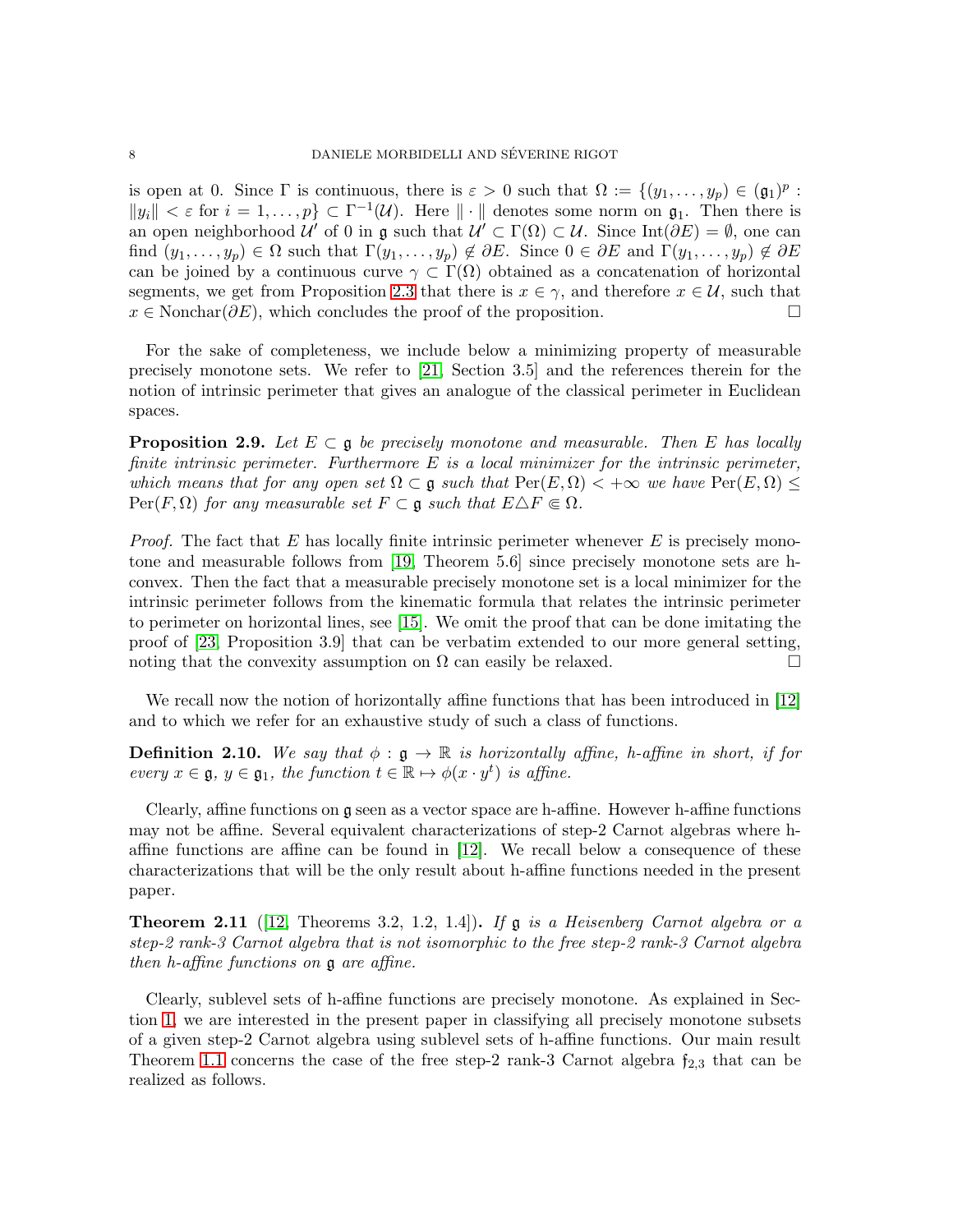Given  $k \in \{1, 2, 3\}$  we denote by  $\Lambda^k \mathbb{R}^3$  the set of alternating k-multilinear forms over  $\mathbb{R}^3$ and we set  $\Lambda^{\hat{0}}\mathbb{R}^3 := \mathbb{R}$ . The free step-2 rank-3 Carnot algebra is given by

$$
\mathfrak{f}_{2,3}:=\Lambda^1\mathbb{R}^3\oplus\Lambda^2\mathbb{R}^3
$$

equipped with the Lie bracket for which the only non trivial relations are given by

$$
[\theta, \tau] := \theta \wedge \tau \quad \text{ for } \theta, \tau \in \Lambda^1 \mathbb{R}^3
$$

and with the induced group law

$$
(\theta + \omega) \cdot (\tau + \zeta) := \theta + \tau + \omega + \zeta + \theta \wedge \tau \quad \text{for } \theta, \tau \in \Lambda^1 \mathbb{R}^3, \omega, \zeta \in \Lambda^2 \mathbb{R}^3.
$$

Given  $\nu \in \Lambda^3 \mathbb{R}^3 \setminus \{0\}$  it can easily be verified from the very definitions that if  $\phi : \mathfrak{f}_{2,3} \to \mathbb{R}$ is given by [\(1.2\)](#page-2-2) for some  $(\eta_0, \eta_1, \eta_2, \eta_3) \in \Lambda^0 \mathbb{R}^3 \times \Lambda^1 \mathbb{R}^3 \times \Lambda^2 \mathbb{R}^3 \times \Lambda^3 \mathbb{R}^3$  then  $\phi$  is h-affine. Although we will not need the following fact in the present paper, let us mention that it has been proved in [\[12,](#page-32-10) Theorem 1.1] that all h-affine functions on  $f_{2,3}$  are of this form.

### 3. Local description in the free step-2 rank-3 Carnot algebra

<span id="page-8-1"></span>Our first step towards the proof of Theorem [1.1](#page-2-0) is the following local description near noncharacteristic points.

<span id="page-8-0"></span>**Proposition 3.1.** Let  $E \subset \mathfrak{f}_{2,3}$  be precisely monotone and  $x \in \text{Nonchar}(\partial E)$ . Then there is an open neighborhood  $U_x$  of x and there is a non constant h-affine function  $\phi_x : \mathfrak{f}_{2,3} \to \mathbb{R}$ such that

<span id="page-8-2"></span>(3.1) 
$$
\begin{cases} \mathcal{U}_x \cap \text{Int}(E) = \{y \in \mathcal{U}_x : \phi_x(y) < 0 \} \\ \mathcal{U}_x \cap \partial E = \mathcal{U}_x \cap S_x \\ \mathcal{U}_x \cap \text{Int}(E^c) = \{y \in \mathcal{U}_x : \phi_x(y) > 0 \} \end{cases}.
$$

where  $S_x := \{y \in \mathfrak{f}_{2,3} : \phi_x(y) = 0\}.$ 

This section is devoted to the proof of Proposition [3.1.](#page-8-0) For notational convenience we will throughout this section identify  $f_{2,3}$  with  $\Lambda^1 \mathbb{R}^3 \times \Lambda^2 \mathbb{R}^3$  and write elements in  $f_{2,3}$  as  $x = (\theta, \omega) \in \Lambda^1 \mathbb{R}^3 \times \Lambda^2 \mathbb{R}^3$ . Given a basis  $(e_1, e_2, e_3)$  of  $\Lambda^1 \mathbb{R}^3$ , we set  $e_{ij} := e_i \wedge e_j$  for  $1 \leq i < j \leq 3$  so that  $(e_{12}, e_{13}, e_{23})$  is a basis of  $\Lambda^2 \mathbb{R}^3$ . We shall use coordinates in these bases, writing  $\theta = \theta_1 e_1 + \theta_2 e_2 + \theta_3 e_3$  and  $\omega = \omega_{12} e_{12} + \omega_{13} e_{13} + \omega_{23} e_{23}$  with  $\theta_i, \omega_{ij} \in \mathbb{R}$ . We denote by  $\langle \cdot, \cdot \rangle$  the scalar product on  $\Lambda^1 \mathbb{R}^3$  that makes  $(e_1, e_2, e_3)$  an orthonormal basis and we set  $e_1^{\perp} := \text{span}\{e_2, e_3\}.$ 

From now on in this section, we let  $E \notin \{ \emptyset, \mathfrak{f}_{2,3} \}$  denote a precisely monotone subset of  $f_{2,3}$  and, using a left-translation, we assume with no loss of generality that  $x = (0,0) \in$ Nonchar $(\partial E)$ .

3.1. The boundary as a graph near noncharacteristic points. Since we have  $(0,0) \in$ Nonchar $(\partial E)$ , one can find  $e_1 \in \Lambda^1 \mathbb{R}^3 \setminus \{0\}$  such that  $(e_1, 0) \in \text{Int}(E)$ . We show in this section, see Proposition [3.2,](#page-9-0) that for any choice of such an  $e_1$  and any choice of  $e_2, e_3 \in \Lambda^1 \mathbb{R}^3$ so that  $(e_1, e_2, e_3)$  is a basis of  $\Lambda^1 \mathbb{R}^3$ , one can write  $\partial E$  as a graph over  $e_1^{\perp} \times \Lambda^2 \mathbb{R}^3$  near the origin. More importantly, we also get information about the structure of the graph function, see [\(3.3\)](#page-9-1), that will play a key role later on.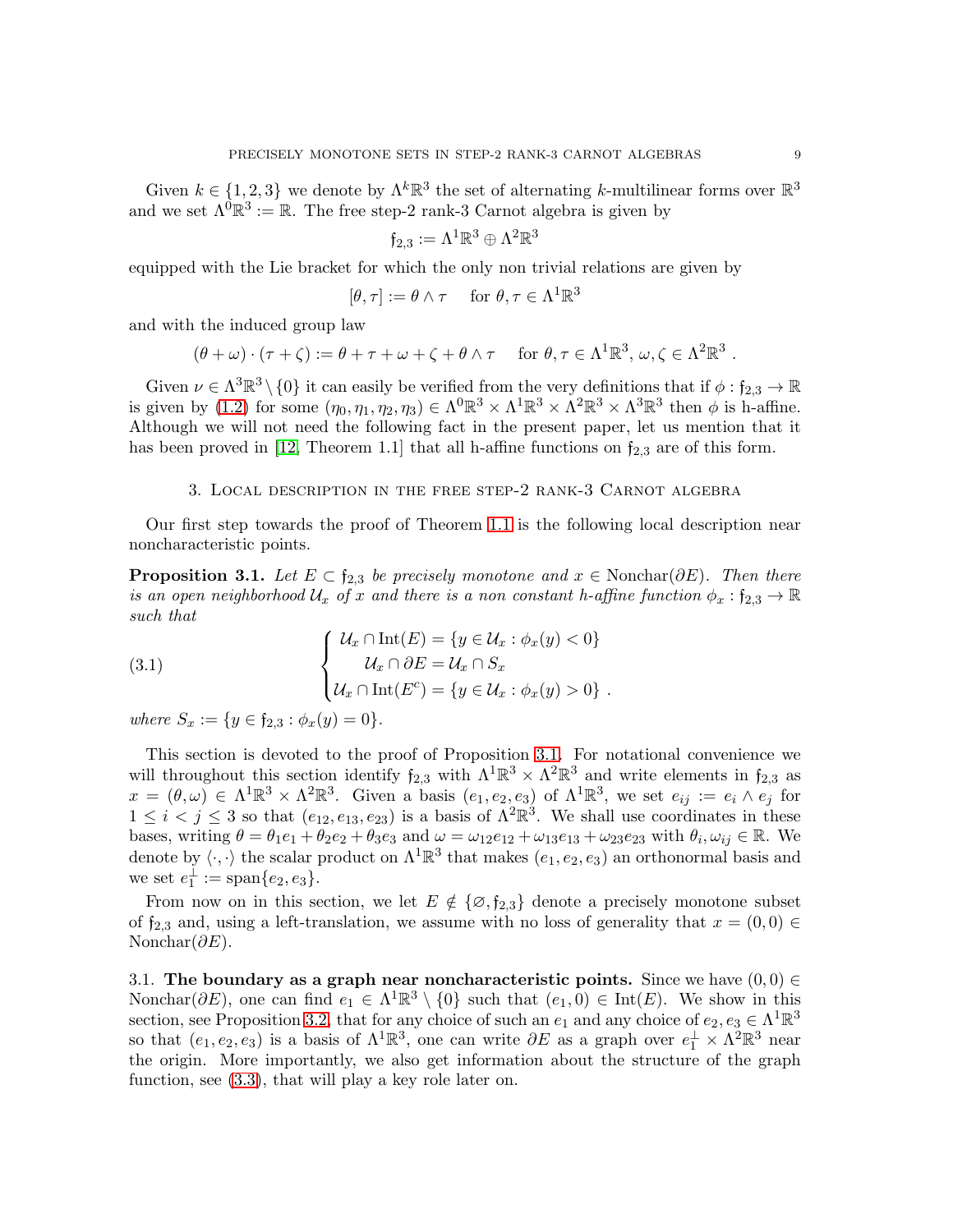<span id="page-9-0"></span>**Proposition 3.2.** Let  $(e_1, e_2, e_3)$  be a basis of  $\Lambda^1 \mathbb{R}^3$  such that  $(e_1, 0) \in \text{Int}(E)$ . There is  $\delta > 0$  and there are continous functions  $A_i : (-\delta, \delta) \to \mathbb{R}, i = 2, 3, B_i : (-\delta, \delta) \to \mathbb{R}$ ,  $i = 1, 2, 3, \text{ and } C : (-\delta, \delta) \to \mathbb{R}$  such that the following holds true. Set  $W := \{(\tau, \zeta) \in$  $e_1^{\perp} \times \Lambda^2 \mathbb{R}^3$ :  $|\tau_i| < \delta, i = 2, 3, |\zeta_{ij}| < \delta, 1 \leq i < j \leq 3\}$  and  $O := \{(se_1 + \tau, \zeta) \in \mathfrak{f}_{2,3} : s \in \mathfrak{f}_{2,3} \}$  $(-1, 1), (\tau, \zeta) \in W$ . Then

<span id="page-9-7"></span>(3.2) 
$$
\begin{cases} O \cap \partial E = \{ (f(\tau, \zeta)e_1 + \tau, \zeta) \in O : (\tau, \zeta) \in W \} \\ O \cap \text{Int}(E) = \{ (se_1 + \tau, \zeta) \in O : (\tau, \zeta) \in W, f(\tau, \zeta) < s < 1 \} \\ O \cap \text{Int}(E^c) = \{ (se_1 + \tau, \zeta) \in O : (\tau, \zeta) \in W, -1 < s < f(\tau, \zeta) \} \end{cases}
$$

where  $f: W \to (-1,1)$  is given by

<span id="page-9-1"></span>
$$
(3.3) \quad f(\tau,\zeta) := A_3(\zeta_{23})\tau_2 - A_2(\zeta_{23})\tau_3 - B_1(\zeta_{23}) - B_3(\zeta_{23})\zeta_{12} + B_2(\zeta_{23})\zeta_{13} + C(\zeta_{23})\tau_2\zeta_{13} - C(\zeta_{23})\tau_3\zeta_{12} .
$$

Our starting point to prove Proposition [3.2](#page-9-0) is given by [\[16,](#page-32-9) Theorem 3.7] from which we know that near the origin  $\partial E$  is a so-called intrinsic graph. Namely, set  $\ell_1 := \{(se_1, 0) \in$  $\mathfrak{f}_{2,3}: s \in \mathbb{R} \}$  and  $\ell_1^+ := \{(se_1,0) \in \mathfrak{f}_{2,3}: s > 0\}, \ell_1^- := \{(se_1,0) \in \mathfrak{f}_{2,3}: s < 0\}.$  By [\[16,](#page-32-9) Theorem 3.7] we know that there is  $\varepsilon > 0$  such that, setting  $U := \{(\theta, \omega) \in e_1^{\perp} \times \Lambda^2 \mathbb{R}^3 :$  $|\theta_2|, |\theta_3|, |\omega_{ij}| < \varepsilon, 1 \leq i < j \leq 3$  and  $\Theta := U \cdot \ell_1$ , the following holds true. There is a continuous function  $g: U \to \mathbb{R}$  such that  $g(0,0) = 0$  and

<span id="page-9-2"></span>(3.4) 
$$
\begin{cases} \Theta \cap \partial E = \{(\theta, \omega) \cdot (g(\theta, \omega)e_1, 0) : (\theta, \omega) \in U\} \\ \Theta \cap \text{Int}(E) = (\Theta \cap \partial E) \cdot \ell_1^+ \\ \Theta \cap \text{Int}(E^c) = (\Theta \cap \partial E) \cdot \ell_1^- \end{cases}
$$

We first use Theorem [2.5](#page-4-5) and Proposition [2.7](#page-6-2) to get information about the structure of the map g together with a set constructed from  $\Theta \cap \partial E$  that is contained in  $\partial E$ .

<span id="page-9-6"></span>**Lemma 3.3.** There are continuous functions  $q_0, q_2, q_3 : \{\theta \in e_1^{\perp} : |\theta_2|, |\theta_3| < \varepsilon\} \times (-\varepsilon, \varepsilon) \rightarrow$ R such that

<span id="page-9-4"></span>(3.5) 
$$
g(\theta,\omega) = q_0(\theta,\omega_{23}) + q_2(\theta,\omega_{23})\omega_{12} + q_3(\theta,\omega_{23})\omega_{13}
$$

for all  $(\theta, \omega) \in U$  and there is a map  $n: U \to e_1^{\perp}$  such that

<span id="page-9-5"></span>
$$
(3.6) \quad (\theta,\omega) \cdot (g(\theta,\omega)e_1,0) \cdot \{ (\langle n(\theta,\omega),\xi \rangle + \langle q(\theta,\omega_{23}),\xi' \rangle)e_1 + \xi, e_1 \wedge \xi' \in f_{2,3} : \xi,\xi' \in e_1^{\perp}, \xi \wedge \xi' = 0 \} \subset \partial E .
$$

for all  $(\theta, \omega) \in U$ , where  $q(\theta, \omega_{23}) := q_2(\theta, \omega_{23})e_2 + q_3(\theta, \omega_{23})e_3$ .

*Proof.* Let  $(\theta, \omega) \in U$  and set  $x := (\theta, \omega) \cdot (g(\theta, \omega)e_1, 0)$ . First, note that we know from [\(3.4\)](#page-9-2) that  $x \in \text{Nonchar}(\partial E)$  with  $x \cdot (e_1, 0) \notin \partial E$ . By Proposition [2.7,](#page-6-2) it follows that  $\text{Hor}_x \cap \partial E$ is a 2-dimensional affine subspace of  $Hor_x$  that does not contain  $x \cdot (e_1, 0)$ , i.e., there is  $n(\theta, \omega) \in e_1^{\perp}$  such that

<span id="page-9-3"></span>(3.7) 
$$
\text{Hor}_x \cap \partial E = x \cdot \{ (\langle n(\theta, \omega), \xi \rangle e_1 + \xi, 0) \in \mathfrak{f}_{2,3} : \xi \in e_1^{\perp} \}.
$$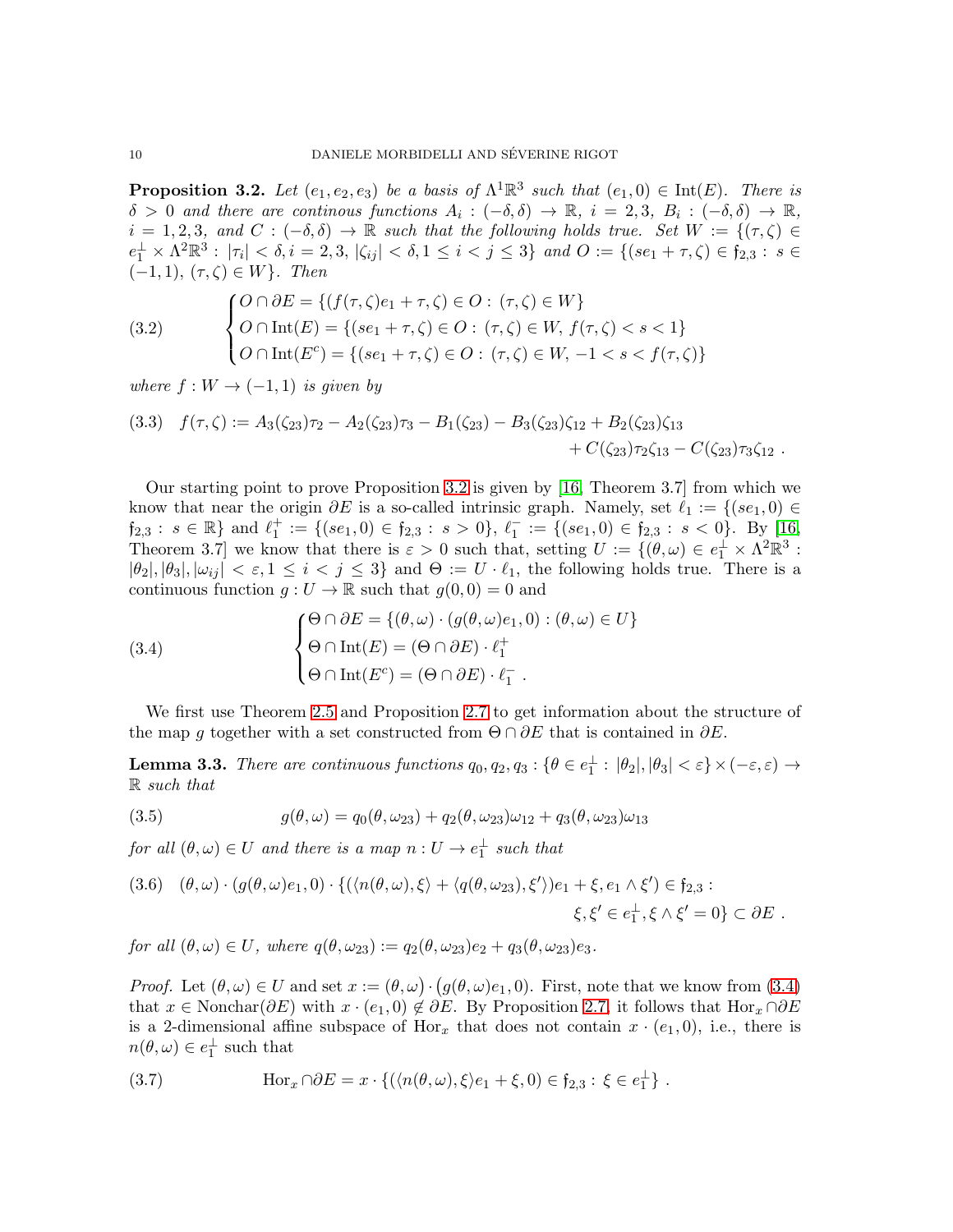Next, set  $F := x^{-1} \cdot E$ . Let  $\xi \in e_1^{\perp} \setminus \{0\}$  and let  $\mathfrak{h} := \text{span}\{e_1, \xi\} \times \text{span}\{e_1 \wedge \xi\}$  denote the Lie subalgebra of  $f_{2,3}$  generated by  $e_1$  and  $\xi$ . Then  $F \cap \mathfrak{h}$  is a precisely monotone subset of the Heisenberg algebra h. Furthermore, we know from [\(3.4\)](#page-9-2) that

$$
\ell_1^+ \subset \mathrm{Int}(F) \cap \mathfrak{h} \subset \mathrm{Int}_{\mathfrak{h}}(F \cap \mathfrak{h}) \quad \text{and} \quad \ell_1^- \subset \mathrm{Int}(F^c) \cap \mathfrak{h} \subset \mathrm{Int}_{\mathfrak{h}}(F^c \cap \mathfrak{h}) .
$$

Therefore  $F \cap \mathfrak{h} \notin \{\emptyset, \mathfrak{h}\}.$  By Theorem [2.5,](#page-4-5) it follows that  $\partial_{\mathfrak{h}}(F \cap \mathfrak{h})$  is a 2-dimensional linear subspace of h that does not contain  $\ell_1$  and  $\text{Int}_{\mathfrak{h}}(F \cap \mathfrak{h})$  and  $\text{Int}_{\mathfrak{h}}(F^c \cap \mathfrak{h})$  are the open half-spaces in h bounded by  $\partial_{\mathfrak{h}}(F \cap \mathfrak{h})$ . Since  $\mathrm{Int}_{\mathfrak{h}}(F \cap \mathfrak{h}) \subset F$  and  $\mathrm{Int}_{\mathfrak{h}}(F^c \cap \mathfrak{h}) \subset F^c$ , it follows that  $\partial_{\mathfrak{h}}(F \cap \mathfrak{h}) \subset \partial F$  and therefore there are  $\alpha_{\theta,\omega,\xi}, \beta_{\theta,\omega,\xi} \in \mathbb{R}$  such that

<span id="page-10-0"></span>(3.8) 
$$
x \cdot \{((\alpha_{\theta,\omega,\xi} s + \beta_{\theta,\omega,\xi} t)e_1 + s\xi, te_1 \wedge \xi) \in f_{2,3} : s, t \in \mathbb{R}\} \subset \partial E.
$$

Then it follows from [\(3.7\)](#page-9-3) that

(3.9) 
$$
\alpha_{\theta,\omega,\xi} = \langle n(\theta,\omega),\xi \rangle.
$$

We have

<span id="page-10-2"></span><span id="page-10-1"></span>
$$
x \cdot (\beta_{\theta,\omega,\xi} t e_1, t e_1 \wedge \xi) = (\theta, \omega + t e_1 \wedge \xi) \cdot ((g(\theta,\omega) + \beta_{\theta,\omega,\xi} t) e_1, 0).
$$

Since any point in  $f_{2,3}$  can be uniquely written as  $x' \cdot y'$  with  $x' \in e_1^{\perp} \times \Lambda^2 \mathbb{R}^3$  and  $y' \in \ell_1$ , it follows from [\(3.4\)](#page-9-2) and [\(3.8\)](#page-10-0) that for every  $t \in \mathbb{R}$  small enough so that  $(\theta, \omega + te_1 \wedge \xi) \in U$ we have

(3.10) 
$$
g(\theta, \omega + te_1 \wedge \xi) = g(\theta, \omega) + \beta_{\theta, \omega, \xi} t.
$$

This implies that there are functions  $q_0, q_2, q_3 : \{ \theta \in e_1^{\perp} : |\theta_2|, |\theta_3| < \varepsilon \} \times (-\varepsilon, \varepsilon) \to \mathbb{R}$  such that [\(3.5\)](#page-9-4) holds true. Since g is continuous, we also get that the functions  $q_0, q_2, q_3$  are continuous. Going back to [\(3.10\)](#page-10-1), we get that for all  $(\theta, \omega) \in U$ , all  $\xi \in e_1^{\perp}$ , and all  $t \in \mathbb{R}$ small enough,

<span id="page-10-3"></span>
$$
g(\theta,\omega) + \beta_{\theta,\omega,\xi} t = q_0(\theta,\omega_{23}) + q_2(\theta,\omega_{23})(\omega_{12} + t\xi_2) + q_3(\theta,\omega_{23})(\omega_{13} + t\xi_3)
$$
  
=  $g(\theta,\omega) + t\langle q(\theta,\omega_{23}),\xi\rangle$ 

where  $q(\theta, \omega_{23}) := q_2(\theta, \omega_{23})e_2 + q_3(\theta, \omega_{23})e_3$ . Therefore

(3.11) 
$$
\beta_{\theta,\omega,\xi} = \langle q(\theta,\omega_{23}),\xi \rangle
$$

and  $(3.6)$  follows from  $(3.8)$  together  $(3.9)$  and  $(3.11)$ .

<span id="page-10-5"></span>**Lemma 3.4.** There is an open neighborhood  $V \subset U$  of the origin in  $e_1^{\perp} \times \Lambda^2 \mathbb{R}^3$  such that for every  $(\tau, \zeta) \in V$  there is a unique  $s \in (-1, 1)$  such that

<span id="page-10-4"></span>(3.12) 
$$
s = g(\tau, \zeta - s\tau \wedge e_1) .
$$

Namely, denoting by  $f(\tau, \zeta) \in (-1, 1)$  the unique solution of [\(3.12\)](#page-10-4), we have

<span id="page-10-6"></span>(3.13) 
$$
f(\tau,\zeta) = \frac{g(\tau,\zeta)}{1 - \langle q(\tau,\zeta_{23}),\tau \rangle}.
$$

*Proof.* The lemma is a straightforward consequence of  $(3.5)$  letting V be a small enough open neighborhhod of the origin in  $e_1^{\perp} \times \Lambda^2 \mathbb{R}^3$  choosen in such a way that for all  $(\tau, \zeta) \in V$  we have  $(\tau, \zeta - s\tau \wedge e_1) \in U$  for all  $s \in (-1, 1), 1 - \langle q(\tau, \zeta_{23}), \tau \rangle \neq 0$ , and  $(1 - \langle q(\tau, \zeta_{23}), \tau \rangle)^{-1} g(\tau, \zeta) \in$  $(-1, 1)$ . Note that such a V does exist by continuity of the functions g and q.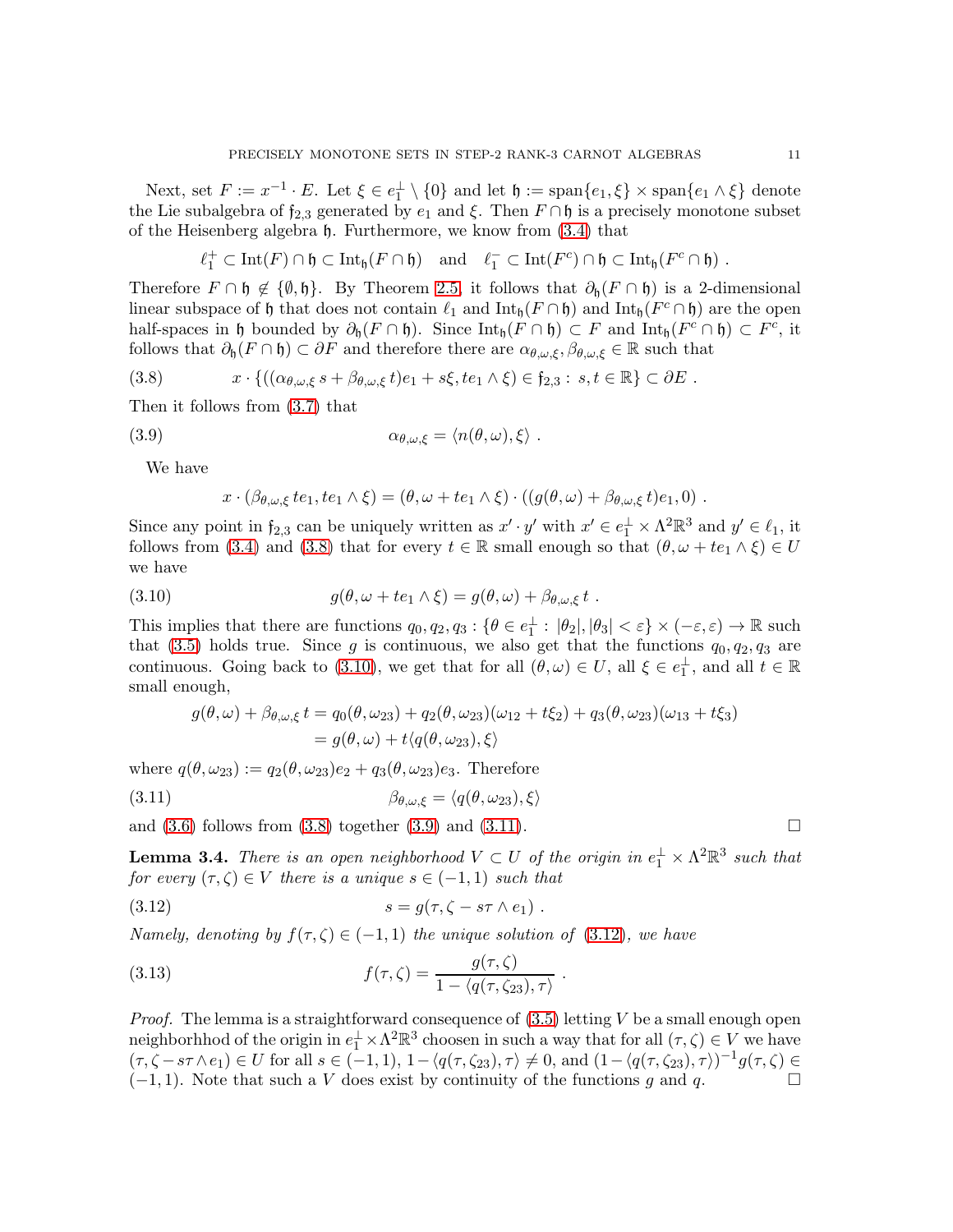<span id="page-11-0"></span>**Lemma 3.5.** There are open neighborhoods  $U' \subset U$  and  $V' \subset V$  of the origin in  $e_1^{\perp} \times \Lambda^2 \mathbb{R}^3$ such that the map  $\Gamma: U' \to V'$  defined by  $\Gamma(\theta,\omega) := (\theta, \omega + g(\theta, \omega)\theta \wedge e_1)$  is a homeomorphism from U' to  $V' = \Gamma(U')$ . Furthermore we have  $g = f \circ \Gamma$  on U'.

*Proof.* We know that the map  $\Gamma$  given by  $\Gamma(\theta,\omega) := (\theta,\omega + g(\theta,\omega)\theta \wedge e_1)$  is well-defined and continuous on U. We let  $U' \subset U$  be a small enough open neighborhood of the origin in  $e_1^{\perp} \times \Lambda^2 \mathbb{R}^3$  choosen in such a way that for all  $(\theta, \omega) \in U'$  we have  $g(\theta, \omega) \in (-1, 1)$  and  $\Gamma(\theta,\omega) \in V$  where V is given by Lemma [3.4.](#page-10-5) Let  $(\theta,\omega) \in U'$  and set  $(\tau,\zeta) := \Gamma(\theta,\omega)$ . We have  $g(\theta,\omega) \in (-1,1)$  and  $g(\theta,\omega) = g(\tau,\zeta - g(\theta,\omega)\tau \wedge e_1)$ . Therefore it follows from Lemma [3.4](#page-10-5) that  $g(\theta, \omega) = f(\tau, \zeta)$ . In other words, we have  $g = f \circ \Gamma$  on U'.

To conclude the proof of the lemma, let us verify that  $\Gamma: U' \to e_1^{\perp} \times \Lambda^2 \mathbb{R}^3$  is injective. Let  $(\theta,\omega),(\theta',\omega')\in U'$  be such that  $\Gamma(\theta,\omega)=\Gamma(\theta',\omega')$ . On the one hand, by definition of  $\Gamma$ , we have  $\theta = \theta'$  and  $\omega + g(\theta, \omega)\theta \wedge e_1 = \omega' + g(\theta', \omega')\theta' \wedge e_1$ . On the other hand, since  $g = f \circ \Gamma$ on U', we have  $g(\theta,\omega) = g(\theta',\omega')$  and all together it follows that  $(\theta,\omega) = (\theta',\omega')$ . Therefore  $\Gamma: U' \to e_1^{\perp} \times \Lambda^2 \mathbb{R}^3$  is a continuous and injective map which implies that  $V' := \Gamma(U')$  is an open neighborhood of the origin in  $e_1^{\perp} \times \Lambda^2 \mathbb{R}^3$  and  $\Gamma: U' \to V'$  is a homeomorphism.  $\Box$ 

We now use the change of variables provided by Lemma [3.5](#page-11-0) to write  $\partial E$  as a graph, in the usual sense, over  $e_1^{\perp} \times \Lambda^2 \mathbb{R}^3$  in a neighborhood of the origin. We stress that in general it is not true that an intrinsic graph can be written as a standard graph, see for instance [\[3,](#page-31-4) Section 4.1].

**Lemma 3.6.** There is an open neighborhood  $V'' \subset V'$  of the origin in  $e_1^{\perp} \times \Lambda^2 \mathbb{R}^3$  such that setting  $\Omega := \{ (se_1 + \tau, \zeta) \in \mathfrak{f}_{2,3} : s \in (-1,1), (\tau, \zeta) \in V'' \},$  we have

<span id="page-11-1"></span>(3.14) 
$$
\begin{cases} \Omega \cap \partial E = \left\{ (f(\tau, \zeta)e_1 + \tau, \zeta) \in \Omega : (\tau, \zeta) \in V'' \right\} \\ \Omega \cap \text{Int}(E) = \left\{ (se_1 + \tau, \zeta) \in \Omega : (\tau, \zeta) \in V'', f(\tau, \zeta) < s < 1 \right\} \\ \Omega \cap \text{Int}(E^c) = \left\{ (se_1 + \tau, \zeta) \in \Omega : (\tau, \zeta) \in V'', -1 < s < f(\tau, \zeta) \right\} \end{cases}
$$

where  $f: V'' \to (-1, 1)$  is given by Lemma [3.4.](#page-10-5) Furthermore, setting  $m := n \circ \Gamma^{-1}: V'' \to e_1^{\perp}$ where n is given by Lemma [3.3,](#page-9-6) we have

<span id="page-11-4"></span>
$$
(3.15) \quad (f(\tau,\zeta)e_1+\tau,\zeta) \cdot \{ \left( \left( \langle m(\tau,\zeta),\xi \rangle + \langle q(\tau,\zeta_{23}),\xi' \rangle \right) e_1 + \xi, e_1 \wedge \xi' \right) \in \mathfrak{f}_{2,3} : \\ \xi, \xi' \in e_1^{\perp}, \xi \wedge \xi' = 0 \} \subset \partial E
$$

for all  $(\tau, \zeta) \in V''$ , where the function q is given by Lemma [3.3.](#page-9-6)

Proof. Let  $(\tau,\zeta) \in V'$  and set  $(\theta,\omega) := \Gamma^{-1}(\tau,\zeta) \in U'$ . By Lemma [3.5](#page-11-0) we have  $(\tau,\zeta)$  $(\theta, \omega + q(\theta, \omega)\theta \wedge \epsilon_1)$  and  $f(\tau, \zeta) = g(\theta, \omega)$ . Therefore

<span id="page-11-3"></span>
$$
(3.16) \qquad (f(\tau,\zeta)e_1+\tau,\zeta)=(g(\theta,\omega)e_1+\theta,\omega+g(\theta,\omega)\theta\wedge e_1)=(\theta,\omega)\cdot(g(\theta,\omega)e_1,0).
$$

Then it follows from [\(3.4\)](#page-9-2) that

<span id="page-11-2"></span>(3.17) 
$$
\{(f(\tau,\zeta)e_1 + \tau,\zeta) \in f_{2,3} : (\tau,\zeta) \in V'\} \subset \partial E.
$$

Now let  $V'' \subset V'$  be a small enough open neighborhood of the origin in  $e_1^{\perp} \times \Lambda^2 \mathbb{R}^3$  choosen in such a way that for all  $(\tau, \zeta) \in V''$  we have  $(\tau, \zeta - s\tau \wedge e_1) \in U'$  for all  $s \in (-1, 1)$ .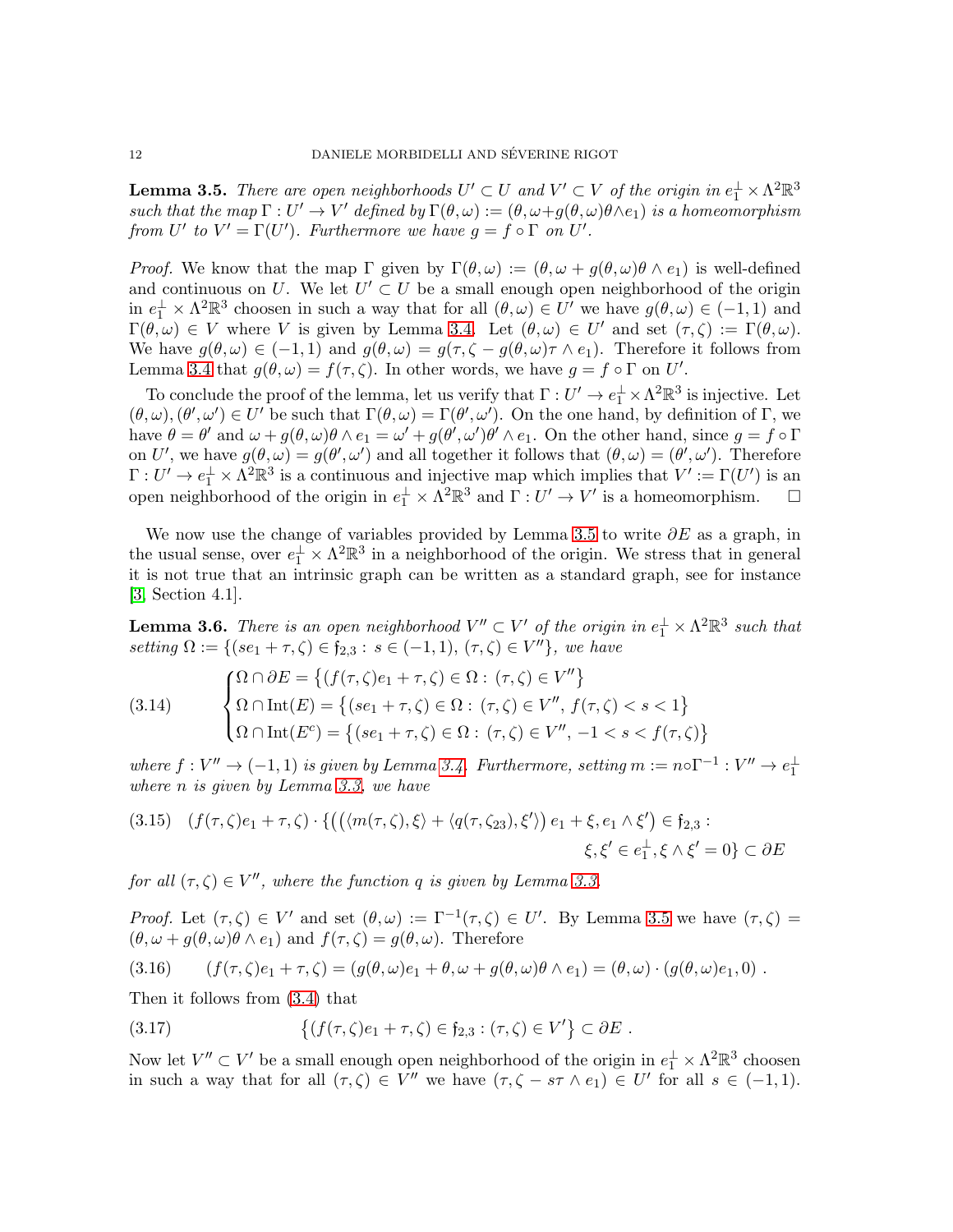Set  $\Omega := \{(se_1 + \tau, \zeta) \in f_{2,3} : s \in (-1,1), (\tau, \zeta) \in V''\}$  and let us verify that the first line in [\(3.14\)](#page-11-1) holds true. Taking into account [\(3.17\)](#page-11-2) we only need to verify that

<span id="page-12-0"></span>(3.18) 
$$
\Omega \cap \partial E \subset \{(f(\tau,\zeta)e_1 + \tau,\zeta) \in \mathfrak{f}_{2,3} : (\tau,\zeta) \in V''\}.
$$

Let  $s \in (-1,1)$ ,  $(\tau,\zeta) \in V''$ , and assume that  $(se_1 + \tau,\zeta) \in \partial E$ . By choice of  $V''$  we have  $(se_1 + \tau, \zeta) = (\tau, \zeta - s\tau \wedge e_1) \cdot (se_1, 0) \in U' \cdot \ell_1$ . Therefore it follows from [\(3.4\)](#page-9-2) that there is  $(\theta, \omega) \in U'$  such that  $(se_1 + \tau, \zeta) = (\theta, \omega) \cdot (g(\theta, \omega)e_1, 0)$ . Then it follows from [\(3.16\)](#page-11-3) that  $(se_1 + \tau, \zeta) = (f(\tau', \zeta')e_1 + \tau', \zeta')$  where  $(\tau', \zeta') := \Gamma(\theta, \omega)$ . This implies in turn that  $(\tau,\zeta)=(\tau',\zeta')$  and  $s=f(\tau',\zeta')=f(\tau,\zeta)$  which proves [\(3.18\)](#page-12-0). To conclude the proof of  $(3.14)$ , note that the first line in  $(3.14)$  together with the continuity of f implies that either

$$
\{(se_1 + \tau, \zeta) \in f_{2,3} : (\tau, \zeta) \in V'', f(\tau, \zeta) < s < 1\} \subset \text{Int}(E)
$$

or

$$
\{(se_1 + \tau,\zeta) \in \mathfrak{f}_{2,3} : (\tau,\zeta) \in V'', f(\tau,\zeta) < s < 1\} \subset \text{Int}(E^c) .
$$

If  $\zeta \in \Lambda^2 \mathbb{R}^3$  is such that  $(0,\zeta) \in V''$  then  $\Gamma^{-1}(0,\zeta) = (0,\zeta)$  and we know from  $(3.4)$  that for all  $s > f(0, \zeta) = g(0, \zeta)$  we have  $(se_1, \zeta) = (0, \zeta) \cdot (se_1, 0) \in \text{Int}(E)$ . Therefore we have

$$
\{(se_1 + \tau,\zeta) \in \mathfrak{f}_{2,3} : (\tau,\zeta) \in V'', f(\tau,\zeta) < s < 1\} \subset \text{Int}(E) .
$$

By similar arguments, we also have

$$
\{(se_1 + \tau, \zeta) \in f_{2,3} : (\tau, \zeta) \in V'', -1 < s < f(\tau, \zeta)\} \subset \text{Int}(E^c) .
$$

Recalling the first line of [\(3.14\)](#page-11-1), we finally get that these inclusions are actually equalities which concludes the proof of  $(3.14)$ .

To conclude the proof of the lemma, note that for  $(\tau, \zeta) \in V''$  we have  $\Gamma^{-1}(\tau, \zeta) = (\tau, \omega)$ where  $\omega \in \Lambda^2 \mathbb{R}^3$  is such that  $\omega_{23} = \zeta_{23}$ . Therefore  $q \circ \Gamma^{-1}(\tau, \zeta) = q(\tau, \zeta_{23})$  where q is given by Lemma [3.3.](#page-9-6) Letting  $m(\tau,\zeta) := n(\Gamma^{-1}(\tau,\zeta))$ , we then get [\(3.15\)](#page-11-4) from [\(3.6\)](#page-9-5) and Lemma [3.5.](#page-11-0)  $\Box$ 

We shall now use [\(3.14\)](#page-11-1) and [\(3.15\)](#page-11-4) to get further information about the structure of the function f, see Lemma [3.8.](#page-13-0) We start in the next lemma with a property of the map  $m$ .

**Lemma 3.7.** There is  $\delta > 0$  and there are maps  $\widehat{m}_0, \widehat{m}_2, \widehat{m}_3 : (-\delta, \delta) \to e_1^{\perp}$  such that

(3.19) 
$$
m(0,\zeta) = \widehat{m}_0(\zeta_{23}) + \widehat{m}_2(\zeta_{23})\zeta_{12} + \widehat{m}_3(\zeta_{23})\zeta_{13}
$$

for all  $\zeta \in \Lambda^2 \mathbb{R}^3$  such that  $|\zeta_{12}|, |\zeta_{13}|, |\zeta_{23}| < \delta$ .

*Proof.* We first note that shrinking U if necessary the map  $n: U \to e_I^{\perp}$  given by Lemma [3.3](#page-9-6) is bounded. Indeed otherwise there is a sequence  $(\theta_k, \omega_k)$  converging to  $(0,0)$  in  $e_1^{\perp} \times \Lambda^2 \mathbb{R}^3$ and such that  $\langle n(\theta_k, \omega_k), n(\theta_k, \omega_k) \rangle$  goes to infinity. Then we get from [\(3.7\)](#page-9-3) that

<span id="page-12-1"></span>
$$
x_k := (\theta_k, \omega_k) \cdot (g(\theta_k, \omega_k)e_1, 0) \cdot (e_1 + \xi_k, 0) \in \partial E
$$

where  $\xi_k := \langle n(\theta_k, \omega_k), n(\theta_k, \omega_k) \rangle^{-1} n(\theta_k, \omega_k)$ . Since  $x_k \to (e_1, 0)$  and  $\partial E$  is closed, it follows that  $(e_1, 0) \in \partial E$  which gives a contradiction. Therefore the map  $m = n \circ \Gamma^{-1}$  is bounded as well.

Since f is continuous and m is bounded, one can find  $\delta > 0$  such that for all  $(\xi, \zeta) \in$  $e_1^{\perp} \times \Lambda^2 \mathbb{R}^3$  such that  $|\xi_2|, |\xi_3| < \delta$  and  $|\zeta_{12}|, |\zeta_{13}|, |\zeta_{23}| < \delta$ , we have  $(\xi, \zeta + f(0, \zeta)e_1 \wedge \xi) \in V''$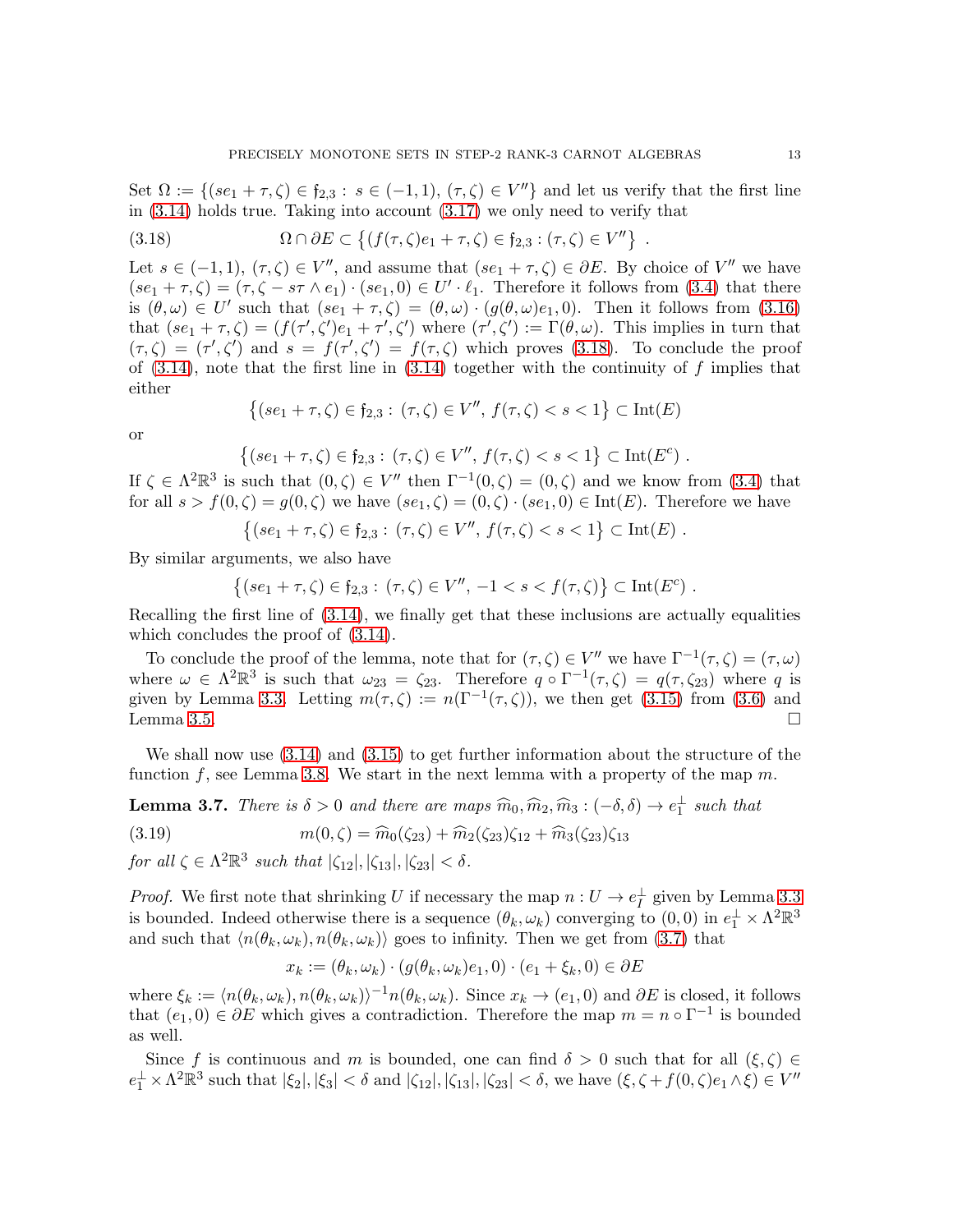and  $f(0,\zeta) + \langle m(0,\zeta), \xi \rangle \in (-1,1)$ . For any such  $(\xi,\zeta) \in e_1^{\perp} \times \Lambda^2 \mathbb{R}^3$ , we get from  $(3.15)$ that

$$
(f(0,\zeta)e_1,\zeta) \cdot (\langle m(0,\zeta),\xi\rangle e_1 + \xi,0)
$$
  
= 
$$
((f(0,\zeta) + \langle m(0,\zeta),\xi\rangle) e_1 + \xi, \zeta + f(0,\zeta)e_1 \wedge \xi) \in \Omega \cap \partial E
$$

and [\(3.14\)](#page-11-1) implies in turn that  $f(0, \zeta) + \langle m(0, \zeta), \xi \rangle = f(\xi, \zeta + f(0, \zeta)e_1 \wedge \xi)$ , i.e.,

(3.20)  $\langle m(0, \zeta), \xi \rangle = f(\xi, \zeta + f(0, \zeta)e_1 \wedge \xi) - f(0, \zeta)$ .

Setting  $\xi^i := 2^{-1} \delta e_i$  for  $i = 2, 3$ , we get that

<span id="page-13-1"></span>
$$
m(0,\zeta) = \sum_{i=2}^{3} \langle m(0,\zeta), e_i \rangle e_i = 2\delta^{-1} \sum_{i=2}^{3} \left( f(\xi^i, \zeta + f(0,\zeta)e_1 \wedge \xi^i) - f(0,\zeta) \right) e_i
$$

and then  $(3.19)$  follows from  $(3.13)$  and  $(3.5)$ .

We set

<span id="page-13-4"></span>
$$
F_0(\tau, \zeta_{23}) := (1 - \langle q(\tau, \zeta_{23}), \tau \rangle)^{-1} q_0(\tau, \zeta_{23})
$$
  
\n
$$
F_2(\tau, \zeta_{23}) := (1 - \langle q(\tau, \zeta_{23}), \tau \rangle)^{-1} q_3(\tau, \zeta_{23})
$$
  
\n
$$
F_3(\tau, \zeta_{23}) := -(1 - \langle q(\tau, \zeta_{23}), \tau \rangle)^{-1} q_2(\tau, \zeta_{23})
$$

where the functions  $q_k$  and q are given by Lemma [3.3](#page-9-6) so that [\(3.13\)](#page-10-6) writes as

(3.21) 
$$
f(\tau,\zeta) = F_0(\tau,\zeta_{23}) - F_3(\tau,\zeta_{23})\zeta_{12} + F_2(\tau,\zeta_{23})\zeta_{13}.
$$

<span id="page-13-0"></span>**Lemma 3.8.** Shrinking  $\delta$  if necessary, there are continuous functions  $A_i: (-\delta, \delta) \to \mathbb{R}$ ,  $i = 2, 3, B_i: (-\delta, \delta) \to \mathbb{R}, i = 1, 2, 3, and C: (-\delta, \delta) \to \mathbb{R} \text{ such that}$ 

<span id="page-13-3"></span>(3.22) 
$$
\begin{cases} F_0(\tau, \zeta_{23}) = A_3(\zeta_{23})\tau_2 - A_2(\zeta_{23})\tau_3 - B_1(\zeta_{23}) \\ F_2(\tau, \zeta_{23}) = B_2(\zeta_{23}) + C(\zeta_{23})\tau_2 \\ F_3(\tau, \zeta_{23}) = B_3(\zeta_{23}) + C(\zeta_{23})\tau_3 \end{cases}
$$

for all  $\tau \in e_1^{\perp}$  such that  $|\tau_2|, |\tau_3| < \delta$  and all  $\zeta_{23} \in \mathbb{R}$  such that  $|\zeta_{23}| < \delta$ .

Proof. Set  $F(\tau, \zeta_{23}) := -F_3(\tau, \zeta_{23})e_2 + F_2(\tau, \zeta_{23})e_3$ . Since the function  $\zeta_{23} \mapsto F(0, \zeta_{23})$ is continuous, shrinking  $\delta > 0$  if necessary, we can assume with no loss of generality that  $1 + \langle F(0, \zeta_{23}), \tau \rangle \neq 0$  for all  $\tau \in e_1^{\perp}$  such that  $|\tau_2|, |\tau_3| < \delta$  and all  $\zeta_{23} \in \mathbb{R}$  such that  $|\zeta_{23}| < \delta$ .

We first prove that there are maps  $D_0, D_2, D_3: (-\delta, \delta) \to e_1^{\perp}$  such that for  $k = 0, 2, 3$ ,  $\tau \in e_1^{\perp}$  such that  $|\tau_2|, |\tau_3| < \delta$  and  $\zeta_{23} \in \mathbb{R}$  such that  $|\zeta_{23}| < \delta$ ,

(3.23) 
$$
F_k(\tau, \zeta_{23}) = F_k(0, \zeta_{23}) + \langle D_k(\zeta_{23}), \tau \rangle - F_k(0, \zeta_{23})R(\tau, \zeta_{23})
$$

where

<span id="page-13-2"></span>
$$
R(\tau,\zeta_{23}) := \frac{-\tau_2\langle D_3(\zeta_{23}),\tau\rangle + \tau_3\langle D_2(\zeta_{23}),\tau\rangle}{1 + \langle F(0,\zeta_{23}),\tau\rangle}
$$

.

In other words we first verify that the functions  $F_k$  admit a first-order Taylor expansion with respect to the variable  $\tau$ . To prove this claim, let  $\zeta_{23} \in \mathbb{R}$  be fixed such that  $|\zeta_{23}| < \delta$ . For  $k = 0, 2, 3$ , set  $F_k(\tau) := F_k(\tau, \zeta_{23}), F(\tau) := F(\tau, \zeta_{23}), \widehat{F}_k := F_k(0, \zeta_{23}), \widehat{F} := F(0, \zeta_{23}),$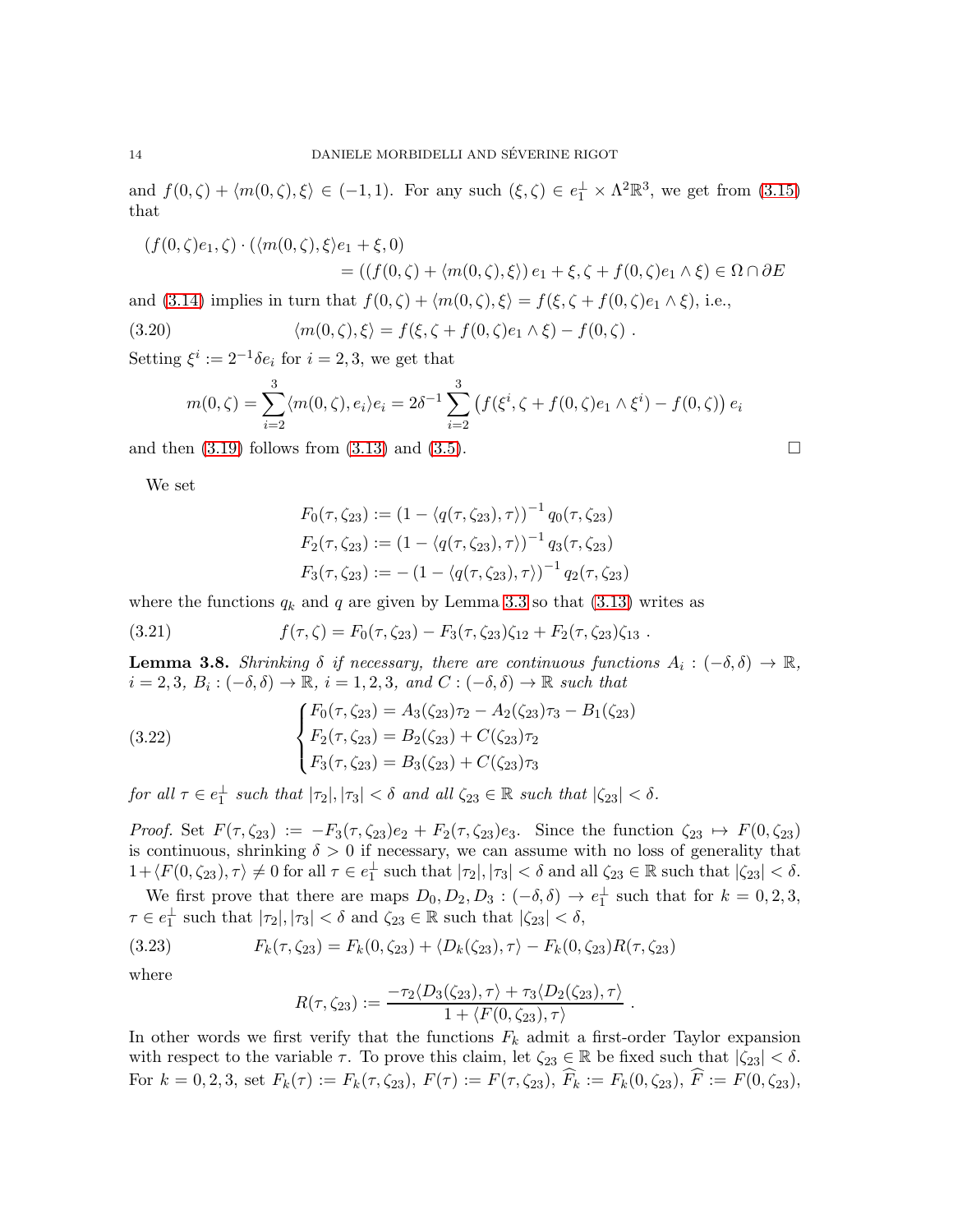$\widehat{m}_k := \widehat{m}_k(\zeta_{23}).$  On the one hand, we know from [\(3.19\)](#page-12-1) that for all  $\tau \in e_1^{\perp}$  such that  $|\tau_2|, |\tau_3| < \delta$  and  $\zeta_{12}, \zeta_{13} \in \mathbb{R}$  such that  $|\zeta_{12}|, |\zeta_{13}| < \delta$ ,

$$
\langle m(0,\zeta),\tau\rangle=\langle \widehat{m}_0,\tau\rangle+\langle \widehat{m}_2,\tau\rangle\zeta_{12}+\langle \widehat{m}_3,\tau\rangle\zeta_{13}.
$$

where  $\zeta := \zeta_{12}e_{12} + \zeta_{13}e_{13} + \zeta_{23}e_{23}$ . On the other hand, routine computions give

$$
f(\tau, \zeta + f(0, \zeta)e_1 \wedge \tau) - f(0, \zeta) = F_0(\tau) - \widehat{F}_0 (1 - \langle F(\tau), \tau \rangle) + \left( -(1 - \tau_2 \widehat{F}_3) F_3(\tau) - \tau_3 \widehat{F}_3 F_2(\tau) + \widehat{F}_3 \right) \zeta_{12} + \left( -\tau_2 \widehat{F}_2 F_3(\tau) + (1 + \tau_3 \widehat{F}_2) F_2(\tau) - \widehat{F}_2 \right) \zeta_{13} .
$$

Then it follows from [\(3.20\)](#page-13-1) that

(3.24) 
$$
F_0(\tau) - \widehat{F}_0 \left(1 - \langle F(\tau), \tau \rangle \right) = \langle \widehat{m}_0, \tau \rangle
$$

and

<span id="page-14-0"></span>
$$
\begin{cases}\n-(1 - \tau_2 \widehat{F}_3) F_3(\tau) - \tau_3 \widehat{F}_3 F_2(\tau) = -\widehat{F}_3 + \langle \widehat{m}_2, \tau \rangle \\
-\tau_2 \widehat{F}_2 F_3(\tau) + (1 + \tau_3 \widehat{F}_2) F_2(\tau) = \widehat{F}_2 + \langle \widehat{m}_3, \tau \rangle\n\end{cases}
$$

for all  $\tau \in e_1^{\perp}$  such that  $|\tau_2|, |\tau_3| < \delta$ . We then get from the above linear system

$$
F_3(\tau) = \frac{\widehat{F}_3 - \langle \widehat{m}_2, \tau \rangle - \tau_3(\widehat{F}_3 \langle \widehat{m}_3, \tau \rangle + \widehat{F}_2 \langle \widehat{m}_2, \tau \rangle)}{1 + \langle \widehat{F}, \tau \rangle}
$$

$$
F_2(\tau) = \frac{\widehat{F}_2 + \langle \widehat{m}_3, \tau \rangle - \tau_2(\widehat{F}_3 \langle \widehat{m}_3, \tau \rangle + \widehat{F}_2 \langle \widehat{m}_2, \tau \rangle)}{1 + \langle \widehat{F}, \tau \rangle}
$$

and inserting these expressions in [\(3.24\)](#page-14-0) we get

<span id="page-14-1"></span>
$$
F_0(\tau) = \langle \widehat{m}_0, \tau \rangle + \widehat{F}_0 \, \frac{1 - (\tau_2 \langle \widehat{m}_2, \tau \rangle + \tau_3 \langle \widehat{m}_3, \tau \rangle)}{1 + \langle \widehat{F}, \tau \rangle} \ .
$$

Then [\(3.23\)](#page-13-2) follows setting  $D_0 := \widehat{m}_0 - \widehat{F}_0\widehat{F}$ ,  $D_2 := \widehat{m}_3 - \widehat{F}_2\widehat{F}$  and  $D_3 := -\widehat{m}_2 - \widehat{F}_3\widehat{F}$ .

We next prove that there is a function  $C : (-\delta, \delta) \to \mathbb{R}$  such that

(3.25) 
$$
D_2(\zeta_{23}) = C(\zeta_{23})e_2 \text{ and } D_3(\zeta_{23}) = C(\zeta_{23})e_3
$$

for all  $\zeta_{23} \in \mathbb{R}$  such that  $|\zeta_{23}| < \delta$ . To prove  $(3.25)$  let  $\zeta_{23} \in \mathbb{R}$  be fixed such that  $|\zeta_{23}| < \delta$ . Using the same notational conventions as before, omitting the dependence on  $\zeta_{23}$ , we have  $f(0, \zeta_{23}e_{23}) = \widehat{F}_0$ . By  $(3.19)$  we have  $m(0, \zeta_{23}e_{23}) = \widehat{m}_0$ . Setting  $\hat{q} := q(0, \zeta_{23})$ , we then get from  $(3.15)$  that

$$
(F_0e_1, \zeta_2e_2s) \cdot ([s\langle \widehat{m}_0, \xi \rangle + t\langle \widehat{q}, \xi \rangle]e_1 + s\xi, te_1 \wedge \xi)
$$
  
= 
$$
\left( \left[ \widehat{F}_0 + s\langle \widehat{m}_0, \xi \rangle + t\langle \widehat{q}, \xi \rangle \right] e_1 + s\xi, \zeta_2e_2s + \left( t + \widehat{F}_0s \right) e_1 \wedge \xi \right) \in \partial E
$$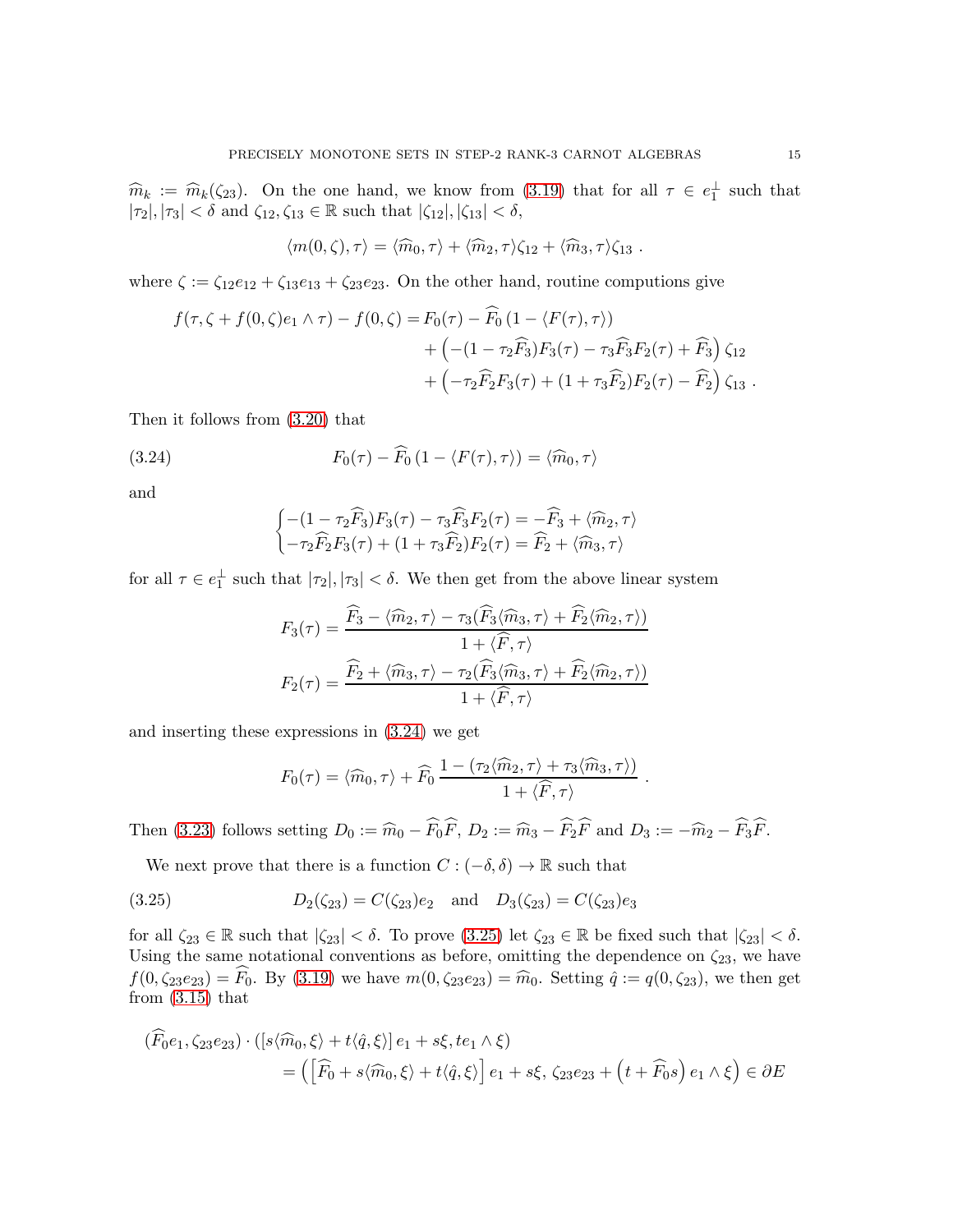for all  $\xi \in e_1^{\perp}$  and all  $s, t \in \mathbb{R}$ . Then [\(3.14\)](#page-11-1) implies that for all  $\xi \in e_1^{\perp}$  and all  $s, t \in \mathbb{R}$  small enough

$$
\widehat{F}_0 + s\langle \widehat{m}_0, \xi \rangle + t\langle \widehat{q}, \xi \rangle = f(s\xi, \zeta_{23}e_{23} + (t + \widehat{F}_0s)e_1 \wedge \xi)
$$
  
\n
$$
= F_0(s\xi) - F_3(s\xi)(t + \widehat{F}_0s)\xi_2 + F_2(s\xi)(t + \widehat{F}_0s)\xi_3
$$
  
\n
$$
= F_0(s\xi) + \widehat{F}_0s\langle F(s\xi), \xi \rangle + t\langle F(s\xi), \xi \rangle.
$$

It follows that for all  $\xi \in e_1^{\perp}$  and all  $s \in \mathbb{R}$  small enough,  $\langle F(s\xi), \xi \rangle = \langle \hat{q}, \xi \rangle$ . In other words, the function  $s \mapsto \langle F(s\xi), \xi \rangle$  is constant and therefore  $\langle \widehat{F}, \xi \rangle = \langle F(s\xi), \xi \rangle$  for all  $s \in \mathbb{R}$  small enough. Since we have from [\(3.23\)](#page-13-2)

$$
\langle F(s\xi),\xi\rangle = \langle \widehat{F},\xi\rangle + \langle -\langle D_3,\xi\rangle \xi_2 + \langle D_2,\xi\rangle \xi_3\rangle s - \langle \widehat{F},\xi\rangle \frac{-\langle D_3,\xi\rangle \xi_2 + \langle D_2,\xi\rangle \xi_3}{1 + s\langle \widehat{F},\xi\rangle} s^2,
$$

we finally get that

$$
0 = \left(1 - \frac{s\langle \widehat{F}, \xi \rangle}{1 + s\langle \widehat{F}, \xi \rangle}\right) (-\langle D_3, \xi \rangle \xi_2 + \langle D_2, \xi \rangle \xi_3) = \frac{-\langle D_3, \xi \rangle \xi_2 + \langle D_2, \xi \rangle \xi_3}{1 + s\langle \widehat{F}, \xi \rangle}
$$

for all  $\xi \in e_1^{\perp}$  which implies [\(3.25\)](#page-14-1).

To conclude the proof of the lemma, note that  $(3.25)$  implies that  $R(\tau, \zeta_{23}) = 0$ . Then we set  $A_2(\zeta_{23}) := -\langle D_0(\zeta_{23}), e_3 \rangle, A_3(\zeta_{23}) := \langle D_0(\zeta_{23}), e_2 \rangle, B_1(\zeta_{23}) := -F_0(0, \zeta_{23}), B_2(\zeta_{23}) :=$  $F_2(0,\zeta_{23})$ , and  $B_3(\zeta_{23}) := F_3(0,\zeta_{23})$  to get  $(3.22)$ . Note that the continuity of the functions  $A_i$ ,  $B_i$  and C follows from the continuity of the functions  $F_i$ . — Первый процесс в постановки программа в серверном становки производительно становки производите с производ<br>В серверном становки производительно становки производительно становки производительно становки производительн

The proof of Proposition [3.2](#page-9-0) is now complete. Indeed  $(3.2)$  follows from  $(3.14)$  and  $(3.3)$ from [\(3.21\)](#page-13-4) and [\(3.22\)](#page-13-3).

3.2. The boundary as a level set of a h-affine function near noncharacteristic **points.** To complete the proof of Proposition [3.1](#page-8-0) we choose in this section a basis  $(e_1, e_2, e_3)$ of  $\Lambda^1 \mathbb{R}^3$  such that  $(e_i, 0) \in \text{Int}(E)$  for  $i = 1, 2, 3$ . Such a basis does exist. Indeed, recall that  $(0,0) \in \text{Nonchar}(\partial E)$ . Therefore one can find  $e_1 \in \Lambda^1 \mathbb{R}^3 \setminus \{0\}$  such that  $(e_1,0) \in \text{Int}(E)$ . One can then choose  $e_2, e_3$  close enough to  $e_1$  in such a way that  $(e_i, 0) \in \text{Int}(E)$  for  $i = 2, 3$ and such that  $e_1, e_2, e_3$  are linearly independent. We then get from Proposition [3.2](#page-9-0) that near the origin  $\partial E$  can be written as a graph over  $e_1^{\perp} \times \bar{\Lambda}^2 \mathbb{R}^3$  as well as a graph over  $e_2^{\perp} \times \Lambda^2 \mathbb{R}^3$  and  $e_3^{\perp} \times \Lambda^2 \mathbb{R}^3$  and each one of the graph functions has a structure given by  $(3.3)$ as explicitly stated in the next proposition.

<span id="page-15-0"></span>**Proposition 3.9.** There is  $\delta > 0$  and there are continuous functions  $A_j^i : (-\delta, \delta) \to \mathbb{R}$ ,  $i, j = 1, 2, 3, i \neq j, B^i_j: (-\delta, \delta) \to \mathbb{R}, i, j = 1, 2, 3, C^i: (-\delta, \delta) \to \mathbb{R}, i = 1, 2, 3, \text{ such that the } i$  $\text{following holds true. Set } U := \{ (\tau, \zeta) \in \mathfrak{f}_{2,3} : |\tau_i| < \delta, i = 1, 2, 3, |\zeta_{ij}| < \delta, 1 \leq i < j \leq 3 \}.$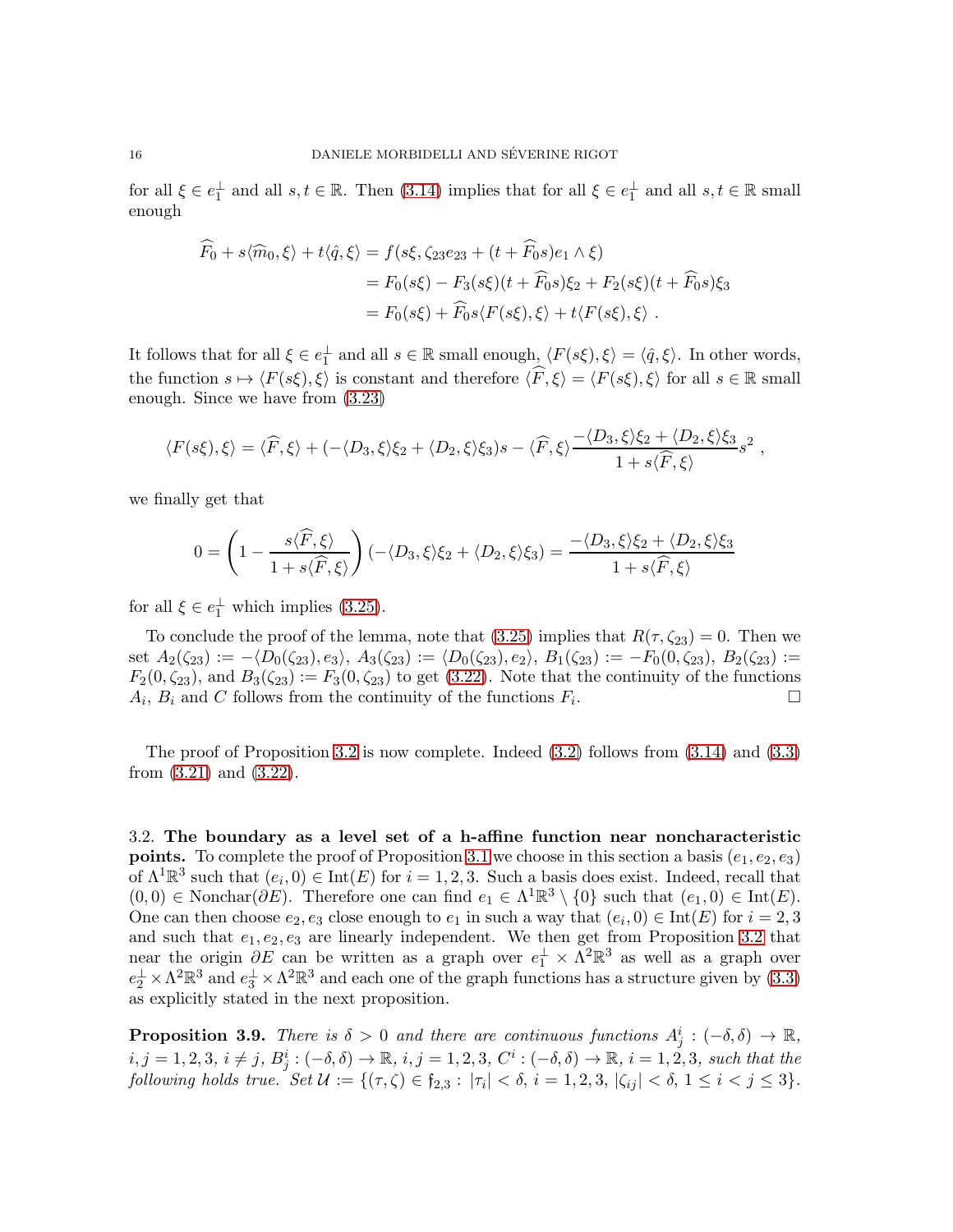For every  $(\tau, \zeta) \in \mathcal{U}$ , the following four conditions are equivalent:

<span id="page-16-7"></span><span id="page-16-4"></span>(3.26a) 
$$
(\tau, \zeta) \in \partial E, \tau_1 - A_3^1(\zeta_{23})\tau_2 + A_2^1(\zeta_{23})\tau_3 + B_1^1(\zeta_{23}) + B_3^1(\zeta_{23})\zeta_{12} - B_2^1(\zeta_{23})\zeta_{13} \n- C^1(\zeta_{23})\tau_2\zeta_{13} + C^1(\zeta_{23})\tau_3\zeta_{12} = 0,
$$

<span id="page-16-2"></span>(3.26c)  
\n
$$
\tau_2 - A_1^2(\zeta_{13})\tau_3 + A_3^2(\zeta_{13})\tau_1 + B_2^2(\zeta_{13}) + B_1^2(\zeta_{13})\zeta_{23} + B_3^2(\zeta_{13})\zeta_{12} + C^2(\zeta_{13})\tau_1\zeta_{23} = 0,
$$

<span id="page-16-3"></span>(3.26d) 
$$
\tau_3 - A_2^3(\zeta_{12})\tau_1 + A_1^3(\zeta_{12})\tau_2 + B_3^3(\zeta_{12}) - B_2^3(\zeta_{12})\zeta_{13} + B_1^3(\zeta_{12})\zeta_{23} + C^3(\zeta_{12})\tau_1\zeta_{23} - C^3(\zeta_{12})\tau_2\zeta_{13} = 0.
$$

Recall that since  $(0,0) \in \mathcal{U} \cap \partial E$  we have

(3.27) 
$$
B_1^1(0) = B_2^2(0) = B_3^3(0) = 0.
$$

Recall also that  $(0,0) \in \text{Nonchar}(\partial E)$ . Therefore we know from Proposition [2.7](#page-6-2) that  $\text{Hor}_{(0,0)} \cap \partial E = (\Lambda^1 \mathbb{R}^3 \times \{0\}) \cap \partial E$  is a 2-dimensional linear subspace of  $\Lambda^1 \mathbb{R}^3 \times \{0\}$ . By choice of  $e_1, e_2, e_3$ , we also have  $(e_i, 0) \notin \partial E$  for  $i = 1, 2, 3$ . Therefore there are  $a_{12}, a_{13} \in \mathbb{R} \setminus \{0\}$ and  $a_{23}$  < 0 such that

<span id="page-16-0"></span>
$$
(\Lambda^1 \mathbb{R}^3 \times \{0\}) \cap \partial E = \{(\tau, 0) \in \mathfrak{f}_{2,3} : a_{23}\tau_1 - a_{13}\tau_2 + a_{12}\tau_3 = 0\}.
$$

We also know from Proposition [3.9](#page-15-0) and [\(3.27\)](#page-16-0) that

<span id="page-16-1"></span>
$$
(\Lambda^{1}\mathbb{R}^{3} \times \{0\}) \cap \mathcal{U} \cap \partial E = \{(\tau, 0) \in \mathcal{U} : \tau_{1} - A_{3}^{1}(0)\tau_{2} + A_{2}^{1}(0)\tau_{3} = 0\}
$$
  
=  $\{(\tau, 0) \in \mathcal{U} : \tau_{2} - A_{1}^{2}(0)\tau_{3} + A_{3}^{2}(0)\tau_{1} = 0\}$   
=  $\{(\tau, 0) \in \mathcal{U} : \tau_{3} - A_{2}^{3}(0)\tau_{1} + A_{1}^{3}(0)\tau_{2} = 0\}$ .

.

Therefore

(3.28) 
$$
\begin{cases} A_3^1(0) = \frac{a_{13}}{a_{23}}, & A_2^1(0) = \frac{a_{12}}{a_{23}}, \\ A_1^2(0) = \frac{a_{12}}{a_{13}}, & A_3^2(0) = -\frac{a_{23}}{a_{13}}, \\ A_2^3(0) = -\frac{a_{23}}{a_{12}}, & A_1^3(0) = -\frac{a_{13}}{a_{12}} \end{cases}
$$

<span id="page-16-6"></span>**Lemma 3.10.** There are  $c \in \mathbb{R}$  and  $b_1 \in \mathbb{R}$  such that for all  $\zeta_{23}$  small enough

<span id="page-16-5"></span>(3.29) 
$$
\begin{cases} A_2^1(\zeta_{23}) = \frac{a_{12}}{a_{23} + c\zeta_{23}} ,\\ A_3^1(\zeta_{23}) = \frac{a_{13}}{a_{23} + c\zeta_{23}} ,\\ B_1^1(\zeta_{23}) = \frac{b_1\zeta_{23}}{a_{23} + c\zeta_{23}} . \end{cases}
$$

*Proof.* We first look at  $(\text{span}\{e_1\} \times \text{span}\{e_{23}\}) \cap \mathcal{U} \cap \partial E$ . We know from Proposition [3.9](#page-15-0) and  $(3.27)$  that  $(\text{span}\{e_1\} \times \text{span}\{e_{23}\}) \cap \mathcal{U} \cap \partial E \neq \emptyset$ . Since  $A_2^3(0)A_3^2(0) \neq 0$ , see  $(3.28)$ ,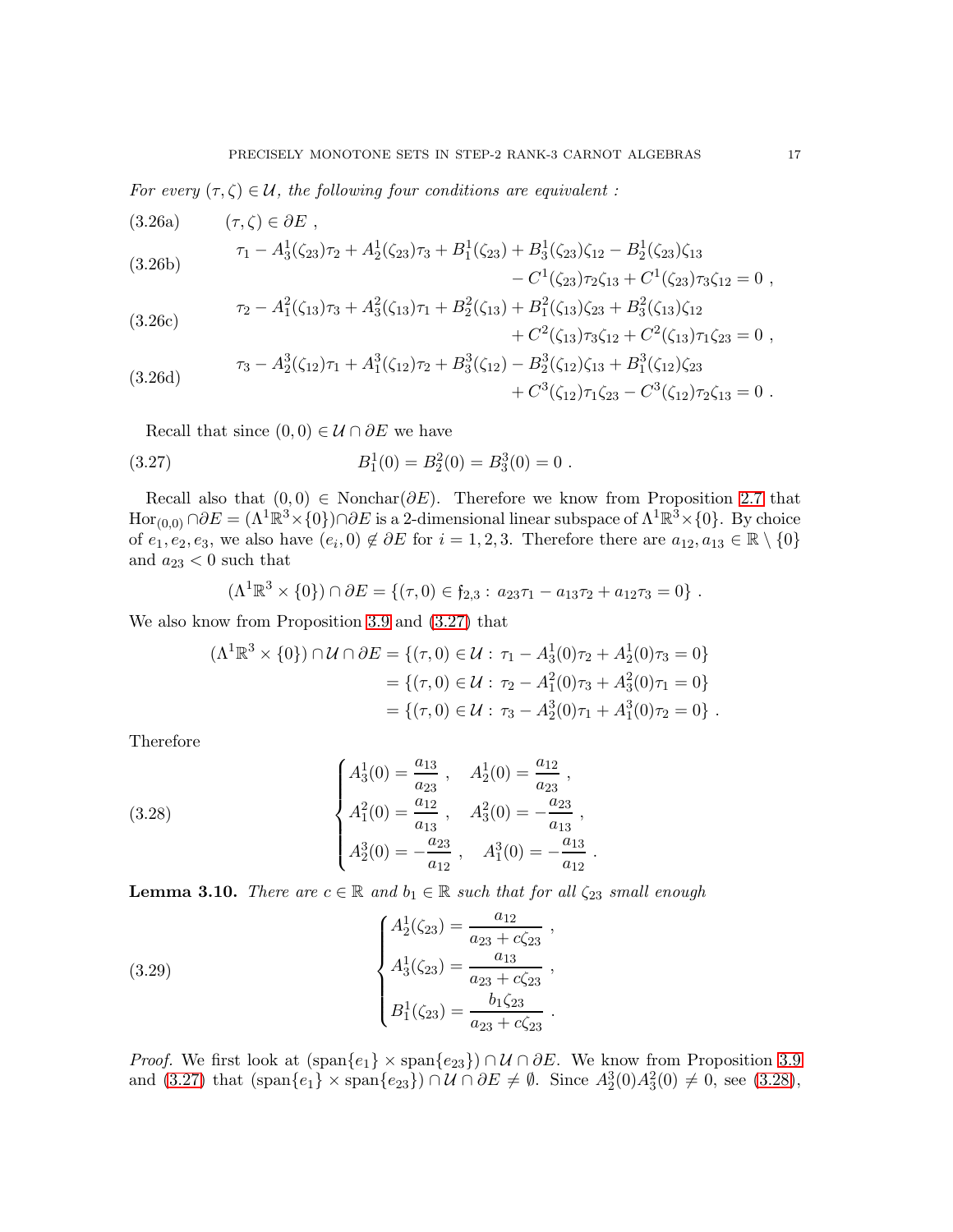we also know from  $-A_2^3(0) \times (3.26c)$  $-A_2^3(0) \times (3.26c)$ ,  $A_3^2(0) \times (3.26d)$  $A_3^2(0) \times (3.26d)$  and  $(3.27)$  that for all  $(\tau_1e_1, \zeta_2e_{23}) \in$  $U \cap \partial E$  the following two equivalent conditions hold true :

$$
-A_2^3(0)\left[A_3^2(0)\tau_1 + B_1^2(0)\zeta_{23} + C^2(0)\tau_1\zeta_{23}\right] = 0,
$$
  

$$
A_3^2(0)\left[-A_2^3(0)\tau_1 + B_1^3(0)\zeta_{23} + C^3(0)\tau_1\zeta_{23}\right] = 0.
$$

Set  $\phi(\tau,\zeta) := -A_2^3(0)[A_3^2(0)\tau_1 + B_1^2(0)\zeta_{23} + C^2(0)\tau_1\zeta_{23}]$  and  $\psi(\tau,\zeta) := A_3^2(0)[-A_2^3(0)\tau_1 +$  $B_1^3(0)\zeta_{23} + C^3(0)\tau_1\zeta_{23}$ . These non constant functions  $\phi, \psi : f_{2,3} \to \mathbb{R}$  are h-affine with  $\phi(0,0) = \psi(0,0)$  and we know from the previous argument that  $\{(\tau,\zeta) \in \mathcal{U} : \phi(\tau,\zeta) =$  $0\} = \{(\tau,\zeta) \in \mathcal{U} : \psi(\tau,\zeta) = 0\}.$  Then it follows from Corollary [5.5](#page-29-0) that  $-A_2^3(0)B_1^2(0) =$  $A_3^2(0)B_1^3(0)$  and  $-A_2^3(0)C^2(0) = A_3^2(0)C^3(0)$ . Taking into account [\(3.28\)](#page-16-1) we get that  $-a_{13}B_1^2(0) = a_{12}B_1^3(0)$  and  $-a_{13}C^2(0) = a_{12}C^3(0)$ . Using two consecutive permutations of the coordinates, we then get the following relations :

<span id="page-17-0"></span>(3.30) 
$$
-a_{13}B_1^2(0) = a_{12}B_1^3(0) =: b_1,
$$

<span id="page-17-2"></span>(3.31) 
$$
a_{12}B_2^3(0) = a_{23}B_2^1(0) =: b_2,
$$

<span id="page-17-3"></span>(3.32) 
$$
a_{23}B_3^1(0) = -a_{13}B_3^2(0) =: b_3,
$$

<span id="page-17-1"></span>(3.33) 
$$
-a_{13}C^2(0) = a_{12}C^3(0) = a_{23}C^1(0) =: c.
$$

Next let  $\zeta_{23} \in \mathbb{R}$  be fixed small enough so that  $A_2^1(\zeta_{23}) \neq 0$  (recall that  $A_2^1(0) \neq 0$ , see [\(3.28\)](#page-16-1), and  $A_2^1$  is continuous) and so that  $(\Lambda^1 \mathbb{R}^3 \times {\zeta_{23}e_{23}}) \cap \mathcal{U} \cap \partial E \neq \emptyset$ , see Propo-sition [3.9.](#page-15-0) Using [\(3.26b\)](#page-16-4),  $A_2^1(\zeta_{23}) \times (3.26d)$  $A_2^1(\zeta_{23}) \times (3.26d)$  and [\(3.27\)](#page-16-0), we know that for all  $\tau \in \Lambda^1 \mathbb{R}^3$ such that  $|\tau_i| < \delta$  for  $i = 1, 2, 3$ , we have  $(\tau, \zeta_{23}e_{23}) \in \partial E$  if and only if the following two equivalent conditions hold true :

$$
\tau_1 - A_3^1(\zeta_{23})\tau_2 + A_2^1(\zeta_{23})\tau_3 + B_1^1(\zeta_{23}) = 0,
$$
  

$$
A_2^1(\zeta_{23}) [(-A_2^3(0) + C^3(0)\zeta_{23})\tau_1 + A_1^3(0)\tau_2 + \tau_3 + B_1^3(0)\zeta_{23}] = 0.
$$

This implies that

<span id="page-17-4"></span>
$$
A_2^1(\zeta_{23})(-A_2^3(0) + C^3(0)\zeta_{23}) = 1,
$$
  
\n
$$
A_2^1(\zeta_{23})A_1^3(0) = -A_3^1(\zeta_{23}),
$$
  
\n
$$
A_2^1(\zeta_{23})B_1^3(0)\zeta_{23} = B_1^1(\zeta_{23}).
$$

and  $(3.29)$  follows taking into account  $(3.28)$ ,  $(3.30)$  and  $(3.33)$ .

**Lemma 3.11.** For all  $\zeta_{23}$  small enough, we have

(3.34) 
$$
\begin{cases}\nC^1(\zeta_{23}) = \frac{c}{a_{23} + c\zeta_{23}} ,\\
B_2^1(\zeta_{23}) = \frac{b_2}{a_{23} + c\zeta_{23}} ,\\
B_3^1(\zeta_{23}) = \frac{b_3}{a_{23} + c\zeta_{23}} ,\n\end{cases}
$$

where c is given by Lemma [3.10,](#page-16-6) and  $b_2$ ,  $b_3$  are given by  $(3.31)$  and  $(3.32)$ .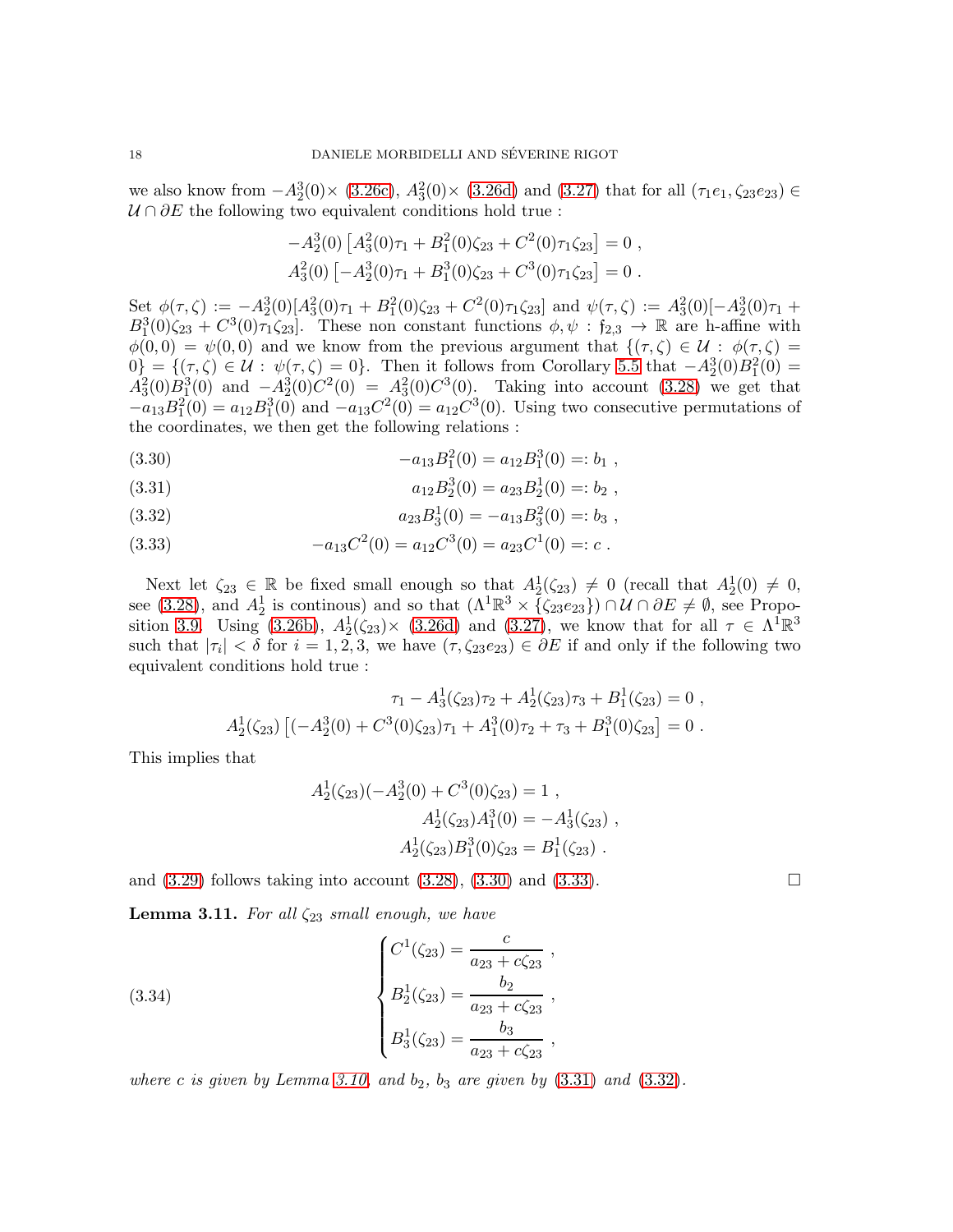Proof. Let  $\zeta_{12}, \zeta_{23} \in \mathbb{R}$  be fixed small enough so that  $(\text{span}\{e_2, e_3\} \times \{\zeta_{12}e_{12} + \zeta_{23}e_{23}\})$  $\mathcal{U} \cap \partial E \neq \emptyset$ , see Proposition [3.9,](#page-15-0) and so that  $A_3^1(\zeta_{23}) \neq 0$  (recall that  $A_3^1(0) \neq 0$ , see [\(3.28\)](#page-16-1), and  $A_3^1$  is continuous). Using  $(3.26b)$ ,  $-A_3^1(\zeta_{23}) \times (3.26c)$  $-A_3^1(\zeta_{23}) \times (3.26c)$  and  $(3.27)$ , we know that for all  $\tau_2, \tau_3 \in (-\delta, \delta)$  we have  $(\tau_2e_2 + \tau_3e_3, \zeta_1e_1e_1 + \zeta_2e_2e_3) \in \partial E$  if and only if the following two equivalent conditions hold true :

$$
-A_3^1(\zeta_{23})\tau_2 + (A_2^1(\zeta_{23}) + C^1(\zeta_{23})\zeta_{12})\tau_3 + B_1^1(\zeta_{23}) + B_3^1(\zeta_{23})\zeta_{12} = 0,
$$
  

$$
-A_3^1(\zeta_{23}) [\tau_2 - (A_1^2(0) - C^2(0)\zeta_{12})\tau_3 + B_1^2(0)\zeta_{23} + B_3^2(0)\zeta_{12}] = 0.
$$

Considering the coefficients in front of  $\tau_3$ , this implies that  $(A_2^1(\zeta_{23}) + C^1(\zeta_{23})\zeta_{12}) =$  $A_3^1(\zeta_{23})(A_1^2(0) - C^2(0)\zeta_{12})$ . Therefore

$$
C^{1}(\zeta_{23})\zeta_{12} = A_{3}^{1}(\zeta_{23})(A_{1}^{2}(0) - C^{2}(0)\zeta_{12}) - A_{2}^{1}(\zeta_{23})
$$

and the form of  $C^1(\zeta_{23})$  follows from [\(3.28\)](#page-16-1), [\(3.29\)](#page-16-5) and [\(3.33\)](#page-17-1). Considering the constant terms, we get that  $B_1^1(\zeta_{23}) + B_3^1(\zeta_{23})\zeta_{12} = -A_3^1(\zeta_{23})(B_1^2(0)\zeta_{23} + B_3^2(0)\zeta_{12})$ . Therefore

$$
B_3^1(\zeta_{23})\zeta_{12} = -A_3^1(\zeta_{23})(B_1^2(0)\zeta_{23} + B_3^2(0)\zeta_{12}) - B_1^1(\zeta_{23})
$$

and the form of  $B_3^1(\zeta_{23})$  follows from  $(3.29)$ ,  $(3.30)$  and  $(3.32)$ .

To get the form of  $B_2^1(\zeta_{23})$  we argue in a similar way considering  $(\text{span}\{e_3\} \times {\zeta_{13}e_{13}} +$  $\zeta_{23}e_{23}\}\) \cap U \cap \partial E$ . Namely, let  $\zeta_{13}, \zeta_{23} \in \mathbb{R}$  be fixed small enough so that  $(\text{span}\{e_3\} \times$  $\{\zeta_{13}e_{13} + \zeta_{23}e_{23}\}\)cap \mathcal{U} \cap \partial E \neq \emptyset$ , see Proposition [3.9,](#page-15-0) and so that  $A_2^1(\zeta_{23}) \neq 0$  (recall that  $A_2^1(0) \neq 0$ , see [\(3.28\)](#page-16-1), and  $A_2^1$  is continuous). Using [\(3.26b\)](#page-16-4),  $A_2^1(\zeta_{23}) \times (3.26d)$  $A_2^1(\zeta_{23}) \times (3.26d)$  and [\(3.27\)](#page-16-0), we know that for all  $\tau_3 \in (-\delta, \delta)$  we have  $(\tau_3e_3, \zeta_{13}e_{13} + \zeta_{23}e_{23}) \in \partial E$  if and only if the following two equivalent conditions hold true :

$$
A_2^1(\zeta_{23})\tau_3 + B_1^1(\zeta_{23}) - B_2^1(\zeta_{23})\zeta_{13} = 0,
$$
  

$$
A_2^1(\zeta_{23}) [\tau_3 - B_2^3(0)\zeta_{13} + B_1^3(0)\zeta_{23}] = 0.
$$

This implies that  $B_1^1(\zeta_{23}) - B_2^1(\zeta_{23})\zeta_{13} = A_2^1(\zeta_{23})\left(-B_2^3(0)\zeta_{13} + B_1^3(0)\zeta_{23}\right)$ . Therefore

<span id="page-18-0"></span>
$$
B_2^1(\zeta_{23})\zeta_{13} = B_1^1(\zeta_{23}) + A_2^1(\zeta_{23})\left(B_2^3(0)\zeta_{13} - B_1^3(0)\zeta_{23}\right)
$$

and the form of  $B_2^1(\zeta_{23})$  follows from [\(3.29\)](#page-16-5), [\(3.30\)](#page-17-0) and [\(3.31\)](#page-17-2).

To conclude the proof of Proposition [3.1,](#page-8-0) we set  $\eta_0 := c \in \mathbb{R} = \Lambda^0 \mathbb{R}^3$ ,  $\eta_1 := b_1 e_1 + b_2 e_2 +$  $b_3e_3 \in \Lambda^1 \mathbb{R}^3$ ,  $\eta_2 := a_{12}e_{12} + a_{13}e_{13} + a_{23}e_{23} \in \Lambda^2 \mathbb{R}^3 \setminus \{0\}$  and we let  $\phi : \mathfrak{f}_{2,3} \to \mathbb{R}$  be the non constant h-affine function given by

(3.35) 
$$
\phi(\tau,\zeta)\nu := \eta_2 \wedge \tau + \eta_1 \wedge \zeta + \eta_0 \tau \wedge \zeta
$$

where  $\nu := e_1 \wedge e_2 \wedge e_3$ . By [\(3.29\)](#page-16-5) and [\(3.34\)](#page-17-4) we have for  $\zeta_{23}$  small enough

$$
\phi(\tau,\zeta) = (a_{23} + c\zeta_{23})(\tau_1 - A_3^1(\zeta_{23})\tau_2 + A_2^1(\zeta_{23})\tau_3 + B_1^1(\zeta_{23}) + B_3^1(\zeta_{23})\zeta_{12} - B_2^1(\zeta_{23})\zeta_{13} - C^1(\zeta_{23})\tau_2\zeta_{13} + C^1(\zeta_{23})\tau_3\zeta_{12}).
$$

Therefore, shrinking  $U$  if necessary, we get from  $(3.26a)$  and  $(3.26b)$  that

$$
\mathcal{U} \cap \partial E = \{ (\tau, \zeta) \in \mathcal{U} : \phi(\tau, \zeta) = 0 \} .
$$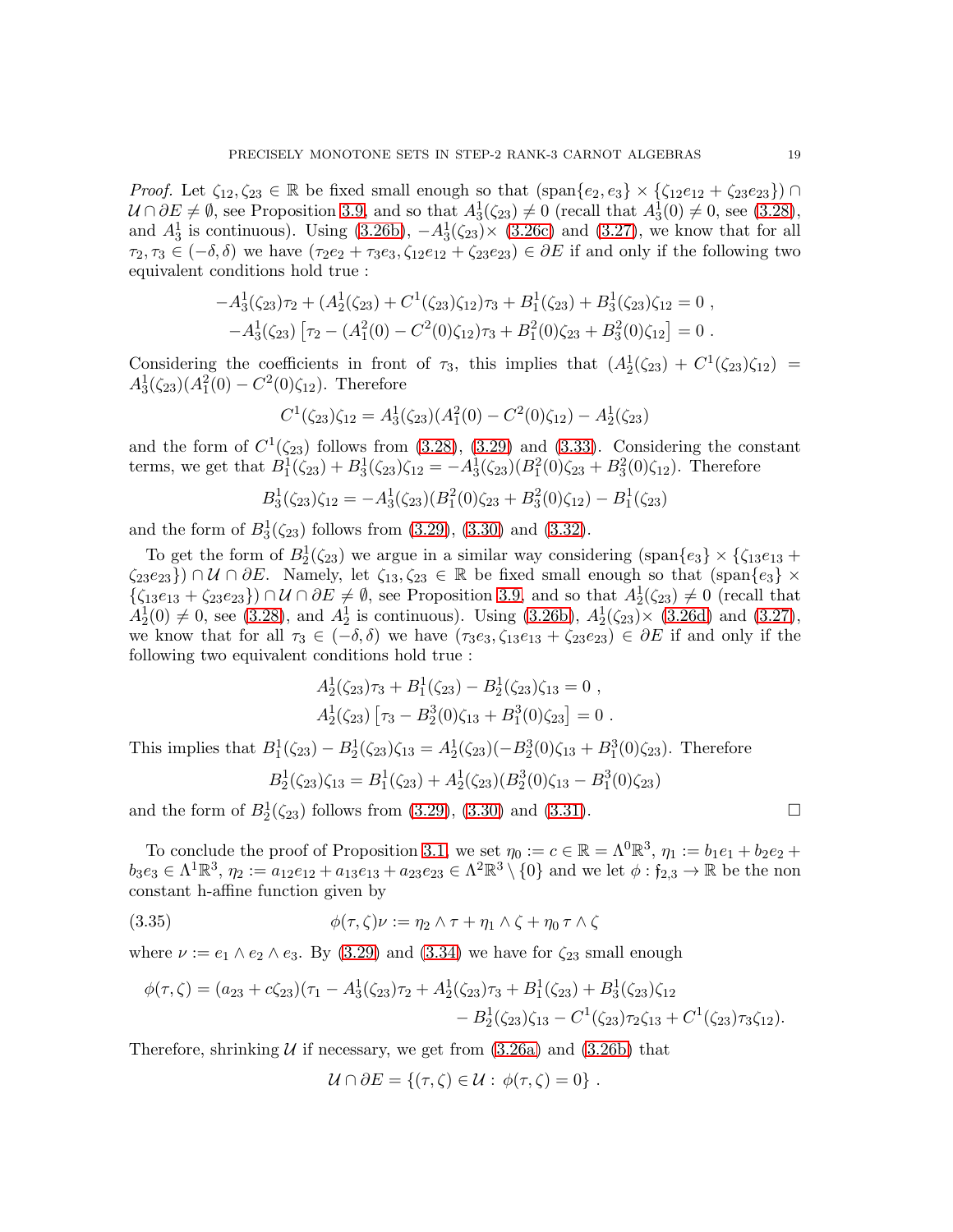Since we have choosen  $a_{23} < 0$ , we also get from the last two lines in [\(3.2\)](#page-9-7) that

$$
\mathcal{U} \cap \text{Int}(E) = \{ (\tau, \zeta) \in \mathcal{U} : \phi(\tau, \zeta) < 0 \}
$$
\n
$$
\mathcal{U} \cap \text{Int}(E^c) = \{ (\tau, \zeta) \in \mathcal{U} : \phi(\tau, \zeta) > 0 \}
$$

<span id="page-19-0"></span>which concludes the proof of [\(3.1\)](#page-8-2).

## 4. Classification in the free step-2 rank-3 Carnot algebra

In this section we upgrade the local statement given by Proposition [3.1](#page-8-0) into a global one, that will in turn imply Theorem [1.1.](#page-2-0)

We set

$$
\Sigma := \bigcup_{\substack{\xi, \tau \in \Lambda^1\mathbb{R}^3 \\ \xi \wedge \tau \neq 0}} \mathrm{Lie}(\xi, \tau)
$$

where  $Lie(\xi, \tau) := \text{span}\{\xi, \tau\} \oplus \text{span}\{\xi \wedge \tau\}$  denotes the Lie subalgebra of  $f_{2,3}$  generated by  $\xi$  and  $\tau$ . We start with the following preliminary step.

<span id="page-19-1"></span>**Lemma 4.1.** Let  $E \subset \mathfrak{f}_{2,3}$  be precisely monotone and  $x \in \text{Nonchar}(\partial E)$ . Let  $\mathcal{U}_x$  be an open neighborhood of x and  $\phi_x : f_{2,3} \to \mathbb{R}$  be a non constant h-affine function for which [\(3.1\)](#page-8-2) holds true. Then  $S_x \cap (x \cdot \Sigma) \subset \partial E$  where  $S_x := \{y \in \mathfrak{f}_{2,3} : \phi_x(y) = 0\}.$ 

*Proof.* Using a left-translation, we can assume with no loss of generality that  $x = 0$ . We set  $\mathcal{U} := \mathcal{U}_0, \ \phi := \phi_0$ , and  $S := S_0$ . Let  $\xi, \tau \in \Lambda^1 \mathbb{R}^3$  be given such that  $\xi \wedge \tau \neq 0$ . Set  $\mathfrak{h} := \text{Lie}(\xi, \tau)$  and let us prove that  $S \cap \mathfrak{h} \subset \partial E$ .

The restriction  $\phi_{\vert \mathfrak{h}} : \mathfrak{h} \to \mathbb{R}$  of the function  $\phi$  to  $\mathfrak{h}$  is h-affine on the Heisenberg algebra  $\mathfrak{h}$ and such that  $\phi_{\vert \mathfrak{h}}(0) = 0$ . Therefore it follows from Theorem [2.11](#page-7-1) that  $\phi_{\vert \mathfrak{h}}$  is a linear form on h.

If Ker  $\phi_{\vert \mathfrak{h}} = \mathfrak{h}$ , we get from [\(3.1\)](#page-8-2) that  $U \cap \mathfrak{h} \subset \partial E$ . We fix  $s \neq 0$  close enough to 0 so that  $s\xi \wedge \tau \in \mathcal{U}$  and we consider the horizontal lines  $\ell_1 := \{\xi^t \in \mathfrak{h} : t \in \mathbb{R}\}\subset \mathfrak{h}$  and  $\ell_2 := (s\xi \wedge \tau) \cdot \{\ \tau^t \in \mathfrak{h} : t \in \mathbb{R}\} \subset \mathfrak{h}$ . On the one hand, we have  $\mathcal{U} \cap \ell_j \subset \partial E$  for  $j = 1, 2$  and it follows from Lemma [2.4](#page-4-2) that  $\ell_1 \cup \ell_2 \subset \partial E$ . On the other hand  $\ell_1$  and  $\ell_2$  are skew lines in h in the sense of [\[6\]](#page-31-0). Since they are contained in h ∩  $\partial E$ , Lemma [2.4](#page-4-2) together with [\[6,](#page-31-0) Lemma 4.10] applied to the set  $\mathcal{G} := \mathfrak{h} \cap \partial E$  implies that  $\mathfrak{h} \subset \partial E$ .

If Ker  $\phi_{\vert \mathfrak{h}} \neq \mathfrak{h}$  then Ker  $\phi_{\vert \mathfrak{h}}$  is a 2-dimensional linear subspace of  $\mathfrak{h}$ . If Ker  $\phi_{\vert \mathfrak{h}} = \text{span}\{\xi, \tau\}$ then Ker  $\phi_{\vert \mathfrak{h}}$  is a linear subspace of Hor<sub>0</sub>. We also know that Hor<sub>0</sub> ∩∂E is a linear subspace of Hor<sub>0</sub> (see Proposition [2.7\)](#page-6-2) that contains  $\mathcal{U} \cap \text{Ker } \phi_{| \mathfrak{h}}$  (see [\(3.1\)](#page-8-2)). This implies that  $\text{Ker } \phi_{| \mathfrak{h}} \subset$ Hor<sub>0</sub> ∩∂E and therefore  $S \cap \mathfrak{h} \subset \partial E$ . If Ker  $\phi_{|\mathfrak{h}} \neq \text{span}\{\xi, \tau\}$ , there is  $\theta \in \text{span}\{\xi, \tau\}$  such that  $\phi(\theta) \neq 0$ . Then we get from [\(3.1\)](#page-8-2) that for all  $s > 0$  small enough either  $s\theta \in \text{Int}(E) \cap \mathfrak{h}$ and  $-s\theta \in \text{Int}(E^c) \cap \mathfrak{h}$ , or,  $-s\theta \in \text{Int}(E) \cap \mathfrak{h}$  and  $s\theta \in \text{Int}(E^c) \cap \mathfrak{h}$ . It follows that  $E \cap \mathfrak{h}$  is a precisely monotone subset of h that is neither  $\emptyset$  nor h. Therefore  $\partial_h(E \cap \mathfrak{h})$  is 2-dimensional linear subspace of h by Theorem [2.5.](#page-4-5) We also know from [\(3.1\)](#page-8-2) that  $U \cap \partial_{\mathfrak{h}}(E \cap \mathfrak{h}) \subset$  $\mathcal{U} \cap \partial E \cap \mathfrak{h} = \mathcal{U} \cap \text{Ker } \phi_{|\mathfrak{h}}$ . This implies that the 2-dimensional linear subspaces Ker $\phi_{|\mathfrak{h}}$  and  $\partial_{\mathfrak{h}}(E \cap \mathfrak{h})$  coincide and therefore  $S \cap \mathfrak{h} = \partial_{\mathfrak{h}}(E \cap \mathfrak{h}) \subset \partial E$ .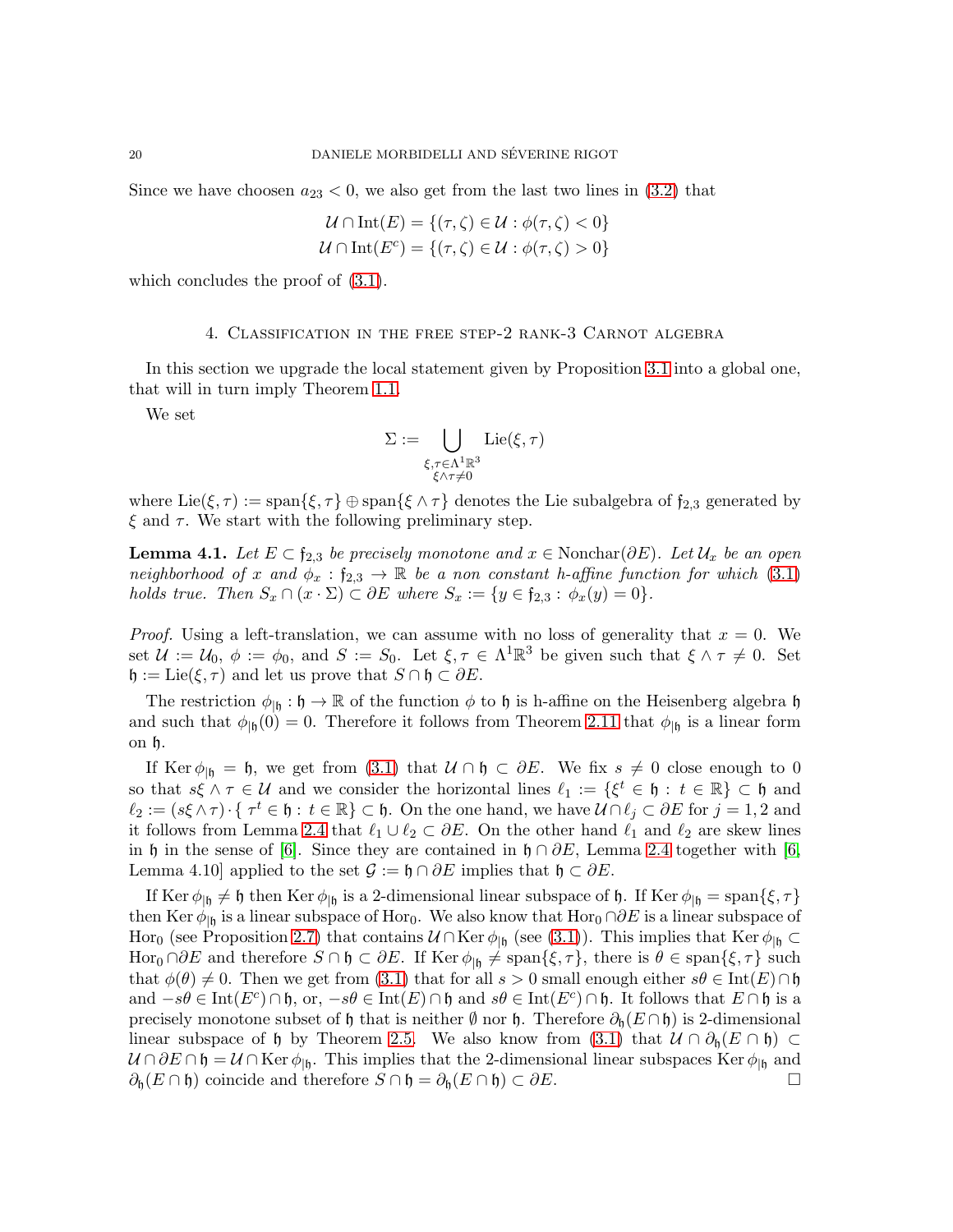For the rest of this section, we fix a precisely monotone measurable subset  $E$  of  $f_{2,3}$ such that  $E \notin \{\emptyset, \mathfrak{f}_{2,3}\}.$  By Proposition [2.8](#page-6-1) we know that Nonchar $(\partial E) \neq \emptyset$ . Using a left-translation, we can assume with no loss of generality  $0 \in \text{Nonchar}(\partial E)$ . We set  $\mathcal{U} := \mathcal{U}_0, \phi := \phi_0$ , and  $S := \{x \in \mathfrak{f}_{2,3} : \phi(x) = 0\}$ , where  $\mathcal{U}_0$  is an open neighborhood of 0 and  $\phi_0$  :  $f_{2,3} \to \mathbb{R}$  is a non constant h-affine function given by Proposition [3.1](#page-8-0) so that  $0 \in \text{Nonchar}(S)$  and

<span id="page-20-1"></span>(4.1) 
$$
\begin{cases} \mathcal{U} \cap \text{Int}(E) = \{y \in \mathcal{U} : \phi(y) < 0\} \\ \mathcal{U} \cap \partial E = \mathcal{U} \cap S \\ \mathcal{U} \cap \text{Int}(E^c) = \{y \in \mathcal{U} : \phi(y) > 0\} \end{cases}.
$$

Since Nonchar $(\partial E)$  is a relatively open subset of  $\partial E$ , shrinking U if necessary, we also assume with no loss of generality that

(4.2) U ∩ Char(∂E) = ∅ .

<span id="page-20-4"></span>The proof of Theorem [1.1](#page-2-0) will proceed in the following steps:

- (1) Lemma [4.2:](#page-20-0)  $S \cap (x \cdot \Sigma) \subset \partial E$  for all  $x \in \text{Nonchar}(\partial E) \cap \mathcal{U}$ , in particular,  $S \cap \Sigma \subset \partial E$ .
- (2) Lemma [4.5:](#page-23-0)  $S \setminus \Sigma \subset \partial E$ .
- (3) Lemma [4.7:](#page-23-1)  $\partial E \subset S$ .

(4) Lemma [4.8:](#page-25-1)  $Int(E) = \{y \in \mathfrak{f}_{2,3} : \phi(y) < 0\}$  and  $\overline{E} = \{y \in \mathfrak{f}_{2,3} : \phi(y) \le 0\}.$ 

<span id="page-20-0"></span>**Lemma 4.2.** We have  $S \cap (x \cdot \Sigma) \subset \partial E$  for all  $x \in \text{Nonchar}(\partial E) \cap \mathcal{U}$ . In particular

<span id="page-20-2"></span>
$$
(4.3) \t\t S \cap \Sigma \subset \partial E .
$$

*Proof.* If  $x \in \text{Nonchar}(\partial E) \cap \mathcal{U}$  then  $\mathcal{U}_x := \mathcal{U}$  and  $\phi_x := \phi$  are an open neighborhood of x, respectively, a non constant h-affine function, for which  $(3.1)$  holds true. Therefore  $S \cap (x \cdot \Sigma) \subset \partial E$  by Lemma [4.1.](#page-19-1)

We give in Lemma [4.3](#page-21-0) below a condition on points in  $S \setminus \Sigma$  that ensures that they belong to ∂E. To prove that  $S \setminus \Sigma \subset \partial E$ , see Lemma [4.5,](#page-23-0) we shall next verify thanks to Lemma [4.4](#page-22-0) that this condition holds true on a relatively dense subset of  $S \setminus \Sigma$ .

From now on in this section, we identify  $f_{2,3}$  with  $\Lambda^1 \mathbb{R}^3 \times \Lambda^2 \mathbb{R}^3$ . We recall for further use that

<span id="page-20-3"></span>(4.4) 
$$
\Sigma = \{(\theta, \omega) \in \mathfrak{f}_{2,3} : \theta \wedge \omega = 0\}.
$$

We also recall that given  $\nu \in \Lambda^3 \mathbb{R}^3 \setminus \{0\}$ , there are  $\eta_0 \in \Lambda^0 \mathbb{R}^3$ ,  $\eta_1 \in \Lambda^1 \mathbb{R}^3$ , and  $\eta_2 \in$  $\Lambda^2 \mathbb{R}^3 \setminus \{0\}$  such that the function  $\phi$  showing up in [\(4.1\)](#page-20-1) is given by

(4.5) 
$$
\phi(\theta,\omega)\nu = \eta_2 \wedge \theta + \eta_1 \wedge \omega + \eta_0 \theta \wedge \omega
$$

for all  $(\theta, \omega) \in \mathfrak{f}_{2,3}$ , see [\(3.35\)](#page-18-0). For  $j = 1, 2$  we denote by  $\phi_j : \Lambda^j \mathbb{R}^3 \to \mathbb{R}$  the linear form defined as the restriction of  $\phi$  to  $\Lambda^j \mathbb{R}^3$ . In other words,  $\phi_1 : \Lambda^1 \mathbb{R}^3 \to \mathbb{R}$  is the non constant linear form on  $\Lambda^1 \mathbb{R}^3$  given by  $\phi_1(\theta) := \phi(\theta,0)$  and  $\phi_2 : \Lambda^2 \mathbb{R}^3 \to \mathbb{R}$  is the linear form on  $\Lambda^2 \mathbb{R}^3$  given by  $\phi_2(\omega) := \phi(0, \omega)$ .

We recall that given  $\omega \in \Lambda^2 \mathbb{R}^3$  the space of exterior annihilators of  $\omega$  of order 1 is defined as

<span id="page-20-5"></span>
$$
Anh(\omega) := \{ \xi \in \Lambda^1 \mathbb{R}^3 : \omega \wedge \xi = 0 \} .
$$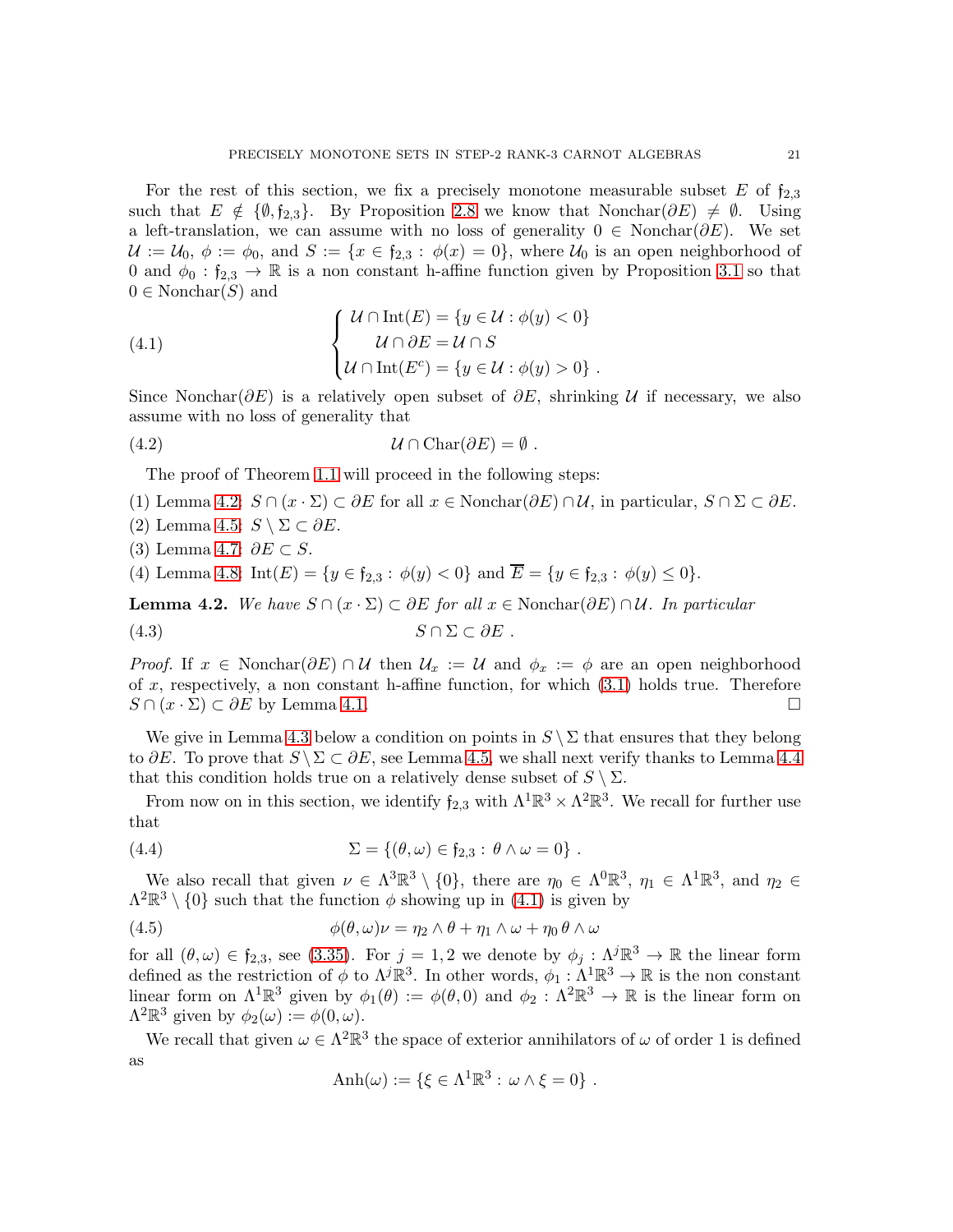We also recall that if  $\omega \in \Lambda^2 \mathbb{R}^3 \setminus \{0\}$  then  $\text{Anh}(\omega)$  is a 2-dimensional linear subspace of  $\Lambda^1 \mathbb{R}^3$  and for every  $\xi \in \text{Anh}(\omega) \setminus \{0\}$  there is  $\tau \in \text{Anh}(\omega)$  such that  $\omega = \xi \wedge \tau$ .

<span id="page-21-0"></span>**Lemma 4.3.** Let  $(\theta, \omega) \in S \setminus \Sigma$ . Assume there are  $\xi, \tau \in \text{Anh}(\omega)$  and  $p, q \in \mathbb{R}$  such that  $\omega = \xi \wedge \tau,$ 

<span id="page-21-1"></span>(4.6) 
$$
\phi(\xi, \theta \wedge \xi)p + \phi(\tau, \theta \wedge \tau)q = -\phi_2(\omega) ,
$$

and such that for any  $\varepsilon > 0$  there are  $r \in \mathbb{R} \setminus \{1\}$  and  $u, v \in (-\varepsilon, \varepsilon)$  such that

- <span id="page-21-2"></span>(4.7)  $-rqu + rpv = 1 - r$ ,
- <span id="page-21-3"></span>(4.8)  $\phi_2(\xi \wedge \theta)u + \phi_2(\tau \wedge \theta)v = 0$ .

Then  $(\theta, \omega) \in \partial E$ .

The geometric idea underlying Lemma [4.3](#page-21-0) is that  $(4.6)$ ,  $(4.7)$  and  $(4.8)$  ensure that there is a horizontal line containing  $(\theta, \omega)$  and meeting  $\cup_{x \in \text{Nonchar}(\partial E)} S \cap (x \cdot \Sigma) \subset \partial E$  in two distinct points.

Proof. Let  $(\theta, \omega) \in S \setminus \Sigma$ . Let  $\xi, \tau \in \text{Anh}(\omega)$  and  $p, q \in \mathbb{R}$  be such that  $\omega = \xi \wedge \tau$  and  $(4.6)$ holds true. Let  $\varepsilon > 0$  be fixed small enough so that  $(0, s\xi \wedge \theta + t\tau \wedge \theta) \in \mathcal{U}$  for all  $s, t \in (-\varepsilon, \varepsilon)$ and let  $r \in \mathbb{R} \setminus \{1\}$ ,  $u, v \in (-\varepsilon, \varepsilon)$  be such that  $(4.7)$  and  $(4.8)$  hold true. Since  $\theta \notin \text{Anh}(\omega)$ , we have  $p\xi + q\tau - \theta \in \Lambda^1\mathbb{R}^3 \setminus \{0\}$  and we consider the horizontal line  $\gamma(\mathbb{R})$  where

$$
\gamma(t) := (\theta, \omega) \cdot (t(p\xi + q\tau - \theta), 0)
$$

for  $t \in \mathbb{R}$ . We will verify that  $\gamma(1) \in \partial E$  and  $\gamma(r) \in \partial E$ . This will imply by Lemma [2.4](#page-4-2) that  $\gamma(\mathbb{R}) \subset \partial E$  and therefore  $\gamma(0) = (\theta, \omega) \in \partial E$  as wanted.

We have  $\gamma(1) = (p\xi + q\tau, \omega + p\theta \wedge \xi + q\theta \wedge \tau) \in \text{Lie}(\xi + q\theta, \tau - p\theta)$  and hence  $\gamma(1) \in \Sigma$ . Since  $\phi(\theta', \omega') = \phi_1(\theta') + \phi_2(\omega')$  for all  $(\theta', \omega') \in \Sigma$ , it follows from [\(4.6\)](#page-21-1) that

$$
\phi(\gamma(1)) = \phi_1(p\xi + q\tau) + \phi_2(\omega + p\theta \wedge \xi + q\theta \wedge \tau)
$$
  
=  $p(\phi_1(\xi) + \phi_2(\theta \wedge \xi)) + q(\phi_1(\tau) + \phi_2(\theta \wedge \tau)) + \phi_2(\omega)$   
=  $p\phi(\xi, \theta \wedge \xi) + q\phi(\tau, \theta \wedge \tau) + \phi_2(\omega) = 0$ ,

i.e.,  $\gamma(1) \in S$ . Therefore  $\gamma(1) \in S \cap \Sigma$  and it follows from  $(4.3)$  that  $\gamma(1) \in \partial E$ .

To prove that  $\gamma(r) \in \partial E$ , we set  $x := (0, u\xi \wedge \theta + v\tau \wedge \theta)$  and we first verify that

(4.9) 
$$
\gamma(r) \in S \cap (x \cdot \Sigma).
$$

Since  $\gamma(0) = (\theta, \omega) \in S$ ,  $\gamma(1) \in S$ , and since S is the boundary of a precisely monotone subset of  $f_{2,3}$ , we get from Lemma [2.4](#page-4-2) that  $\gamma(r) \in S$ . We have  $x^{-1} \cdot \gamma(r) = (\overline{\theta}, \overline{\omega})$  where

<span id="page-21-5"></span><span id="page-21-4"></span>
$$
\overline{\theta} = (1 - r)\theta + r(p\xi + q\tau) , \quad \overline{\omega} = \omega + (rp + u)\theta \wedge \xi + (rq + v)\theta \wedge \tau ,
$$

and  $\overline{\theta} \wedge \overline{\omega} = (1 - r - rpv + rqu)\theta \wedge \omega$ . Therefore it follows from [\(4.7\)](#page-21-2) that  $\overline{\theta} \wedge \overline{\omega} = 0$ , i.e.,  $(\overline{\theta}, \overline{\omega}) \in \Sigma$  (see [\(4.4\)](#page-20-3)). Therefore  $\gamma(r) \in x \cdot \Sigma$ , which concludes the proof of [\(4.9\)](#page-21-4).

We next verify that

$$
(4.10) \t x \in \text{Nonchar}(\partial E) \cap \mathcal{U} .
$$

By [\(4.7\)](#page-21-2) we have  $\phi(x) = \phi(0, u\xi \wedge \theta + v\tau \wedge \theta) = u\phi_2(\xi \wedge \theta) + v\phi_2(\tau \wedge \theta) = 0$ , i.e.,  $x \in S$ . Then [\(4.10\)](#page-21-5) follows from our choice of  $\varepsilon$  together with [\(4.1\)](#page-20-1) and [\(4.2\)](#page-20-4). Using Lemma [4.2,](#page-20-0)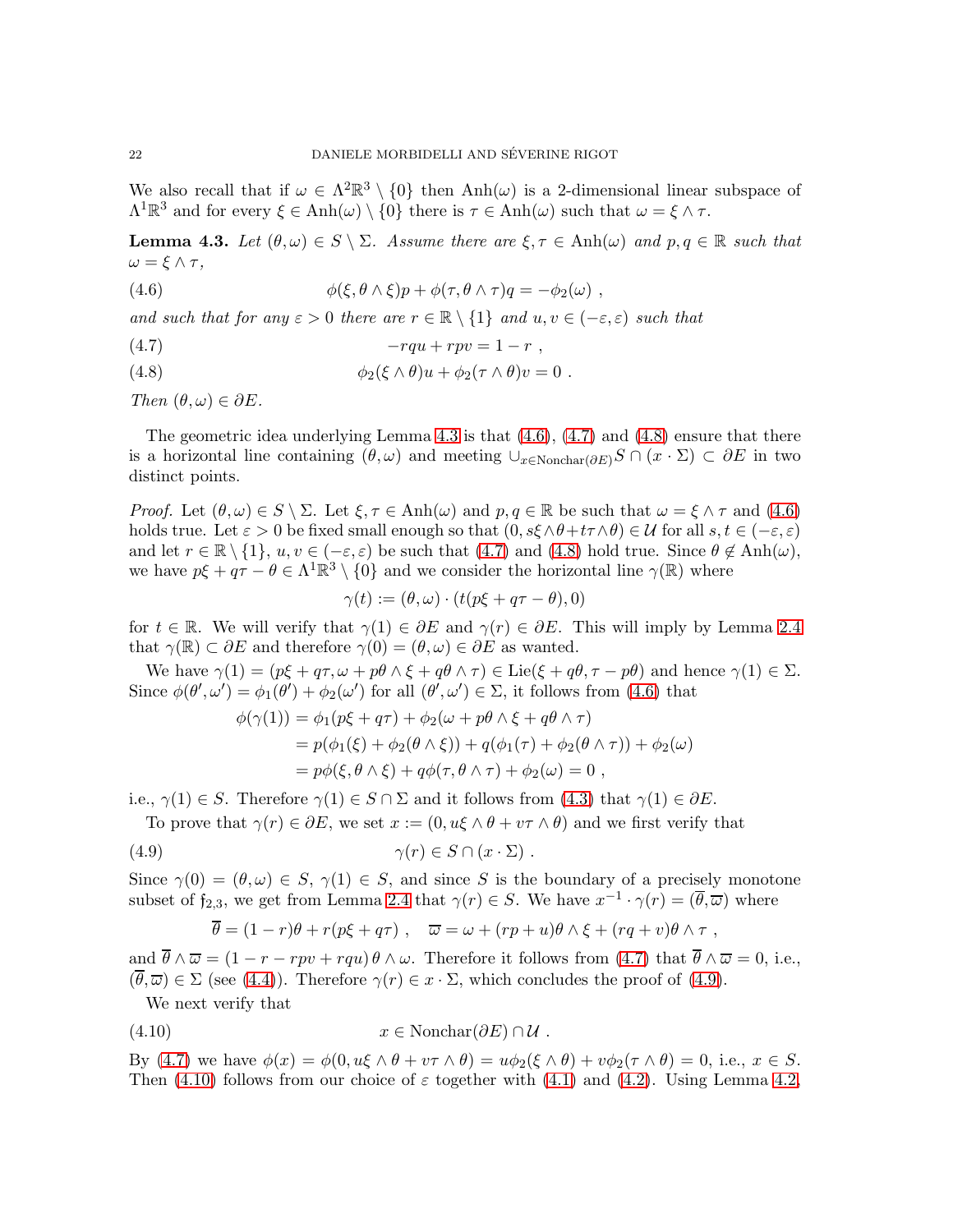we get that  $S \cap (x \cdot \Sigma) \subset \partial E$  and hence [\(4.9\)](#page-21-4) implies that  $\gamma(r) \in \partial E$ , which concludes the proof of the lemma.  $\Box$ 

<span id="page-22-0"></span>**Lemma 4.4.** We set  $F_1 := \{(\theta, \omega) \in S \setminus \Sigma : \phi(\xi, \theta \wedge \xi) = 0 \text{ for all } \xi \in \text{Anh}(\omega)\}.$  We also set  $F_2 = \{(\theta, \omega) \in S \setminus \Sigma : \phi_2(\omega) = 0\}$  if  $\phi_2 \neq 0$  and  $F_2 = \emptyset$  otherwise. Then Int<sub>S</sub>\ $\Sigma(F_1 \cup F_2) = \emptyset$ .

*Proof.* We will prove that  $Int_{S\setminus\Sigma}(F_1) = Int_{S\setminus\Sigma}(F_2) = \emptyset$ . Since  $F_2$  is a relatively closed subset of  $S \setminus \Sigma$ , this will imply  $\text{Int}_{S \setminus \Sigma}(F_1 \cup F_2) = \emptyset$ , as wanted. For  $j = 1, 2$  we denote by  $\psi_j : \mathfrak{f}_{2,3} \to \mathbb{R}$  the h-affine functions given by  $\psi_1(\theta,\omega) := \phi(\theta,0) = \phi_1(\theta)$  and  $\psi_2(\theta,\omega) :=$  $\phi(0,\omega) = \phi_2(\omega)$ . Note for further use that  $\psi_2 \neq \phi$ .

To prove that  $Int_{S\setminus\Sigma}(F_1) = \emptyset$ , we distinguish two cases.

Case 1. If  $\phi = \psi_1$  then  $F_1 \subset (\text{Ker } \phi_1 \times (\text{Ker } \phi_1 \wedge \text{Ker } \phi_1)) \setminus \Sigma$ . Since  $\phi_1 \neq 0$ , we know that Ker  $\phi_1$  is a 2-dimensional linear subspace of  $\Lambda^1 \mathbb{R}^3$ . Therefore there are  $\xi, \tau \in \Lambda^1 \mathbb{R}^3$  such that  $\xi \wedge \tau \neq 0$  and Ker  $\phi_1 \times (\text{Ker } \phi_1 \wedge \text{Ker } \phi_1) = \text{Lie}(\xi, \tau) \subset \Sigma$ . This implies that  $F_1 = \emptyset$ and therefore  $\text{Int}_{S\setminus\Sigma}(F_1)=\emptyset$ .

Case 2. If  $\phi \neq \psi_1$ , we consider  $(\overline{\theta}, \overline{\omega}) \in F_1$ , an open neighborhood  $\mathcal{O}$  of  $(\overline{\theta}, \overline{\omega})$ , and we shall verify that  $\mathcal{O} \cap S \setminus (\Sigma \cup F_1) \neq \emptyset$ . Since  $\Sigma$  is closed, we can assume with no loss of generality that  $\mathcal{O} \cap \Sigma = \emptyset$ . Then we claim that there is  $(\hat{\theta}, \hat{\omega}) \in S \cap \mathcal{O}$  such that  $\psi_1(\hat{\theta}, \hat{\omega}) \neq 0$ . Indeed otherwise  $\{(\theta,\omega)\in\mathcal{O}:\phi(\theta,\omega)=0\}\subset\{(\theta,\omega)\in\mathcal{O}:\psi_1(\theta,\omega)=0\}$  and Corollary [5.5](#page-29-0) implies  $\phi = \psi_1$ , which gives a contradiction. If  $(\theta, \hat{\omega}) \notin F_1$ , we are done. If  $(\theta, \hat{\omega}) \in F_1$ , let us consider the linear form  $L_2: \omega \in \Lambda^2 \mathbb{R}^3 \mapsto \phi(\hat{\theta}, \hat{\omega} + \omega)$ . Let  $\hat{\xi}, \hat{\tau} \in \text{Anh}(\hat{\omega})$  be such that  $\hat{\omega} = \hat{\xi} \wedge \hat{\tau}$ . Since  $\hat{\theta} \notin \text{Anh}(\hat{\omega})$ , we have  $\dim(\text{span}\{\hat{\theta} \wedge \hat{\xi}, \hat{\theta} \wedge \hat{\tau}\}) = 2$  and therefore  $\text{Ker } L_2 \cap \text{span}\{\hat{\theta} \wedge \hat{\xi}, \hat{\theta} \wedge \hat{\tau}\} \neq \{0\}.$  In other words there is  $(u, v) \in \mathbb{R}^2 \setminus \{(0, 0)\}\$  such that  $L_2(u\hat{\theta}\wedge \hat{\xi}+v\hat{\theta}\wedge \hat{\tau})=0.$  For all  $s\in\mathbb{R}$  we have

$$
\hat{\omega} + s(u\hat{\theta} \wedge \hat{\xi} + v\hat{\theta} \wedge \hat{\tau}) = (\hat{\xi} + sv\hat{\theta}) \wedge (\hat{\tau} - su\hat{\theta})
$$

and therefore  $\phi(\hat{\theta}, (\hat{\xi} + su\hat{\theta}) \wedge (\hat{\tau} - sv\hat{\theta})) = sL_2(u\hat{\theta} \wedge \hat{\xi} + v\hat{\theta} \wedge \hat{\tau}) = 0$ , i.e.,

$$
(\hat{\theta}, (\hat{\xi} + su\hat{\theta}) \wedge (\hat{\tau} - sv\hat{\theta})) \in S .
$$

Let us now consider the linear form  $L_1: \theta \in \Lambda^1 \mathbb{R}^3 \mapsto \phi(\theta, \hat{\theta} \wedge \theta)$ . By definition of  $F_1$  we have  $L_1(\xi) = 0$  for all  $\xi \in \text{Anh}(\hat{\omega})$ . Since  $L_1(\hat{\theta}) = \psi_1(\hat{\theta}, \hat{\omega}) \neq 0$ , it follows that  $L_1(\xi + s\hat{\theta}) \neq 0$ for all  $\xi \in \text{Anh}(\hat{\omega})$  and all  $s \in \mathbb{R} \setminus \{0\}$ . Since  $(u, v) \neq (0, 0)$ , we get that for all  $s \in \mathbb{R} \setminus \{0\}$ either  $L_1(\hat{\xi} + su\hat{\theta}) \neq 0$  or  $L_1(\hat{\tau} - sv\hat{\theta}) \neq 0$ , i.e.,

$$
(\hat{\theta}, (\hat{\xi} + su\hat{\theta}) \wedge (\hat{\tau} - sv\hat{\theta})) \notin F_1 .
$$

Then choosing  $s \neq 0$  small enough, we get that  $(\hat{\theta}, (\hat{\xi} + su\hat{\theta}) \wedge (\hat{\tau} - sv\hat{\theta})) \in \mathcal{O} \cap S \setminus F_1$ , which proves that  $\text{Int}_{S\setminus\Sigma}(F_1) = \emptyset$ , as wanted.

To prove that  $\text{Int}_{S\setminus\Sigma}(F_2) = \emptyset$  we only need to consider the case where  $\phi_2 \neq 0$ , otherwise the claim is obvious. If  $\phi_2 \neq 0$ , we consider  $(\theta, \overline{\omega}) \in F_2$  and an open neighborhood  $\mathcal O$  of  $(\theta,\overline{\omega})$ . Since  $\Sigma$  is closed, we can assume with no loss of generality that  $\mathcal{O} \cap \Sigma = \emptyset$ . Then we claim that there is  $(\hat{\theta}, \hat{\omega}) \in S \cap \mathcal{O}$  such that  $\phi_2(\hat{\omega}) = \psi_2(\hat{\theta}, \hat{\omega}) \neq 0$ . Indeed otherwise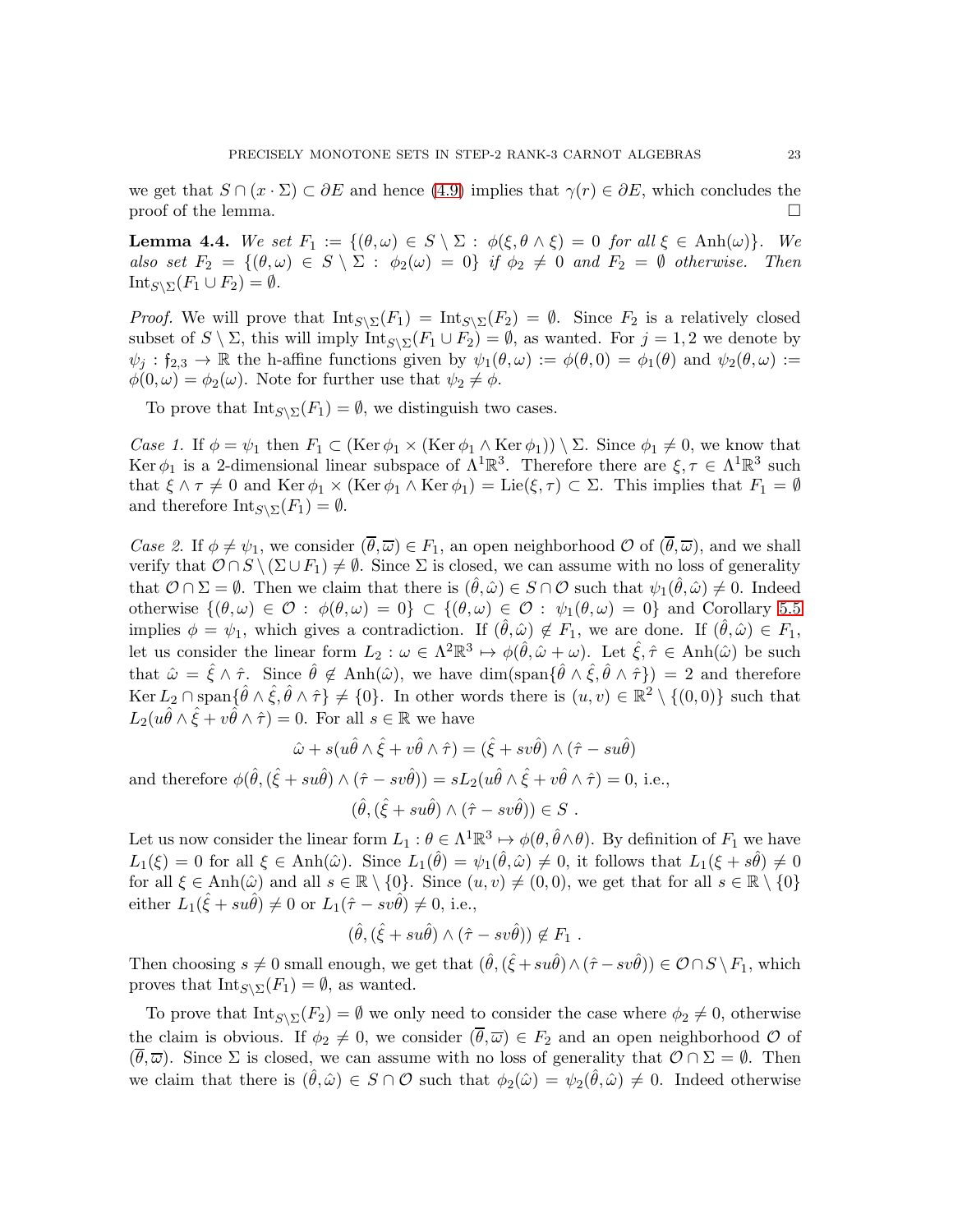$\{(\theta,\omega)\in\mathcal{O}: \phi(\theta,\omega)=0\}\subset\{(\theta,\omega)\in\mathcal{O}: \psi_2(\theta,\omega)=0\}\$ and Corollary [5.5](#page-29-0) implies  $\phi=\psi_2$ , which gives a contradiction. This shows that  $Int_{S\setminus\Sigma}(F_2) = \emptyset$  and concludes the proof of the lemma. □

### <span id="page-23-0"></span>Lemma 4.5. We have  $S \setminus \Sigma \subset \partial E$ .

*Proof.* By Lemma [4.4](#page-22-0) and since  $\partial E$  is closed, we only need to prove that  $S \setminus (\Sigma \cup F_1 \cup F_2) \subset$  $\partial E$ . We thus consider  $(\theta, \omega) \in S \setminus (\Sigma \cup F_1 \cup F_2)$  and we claim that Lemma [4.3](#page-21-0) can be applied to  $(\theta, \omega)$ , and therefore  $(\theta, \omega) \in \partial E$ , as wanted. To prove this claim, we let  $\xi \in \text{Anh}(\omega)$  be such that  $\phi(\xi, \theta \wedge \xi) \neq 0$  and  $\tau \in \text{Anh}(\omega)$  be such that  $\omega = \xi \wedge \tau$ . Since  $\phi(\xi, \theta \wedge \xi) \neq 0$ , the set  $V := \{(p,q) \in \mathbb{R}^2 : (4.6) \text{ holds true}\}\$  $V := \{(p,q) \in \mathbb{R}^2 : (4.6) \text{ holds true}\}\$  $V := \{(p,q) \in \mathbb{R}^2 : (4.6) \text{ holds true}\}\$ is a 1-dimensional affine subspace of  $\mathbb{R}^2$ . We then distinguish two cases.

Case 1. If  $\phi_2(\xi \wedge \theta) = \phi_2(\tau \wedge \theta) = 0$ , we let  $(p, q) \in V \setminus \{(0, 0)\}$ . Then, given  $\varepsilon > 0$ , one can choose  $r \in \mathbb{R} \setminus \{1\}$  close enough to 1 so that there are  $u, v \in (-\varepsilon, \varepsilon)$  such that  $(4.7)$  holds true. Since  $\phi_2(\xi \wedge \theta) = \phi_2(\tau \wedge \theta) = 0$  [\(4.8\)](#page-21-3) holds true trivially and this concludes the proof in this first case.

Case 2. If  $(\phi_2(\xi \wedge \theta), \phi_2(\tau \wedge \theta)) \neq (0, 0)$  then  $\phi_2 \neq 0$ . Since  $(\theta, \omega) \notin F_2$ , we have  $\phi_2(\omega) \neq 0$ and therefore the 1-dimensional affine subspace V of  $\mathbb{R}^2$  does not contain the origin. On the other side, the 1-dimensional affine subspace  $W := \{(p,q) \in \mathbb{R}^2 : \phi_2(\xi \wedge \theta)p + \phi_2(\tau \wedge \theta)q = 0\}$ of  $\mathbb{R}^2$  contains the origin. Therefore  $V \setminus W \neq \emptyset$  and we let  $(p,q) \in V \setminus W$ . We set  $\delta := \phi_2(\xi \wedge \theta)p + \phi_2(\tau \wedge \theta)q$ . Then, given  $r \in \mathbb{R} \setminus \{0,1\}$ , there is a unique solution  $(u, v) \in \mathbb{R}^2$ to  $(4.7)$  and  $(4.8)$  given by

$$
u = -(1-r)(\delta r)^{-1} \phi_2(\tau \wedge \theta)
$$
 and  $v = (1-r)(\delta r)^{-1} \phi_2(\xi \wedge \theta)$ .

It follows that given  $\varepsilon > 0$ , one can choose  $r \in \mathbb{R} \setminus \{1\}$  close enough to 1 so that the solution  $(u, v) \in \mathbb{R}^2$  to [\(4.7\)](#page-21-2) and [\(4.8\)](#page-21-3) belongs to  $(-\varepsilon, \varepsilon)^2$ , which concludes the proof of the lemma. □

Putting together [\(4.3\)](#page-20-2) and Lemma [4.5](#page-23-0) we get  $S \subset \partial E$ . Using left-translations, we also get the following corollary.

<span id="page-23-2"></span>**Corollary 4.6.** Let  $x \in \text{Nonchar}(\partial E)$ . Then there is a non-constant h-affine function  $\phi_x : f_{2,3} \to \mathbb{R}$  such that  $x \in \text{Nonchar}(S_x)$  and  $S_x \subset \partial E$  where  $S_x := \{y \in f_{2,3} : \phi_x(y) = 0\}.$ 

<span id="page-23-1"></span>Lemma 4.7. We have  $\partial E \subset S$ .

*Proof.* We know from [\(4.3\)](#page-20-2) and Lemma [4.5](#page-23-0) that  $S \subset \partial E$ . We also know from Proposition [2.8](#page-6-1) that Nonchar( $\partial E$ ) is a relatively dense subset of  $\partial E$ . Since S is closed, it is therefore sufficient to prove that Nonchar( $\partial E$ ) ⊂ S. We argue by contradiction and assume that Nonchar $(\partial E) \setminus S \neq \emptyset$ . We fix  $\nu \in \Lambda^3 \mathbb{R}^3 \setminus \{0\}$  and we let  $\eta_0 \in \Lambda^0 \mathbb{R}^3$ ,  $\eta_1 \in \Lambda^1 \mathbb{R}^3$ , and  $\eta_2 \in \Lambda^2 \mathbb{R}^3 \setminus \{0\}$  be such that  $\phi$  is given by [\(4.5\)](#page-20-5).

We first claim that one can find  $x = (\theta, \omega) \in \text{Nonchar}(\partial E) \backslash S$  in such a way that  $\eta_1 + \eta_0 \theta \neq$ 0 whenever  $\eta_0 \neq 0$ . Indeed, if  $x' \in \text{Nonchar}(\partial E) \setminus S$ , we know from Proposition [2.7](#page-6-2) that Hor<sub>x'</sub> ∩∂E is a codimension-1 affine subspace of Hor<sub>x'</sub>. We also know that Nonchar(∂E) \S is an open subset of  $\partial E$ . Therefore, if  $\eta_0 \neq 0$ , one can find  $x = (\theta, \omega)$  close enough to x'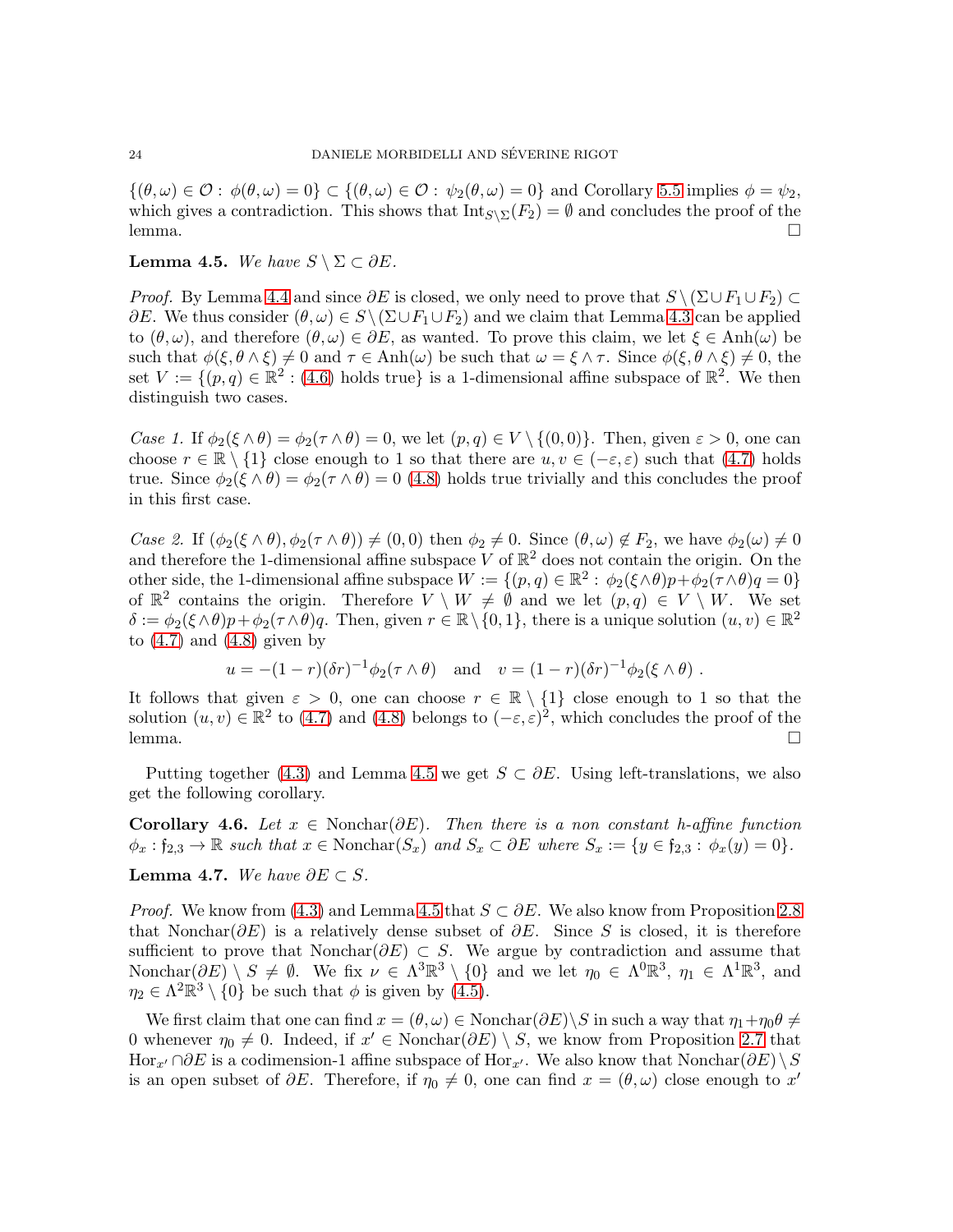such that  $x \in \text{Nonchar}(\partial E) \setminus S$  and  $\eta_1 + \eta_0 \theta \neq 0$ , as wanted. We then let  $\widetilde{\phi} : \mathfrak{f}_{2,3} \to \mathbb{R}$  be given by Corollary [4.6](#page-23-2) applied to x so that  $\widetilde{\phi}$  is a non constant h-affine function,  $\widetilde{S} := \{y \in$  $f_{2,3}$ :  $\phi(y) = 0$   $\subset \partial E$ , and  $x \in \text{Nonchar}(\widetilde{S}) \setminus S$ .

We next claim that one can find  $\widetilde{x} \in \text{Nonchar}(S) \setminus S$  in such a way that  $\text{Hor}_{\widetilde{x}} \cap S \neq \emptyset$ . Indeed, since  $\widetilde{S}$  is the boundary of a precisely monotone subset of  $f_{2,3}$ , we know that there is a 2-dimensional linear subspace V of Hor<sub>0</sub> such that  $x \cdot V \subset \widetilde{S}$ . We then let  $\Omega$  denote an open neighborhood of the origin in V such that  $x \cdot \Omega \subset \text{Nonchar}(\widetilde{S}) \setminus S$ . Given  $\xi, \tau \in \Lambda^1 \mathbb{R}^3$ , we have  $(\theta, \omega) \cdot (\xi, 0) \cdot (\tau, 0) \in S$  if and only if

$$
\phi((\theta,\omega)\cdot(\xi,0)\cdot(\tau,0))\nu = \{\eta_2 \wedge \theta + \eta_1 \wedge \omega + \eta_0 \theta \wedge \omega + [\eta_2 + \eta_1 \wedge \theta + \eta_0 \omega] \wedge \xi\}
$$

$$
+ \{\eta_2 + \eta_1 \wedge \theta + \eta_0 \omega + [\eta_1 + \eta_0 \theta] \wedge \xi\}_{(*)} \wedge \tau = 0
$$

To prove the claim, we shall now verify that one can find  $\xi \in \Omega$  such that  $\{\cdots\}_{(*)} \neq 0$  in  $\Lambda^2 \mathbb{R}^3$ . Indeed, if  $\eta_0 = 0$  then  $\{\cdots\}_{(*)} = \eta_2 + \eta_1 \wedge \theta + \eta_1 \wedge \xi$ . Since  $\eta_2 \neq 0$  and dim  $V = 2$ , given any  $\eta_1 \in \Lambda^1 \mathbb{R}^3$ , one can find  $\xi \in \Omega$  such that  $\{\cdots\}_{(*)} \neq 0$ . If instead  $\eta_0 \neq 0$ , by choice of  $x = (\theta, \omega)$ , we have  $\eta_1 + \eta_0 \theta \neq 0$ . Therefore, using once again the fact that dim  $V = 2$ , one can also find in such a case  $\xi \in \Omega$  such that  $\{\cdots\}_{(*)} \neq 0$ . Next, for such a choice of ξ, the function  $\tau \in \Lambda^1 \mathbb{R}^3 \mapsto \phi((\theta,\omega) \cdot (\xi,0) \cdot (\tau,0))$  is surjective. Therefore one can find  $\tau \in \Lambda^1 \mathbb{R}^3$  such that  $\phi((\theta,\omega)\cdot(\xi,0)\cdot(\tau,0)) = 0$ . Then, setting  $\tilde{x} := (\theta,\omega)\cdot(\xi,0)$ , we have  $\widetilde{x} \in \text{Nonchar}(\widetilde{S}) \setminus S$  and  $\widetilde{x} \cdot (\tau, 0) \in \text{Hor}_{\widetilde{x}} \cap S$  which concludes the proof of the claim.

We now claim that  $\text{Hor}_{\widetilde{x}} \cap \text{Nonchar}(S) \setminus \widetilde{S} \neq \emptyset$ . First, note that  $\text{Hor}_{\widetilde{x}} \cap \text{Char}(S) = \emptyset$ . Indeed, since  $y \in \text{Hor}_{\tilde{x}}$  if and only if  $\tilde{x} \in \text{Hor}_{y}$ , if there is  $y \in \text{Hor}_{\tilde{x}} \cap \text{Char}(S)$  then  $\widetilde{x} \in \text{Hor}_y \subset S$ , which gives a contradiction. Next, assume there is  $\tau \in \Lambda^1\mathbb{R}^3$  such that  $\widetilde{x} \cdot(\tau, 0) \in \text{Nonchar}(S) \cap \widetilde{S}$ . Since  $\widetilde{x} \in \text{Hor}_{\widetilde{x} \cdot(\tau,0)} \setminus S$ , the horizontal line  $\ell_{\tau} := \{ \widetilde{x} \cdot(t\tau,0) : t \in$  $\mathbb{R}$  intersects the smooth 5-dimensional submanifold Nonchar(S) transversally at  $\tilde{x} \cdot (\tau, 0)$ , see Lemma [5.7.](#page-30-1) It follows that for all  $\tau' \in \Lambda^1 \mathbb{R}^3$  close enough to  $\tau$ , the horizontal line  $\ell_{\tau'} := \{\tilde{x} \cdot (t\tau', 0) : t \in \mathbb{R}\}$  intersects Nonchar(S) transversally at some point close to  $\widetilde{x} \cdot (\tau, 0)$  and hence  $\ell_{\tau'} \cap \text{Nonchar}(S) \neq \emptyset$ . Since  $\widetilde{x} \in \text{Nonchar}(S)$ , one can moreover choose such a  $\tau'$  so that  $\ell_{\tau'} \cap \tilde{S} = {\tilde{x}}$ . Since  $\tilde{x} \notin S$ , for such a choice of  $\tau'$ , we then have  $\ell_{\tau'} \cap \text{Nonchar}(S) \cap \tilde{S} = \emptyset$ . All together it follows that for such a choice of  $\tau'$ , we have  $\emptyset \neq \ell_{\tau'} \cap \text{Nonchar}(S) \setminus S \subset \text{Hor}_{\tilde{x}}$  which concludes the proof of the claim.

We thus have proved that there are  $\widetilde{x} \in \text{Nonchar}(\widetilde{S}) \setminus S$  and  $\tau \in \Lambda^1 \mathbb{R}^3$  such that  $\widetilde{x} \cdot (\tau, 0) \in \Lambda^1(\widetilde{S}) \setminus \widetilde{S}$ Nonchar(S) \ $\widetilde{S}$ . Then it follows from Lemma [5.7](#page-30-1) that the horizontal line  $\ell_{\tau} := {\widetilde{\chi} \cdot (t\tau, 0)}$ :  $t \in \mathbb{R}$  intersects transversally the smooth 5-dimensional submanifolds Nonchar $(\tilde{S})$  and Nonchar(S) at respectively  $\tilde{x}$  and  $\tilde{x} \cdot (\tau, 0)$ . Therefore there is an open neighborhood  $\mathcal{O}_{\tilde{x}}$ of  $\tilde{x}$  such that for every  $y \in S_{\tilde{x}} := \mathcal{O}_{\tilde{x}} \cap \text{Nonchar}(S)$  the following hold true. First, the horizontal line  $\ell^y := \{y \cdot (t\tau, 0) : t \in \mathbb{R}\}$  intersects Nonchar $(\widetilde{S})$  transversally at y and hence the set  $T := \{y \cdot (t\tau, 0) : y \in \widetilde{S}_{\widetilde{x}}, t \in \mathbb{R}\}$  has non empty interior. Second, the horizontal line  $\ell^y$  intersects Nonchar(S) transversally at some point close to  $\tilde{x} \cdot (\tau, 0)$ . Since  $\tilde{S} \cup S \subset \partial E$ , it then follows from Lemma [2.4](#page-4-2) that  $T \subset \partial E$ . This implies in turn that Int( $\partial E$ )  $\neq \emptyset$  which contradicts Proposition [2.8](#page-6-1) and concludes the proof of the lemma.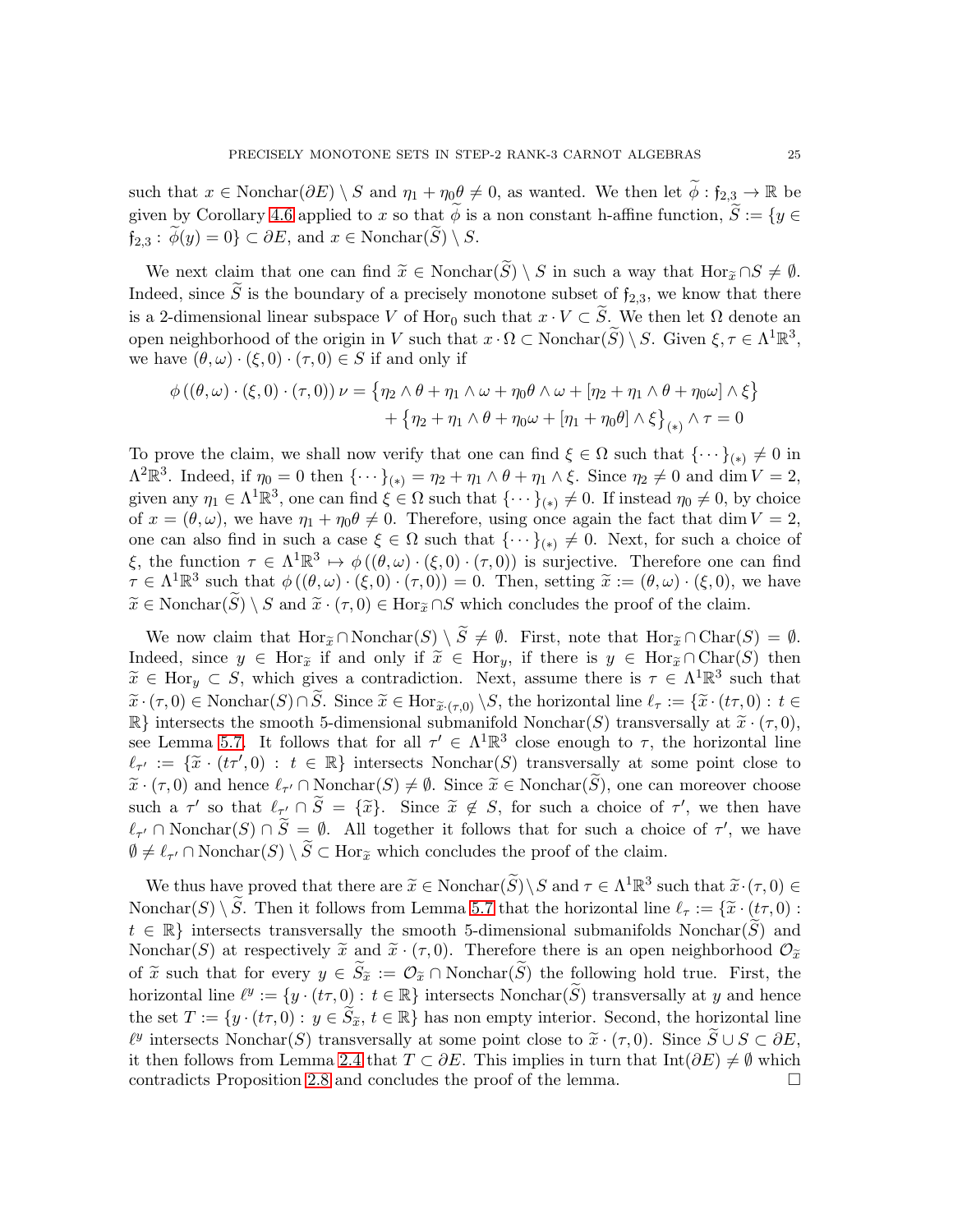<span id="page-25-1"></span>**Lemma 4.8.** We have  $Int(E) = \{y \in \mathfrak{f}_{2,3} : \phi(y) < 0\}$  and  $\overline{E} = \{y \in \mathfrak{f}_{2,3} : \phi(y) \le 0\}.$ 

*Proof.* We know from [\(4.3\)](#page-20-2), Lemma [4.5](#page-23-0) and Lemma [4.7](#page-23-1) that  $S = \partial E$ . By [\(4.1\)](#page-20-1) we have  $\text{Int}(E) \cap C^- \neq \emptyset \text{ and } \text{Int}(E^c) \cap C^+ \neq \emptyset \text{ where } C^- := \{y \in \mathfrak{f}_{2,3} : \phi(y) < 0\} \text{ and } C^+ := \{y \in \mathfrak{f}_{2,3} : \phi(y) < 0\}$  $f_{2,3} : \phi(y) > 0$ . We also know from Proposition [5.1](#page-25-2) that  $C^-$  and  $C^+$  are the connected components of  $S^c = (\partial E)^c = \text{Int}(E) \cup \text{Int}(E^c)$ . Then the conclusion follows from elementary topological considerations.

### <span id="page-25-3"></span>5. SUBLEVEL AND LEVEL SETS OF H-AFFINE FUNCTIONS ON  $f_{2,3}$

<span id="page-25-0"></span>We prove in this section properties of sublevel and level sets of h-affine functions on  $f_{2,3}$ that have been used in the Sections [3](#page-8-1) and [4](#page-19-0) and may have their own interest. Throughout this section we identify  $f_{2,3}$  with  $\Lambda^1 \mathbb{R}^3 \times \Lambda^2 \mathbb{R}^3$ , and  $\Lambda^3 \mathbb{R}^3$  with  $\mathbb{R}$  via  $s \in \mathbb{R} \mapsto s\nu \in \Lambda^3 \mathbb{R}^3$ where  $\nu \in \Lambda^3 \mathbb{R}^3 \setminus \{0\}$  is fixed. With these identifications, we recall that we are interested in functions  $\phi: \mathfrak{f}_{2,3} \to \mathbb{R}$  such that there is  $(\eta_0, \eta_1, \eta_2, \eta_3) \in \Lambda^0 \mathbb{R}^3 \times \Lambda^1 \mathbb{R}^3 \times \Lambda^2 \mathbb{R}^3 \times \Lambda^3 \mathbb{R}^3$ such that

(5.1) 
$$
\phi(\theta,\omega) = \eta_3 + \eta_2 \wedge \theta + \eta_1 \wedge \omega + \eta_0 \theta \wedge \omega
$$

for all  $(\theta, \omega) \in \mathfrak{f}_{2,3}$ . As already mentioned in Section [2,](#page-3-0) such functions can easily be seen to be h-affine. Let us recall for the sake of completeness that it has been proved in [\[12,](#page-32-10) Theorem 1.1 that all h-affine functions on  $f_{2,3}$  are of this form. We will not need this nontrivial result here, except for the use of the terminology "h-affine function" that will denote a function  $\phi : \mathfrak{f}_{2,3} \to \mathbb{R}$  of the form  $(5.1)$  throughout this section.

<span id="page-25-2"></span>**Proposition 5.1.** Let  $\phi: \mathfrak{f}_{2,3} \to \mathbb{R}$  be a non constant h-affine function. Then  $\phi$  is surjective and for every  $c \in \mathbb{R}$  the sets  $\{x \in f_{2,3} : \phi(x) < c\}$  and  $\{x \in f_{2,3} : \phi(x) > c\}$  are the connected components of  $\{x \in \mathfrak{f}_{2,3} : \phi(x) \neq c\}.$ 

Proof. Let  $(\eta_0, \eta_1, \eta_2, \eta_3) \in \Lambda^0 \mathbb{R}^3 \times \Lambda^1 \mathbb{R}^3 \times \Lambda^2 \mathbb{R}^3 \times \Lambda^3 \mathbb{R}^3$  with  $(\eta_0, \eta_1, \eta_2) \neq (0, 0, 0)$  be such that  $\phi$  is given by [\(5.1\)](#page-25-3). If  $\eta_0 = 0$  then  $\phi$  is a non constant affine function on  $f_{2,3}$  seen as a vector space and the statement is obvious. We thus assume that  $\eta_0 \neq 0$  in the rest of this proof. For  $(\theta, \omega) \in \mathfrak{f}_{2,3}$ , we have

$$
(\eta_0 \theta + \eta_1) \wedge (\omega + \eta_0^{-1} \eta_2) = \eta_2 \wedge \theta + \eta_1 \wedge \omega + \eta_0 \theta \wedge \omega + \eta_0^{-1} \eta_1 \wedge \eta_2.
$$

Since the map  $(\theta, \omega) \in \mathfrak{f}_{2,3} \mapsto (\eta_0 \theta + \eta_1, \omega + \eta_0^{-1} \eta_2) \in \mathfrak{f}_{2,3}$  is a homeomorphism, we thus only need to consider the case where  $\phi(\theta, \omega) = \theta \wedge \omega$ . In such a case  $\phi$  is a quadratic form with signature  $(0, 3, 3)$  on  $f_{2,3}$  seen as a vector space and hence is in particular surjective. Let  $c \in \mathbb{R}$  be given. Since  $\phi$  is surjective, the sets  $\{x \in \mathfrak{f}_{2,3} : \phi(x) < c\}$  and  $\{x \in \mathfrak{f}_{2,3} : \phi(x) > c\}$ are non empty. Let us verify that  $\{(\theta, \omega) \in \mathfrak{f}_{2,3} : \phi(x) < c\}$  is arcwise connected, the proof for the set  $\{x \in f_{2,3} : \phi(x) > c\}$  being similar. Since  $\phi$  is a quadratic form with signature  $(0, 3, 3)$ , this is equivalent to proving that  $F := \{(u, v) \in \mathbb{R}^3 \times \mathbb{R}^3 : ||v||^2 - ||u||^2 < c\}$  is arcwise connected where  $\|\cdot\|$  denotes a Euclidean norm on  $\mathbb{R}^3$ . It can easily be seen that any two points  $(\overline{u}, \overline{v})$ ,  $(\widehat{u}, \widehat{v}) \in F$  can be connected by a concatenation of three continuous paths contained in F, namely, the segment from  $(\overline{u}, \overline{v})$  to  $(\overline{u}, 0)$ , any continuous path connecting  $(\overline{u}, 0)$  and  $(\widehat{u}, 0)$  inside the arcwise connected subset  $\{(u, 0) \in \mathbb{R}^3 \times \mathbb{R}^3 : -\|u\|^2 < c\}$  of F, and the segment from  $(\widehat{u}, 0)$  to  $(\widehat{u}, \widehat{v})$ . To conclude the proof of the proposition, note that it follows from the surjectivity and continuity of  $\phi$  that the set  $\{x \in f_{2,3} : \phi(x) \neq c\}$  is not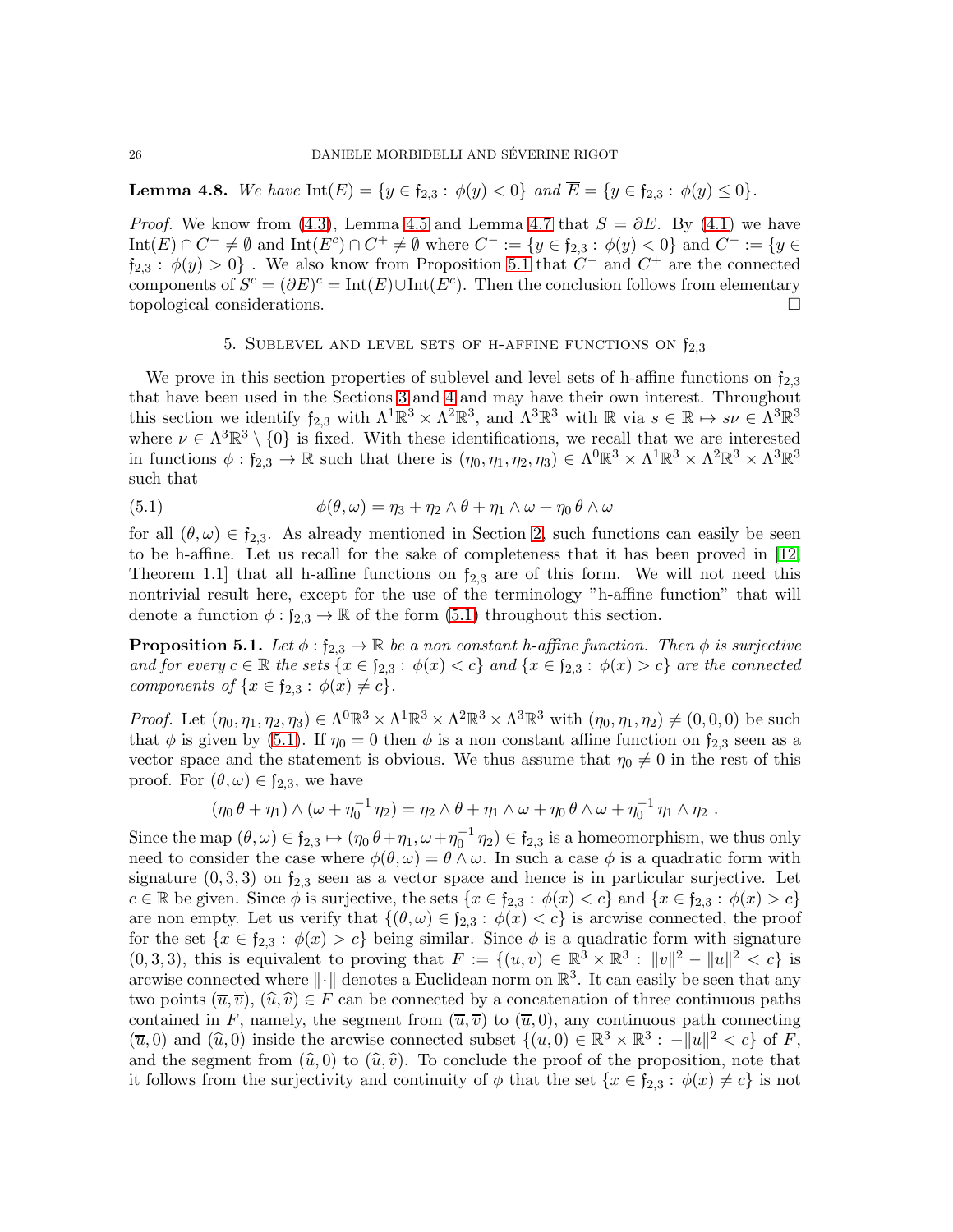connected. Therefore the sets  $\{x \in f_{2,3} : \phi(x) < c\}$  and  $\{x \in f_{2,3} : \phi(x) > c\}$  are the two connected components of  $\{x \in \mathfrak{f}_{2,3} : \phi(x) \neq c\}$ , as claimed.

<span id="page-26-3"></span>**Lemma 5.2.** Let  $\phi : \mathfrak{f}_{2,3} \to \mathbb{R}$  be a non constant h-affine function,  $x \in \mathfrak{f}_{2,3}$ , and  $\mathcal{O}$  be an open neighborhhood of x. Then there is an open neighborhood  $\mathcal{O}' \subset \mathcal{O}$  of x such that the non empty sets  $\{y \in \mathcal{O}' : \phi(y) < \phi(x)\}\$ and  $\{y \in \mathcal{O}' : \phi(y) > \phi(x)\}\$ are connected.

Proof. Arguing as in the proof of Proposition [5.1](#page-25-2) we only need to consider the case where  $\phi(\theta,\omega) = \theta \wedge \omega$ . If  $\phi(x) \neq 0$ , the claim follows from the fact that the set  $\{(\theta,\omega) \in$  $f_{2,3}$ :  $\theta \wedge \omega = \phi(x)$  is a smooth 5-dimensional submanifold of  $f_{2,3}$ . Similarly, the set  $\{(\theta,\omega)\in f_{2,3}:\theta\wedge\omega=0\}\setminus\{(0,0)\}\$ is a smooth 5-dimensional submanifold of  $f_{2,3}$  and we thus only need to consider the case where  $x = 0$ . Arguing as in the proof of Proposition [5.1,](#page-25-2) we are lead to show that the set  $\{(u, v) \in B(0, \varepsilon) \times B(0, \varepsilon) : ||v|| < ||u||\}$  is arcwise connected for all  $\varepsilon > 0$  where  $B(0,\varepsilon)$  denotes a Euclidean open ball in  $\mathbb{R}^3$  centered at the origin with radius  $\varepsilon$ . This can be done in the same way than in the proof of Proposition [5.1](#page-25-2) taking care that the intermediate path from  $(\overline{u}, 0)$  to  $(\widehat{u}, 0)$  remains contained in  $(B(0, \varepsilon) \setminus \{0\}) \times \{0\}$ .

<span id="page-26-2"></span>**Proposition 5.3.** Let  $\phi, \psi : f_{2,3} \to \mathbb{R}$  be h-affine functions with  $\psi$  non constant. Assume that there is  $x \in \mathfrak{f}_{2,3}$  such that  $\phi(x) = \psi(x)$  and there is an open neighborhood  $\mathcal{O}$  of x such that

$$
\{y \in \mathcal{O} : \phi(y) \le \phi(x)\} \subset \{y \in \mathcal{O} : \psi(y) \le \psi(x)\} .
$$

Then there is  $\lambda > 0$  such that  $\psi = \lambda \phi$ .

*Proof.* Considering the h-affine functions  $y \mapsto \phi(x \cdot y) - \phi(x)$  and  $y \mapsto \psi(x \cdot y) - \psi(x)$ , we can assume with no loss of generality that  $x = 0$  and  $\phi(0) = \psi(0) = 0$ . We set

$$
E_{\phi} := \{ y \in \mathfrak{f}_{2,3} : \phi(y) \le 0 \} \text{ and } E_{\psi} := \{ y \in \mathfrak{f}_{2,3} : \psi(y) \le 0 \} .
$$

By assumption there is an open neighborhood  $\mathcal O$  of 0 such that

(5.2) 
$$
E_{\phi} \cap \mathcal{O} \subset E_{\psi} \cap \mathcal{O} .
$$

We first verify that  $\phi \neq 0$ . To prove this claim, we argue by contradiction and assume that  $\phi = 0$ . Then  $E_{\phi} \cap \mathcal{O} = \mathcal{O}$  and [\(5.2\)](#page-26-0) implies that  $\psi(y) \leq 0$  for all  $y \in \mathcal{O}$ . Since  $\psi \neq 0$ , there is  $(\alpha_0, \alpha_1, \alpha_2) \in (\Lambda^0 \mathbb{R}^3 \times \Lambda^1 \mathbb{R}^3 \times \Lambda^2 \mathbb{R}^3) \setminus \{(0,0,0)\}\$  such that

<span id="page-26-0"></span>
$$
\psi(\theta,\omega)=\alpha_2\wedge\theta+\alpha_1\wedge\omega+\alpha_0\theta\wedge\omega.
$$

The fact that  $\psi \leq 0$  in  $\mathcal{O} \cap (\Lambda^1 \mathbb{R}^3 \times \{0\})$  implies that  $\alpha_2 = 0$ . Similarly, the fact that  $\psi \leq 0$ in  $\mathcal{O} \cap (\{0\} \times \Lambda^2 \mathbb{R}^3)$  implies that  $\alpha_1 = 0$ . Finally it can easily be seen that if  $\alpha_0 \theta \wedge \omega \leq 0$ for all  $(\theta, \omega) \in \mathcal{O}$  then  $\alpha_0 = 0$ . Therefore  $(\alpha_0, \alpha_1, \alpha_2) = (0, 0, 0)$  which gives a contradiction.

Since  $\phi \neq 0$ , there is  $(\eta_0, \eta_1, \eta_2) \in (\Lambda^0 \mathbb{R}^3 \times \Lambda^1 \mathbb{R}^3 \times \Lambda^2 \mathbb{R}^3) \setminus \{(0,0,0)\}\$  such that

$$
\phi(\theta,\omega)=\eta_2\wedge\theta+\eta_1\wedge\omega+\eta_0\,\theta\wedge\omega.
$$

Before we prove the proposition, we begin with some preliminary facts.

<span id="page-26-1"></span>(FACT 1) 
$$
(\alpha_1, \alpha_2) \neq (0, 0) \Rightarrow (\eta_1, \eta_2) \neq (0, 0)
$$
.

By contradiction, assume that  $(\alpha_1, \alpha_2) \neq (0, 0)$  and  $(\eta_1, \eta_2) = (0, 0)$ . Then [\(5.2\)](#page-26-0) reads as

$$
E_{\phi} \cap \mathcal{O} = \{(\theta, \omega) \in \mathcal{O} : \eta_0 \theta \wedge \omega \le 0\}
$$
  

$$
\subset \{(\theta, \omega) \in \mathcal{O} : \alpha_2 \wedge \theta + \alpha_1 \wedge \omega + \alpha_0 \theta \wedge \omega \le 0\}.
$$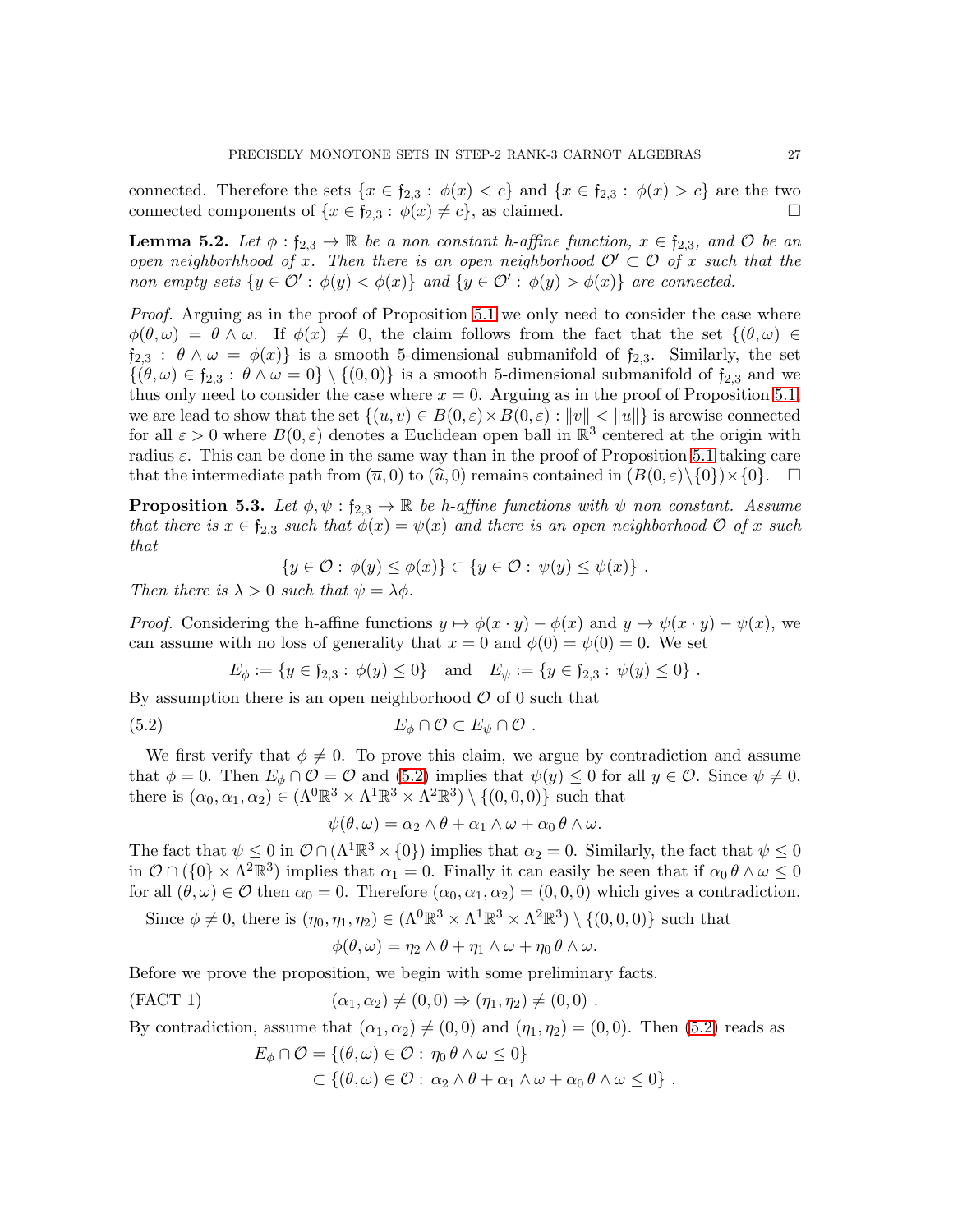In particular there is a neighborhood U of the origin in  $\Lambda^1 \mathbb{R}^3$  so that  $(\theta, \theta \wedge \xi) \in E_\phi \cap \mathcal{O}$ for all  $\theta, \xi \in U$ . Therefore the previous inclusion implies that  $\alpha_2 \wedge \theta + \alpha_1 \wedge \theta \wedge \xi \leq 0$  for all  $\theta, \xi \in U$ . Taking  $\xi = 0$ , it follows that  $\alpha_2 \wedge \theta \leq 0$  for all  $\theta \in U$  which implies that  $\alpha_2 = 0$ . Then we get that  $\alpha_1 \wedge \theta \wedge \xi \leq 0$  for all  $\theta, \xi \in U$  which implies in turn that  $\alpha_1 = 0$ . Therefore  $(\alpha_1, \alpha_2) = (0, 0)$  which gives a contradiction and concludes the proof of [FACT 1.](#page-26-1)

<span id="page-27-0"></span>(FACT 2)

$$
(\alpha_1, \alpha_2) \neq (0, 0)
$$
 and  $(\eta_1, \eta_2) \neq (0, 0) \Rightarrow$  there is  $\lambda > 0$  such that  $(\alpha_1, \alpha_2) = \lambda(\eta_1, \eta_2)$ .

Let  $(\theta, \omega) \in \mathfrak{f}_{2,3}$  be such that  $\eta_2 \wedge \theta + \eta_1 \wedge \omega < 0$ . For  $t > 0$  small enough,  $(t\theta, t\omega) \in \mathcal{O}$  and  $\phi(t\theta, t\omega) = t(\eta_2 \wedge \theta + \eta_1 \wedge \omega) + t^2 \eta_0 \theta \wedge \omega \leq 0$ , i.e.,  $(t\theta, t\omega) \in E_\phi \cap \mathcal{O}$ . Then [\(5.2\)](#page-26-0) implies that  $(t\theta, t\omega) \in E_{\psi}$ , i.e.,  $t(\alpha_2 \wedge \theta + \alpha_1 \wedge \omega) + t^2 \alpha_0 \theta \wedge \omega \leq 0$  for all  $t > 0$  small enough. This implies in turn that  $\alpha_2 \wedge \theta + \alpha_1 \wedge \omega \leq 0$ . Therefore

$$
\{(\theta,\omega)\in \mathfrak{f}_{2,3}:\,\eta_2\wedge\theta+\eta_1\wedge\omega<0\}\subset\{(\theta,\omega)\in \mathfrak{f}_{2,3}:\,\alpha_2\wedge\theta+\alpha_1\wedge\omega\leq 0\}.
$$

Since  $(\eta_1, \eta_2) \neq (0, 0)$  and  $(\alpha_1, \alpha_2) \neq (0, 0)$ , this is an inclusion between half-spaces in  $f_{2,3}$ seen as a vector space with the origin as a common point in their boundary. It implies in turn that there is  $\lambda > 0$  such that  $(\alpha_1, \alpha_2) = \lambda(\eta_1, \eta_2)$  and concludes the proof of [FACT 2.](#page-27-0)

<span id="page-27-1"></span>
$$
\alpha_0 = 0 \Rightarrow \eta_0 = 0 .
$$
 (FACT 3)

By contradiction, assume that  $\alpha_0 = 0$ , and hence  $(\alpha_1, \alpha_2) \neq (0, 0)$ , and  $\eta_0 \neq 0$ . Since  $(\alpha_1, \alpha_2) \neq (0, 0)$ , we know from [FACT 1](#page-26-1) and [FACT 2](#page-27-0) that there is  $\lambda > 0$  such that  $(\alpha_1, \alpha_2) =$  $\lambda(\eta_1, \eta_2)$ . Then [\(5.2\)](#page-26-0) reads as

$$
\{(\theta,\omega)\in\mathcal{O}:\eta_2\wedge\theta+\eta_1\wedge\omega+\eta_0\theta\wedge\omega\leq 0\}\subset\{(\theta,\omega)\in\mathcal{O}:\eta_2\wedge\theta+\eta_1\wedge\omega\leq 0\}.
$$

By Lemma [5.4,](#page-28-0) to be proved below, there is  $(\theta, \omega) \in \mathcal{O}$  such that  $\eta_2 \wedge \theta + \eta_1 \wedge \omega + \eta_0 \theta \wedge \omega = 0$ and  $\eta_0\theta\wedge\omega < 0$ . Thus  $\eta_2\wedge\theta + \eta_1\wedge\omega > 0$  which contradicts the inclusion above and concludes the proof of [FACT 3.](#page-27-1)

<span id="page-27-2"></span>(FACT 4) 
$$
(\alpha_1, \alpha_2) \neq (0, 0) \text{ and } \eta_0 = 0 \Rightarrow \alpha_0 = 0.
$$

By contradiction, assume that  $(\alpha_1, \alpha_2) \neq (0, 0)$ ,  $\eta_0 = 0$ , and  $\alpha_0 \neq 0$ . On the one hand, using [FACT 1](#page-26-1) and [FACT 2,](#page-27-0) [\(5.2\)](#page-26-0) reads as

$$
\{(\theta,\omega)\in\mathcal{O}:\alpha_2\wedge\theta+\alpha_1\wedge\omega\leq 0\}\subset\{(\theta,\omega)\in\mathcal{O}:\alpha_2\wedge\theta+\alpha_1\wedge\omega+\alpha_0\theta\wedge\omega\leq 0\}.
$$

On the other hand, by Lemma [5.4,](#page-28-0) there is  $(\theta, \omega) \in \mathcal{O}$  such that  $\alpha_2 \wedge \theta + \alpha_1 \wedge \omega = 0$  and  $\alpha_0 \theta \wedge \omega > 0$  which contradicts the inclusion above and concludes the proof of [FACT 4.](#page-27-2)

<span id="page-27-3"></span>(FACT 5) 
$$
(\alpha_1, \alpha_2) = (0, 0) \Rightarrow (\eta_1, \eta_2) = (0, 0) .
$$

By contradiction, assume that  $(\alpha_1, \alpha_2) = (0, 0)$  and  $(\eta_1, \eta_2) \neq (0, 0)$ . Then [\(5.2\)](#page-26-0) reads as

$$
\{(\theta,\omega)\in\mathcal{O}:\eta_2\wedge\theta+\eta_1\wedge\omega+\eta_0\theta\wedge\omega\leq 0\}\subset\{(\theta,\omega)\in\mathcal{O}:\alpha_0\theta\wedge\omega\leq 0\},\
$$

where  $\alpha_0 \neq 0$ . By Lemma [5.4,](#page-28-0) there is  $(\theta, \omega) \in \mathcal{O}$  such that  $\eta_2 \wedge \theta + \eta_1 \wedge \omega + \eta_0 \theta \wedge \omega = 0$ and  $\alpha_0 \theta \wedge \omega > 0$  which contradicts the inclusion above and concludes the proof of [FACT 5.](#page-27-3)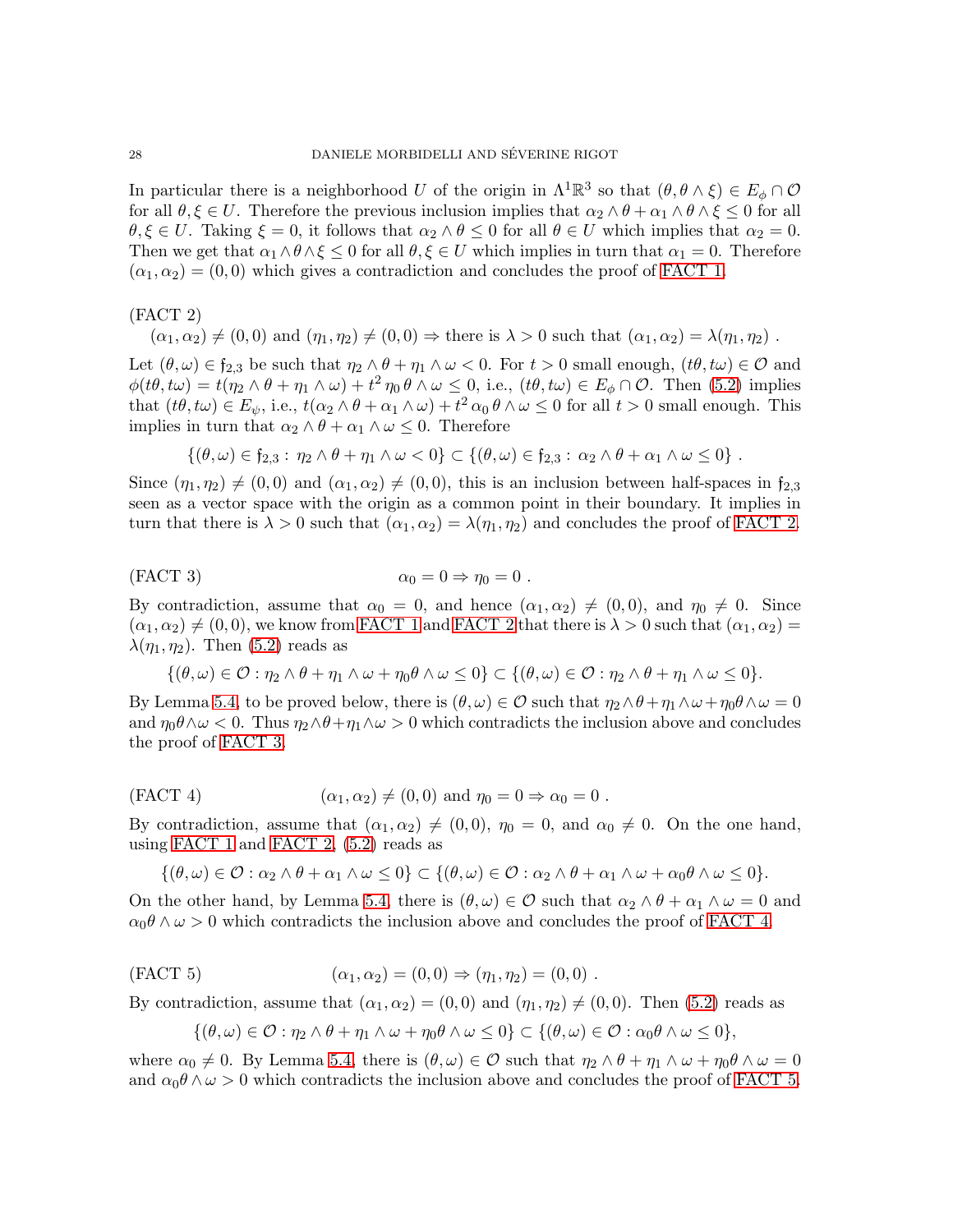We now turn to the proof of Proposition [5.3.](#page-26-2) We divide it into three cases.

Case 1. We first consider the case where  $(\alpha_1, \alpha_2) \neq (0, 0)$  and  $\alpha_0 = 0$ . Then we know from [FACT 1](#page-26-1) and [FACT 2](#page-27-0) that there is  $\lambda > 0$  such that  $(\alpha_1, \alpha_2) = \lambda(\eta_1, \eta_2)$ . We also know from [FACT 3](#page-27-1) that  $\eta_0 = 0$ . Therefore  $(\alpha_0, \alpha_1, \alpha_2) = \lambda(\eta_0, \eta_1, \eta_2)$  as wanted.

Case 2. We next consider the case where  $(\alpha_1, \alpha_2) \neq (0, 0)$  and  $\alpha_0 \neq 0$ . Then we once again know from [FACT 1](#page-26-1) and [FACT 2](#page-27-0) that there is  $\lambda > 0$  such that  $(\alpha_1, \alpha_2) = \lambda(\eta_1, \eta_2)$ . We also know from [FACT 4](#page-27-2) that  $\eta_0 \neq 0$ . Therefore there is  $\mu \neq 0$  such that  $\alpha_0 = \mu \eta_0$ . Setting  $s := \mu/\lambda$ , the assumption [\(5.2\)](#page-26-0) reads as

<span id="page-28-1"></span>(5.3) 
$$
\{(\theta,\omega)\in\mathcal{O}:\eta_2\wedge\theta+\eta_1\wedge\omega+\eta_0\theta\wedge\omega\leq 0\}
$$

$$
\subset \{(\theta,\omega)\in\mathcal{O}:\eta_2\wedge\theta+\eta_1\wedge\omega+\sin\theta\wedge\omega\leq 0\}
$$

with  $(\eta_1, \eta_2) \neq 0$ ,  $s\eta_0 \neq 0$ , and, to conclude the proof of Proposition [5.3](#page-26-2) in the present case, we shall verify that  $s = 1$ . By Lemma [5.4,](#page-28-0) there is  $(\theta, \omega) \in \mathcal{O}$  such that  $\eta_2 \wedge \theta + \eta_1 \wedge \omega +$  $\eta_0 \theta \wedge \omega = 0$  and  $\theta \wedge \omega > 0$ . Then [\(5.3\)](#page-28-1) implies that  $(s-1)\eta_0 \leq 0$ . Similarly, once again by Lemma [5.4,](#page-28-0) there is  $(\theta', \omega')$  such that  $\eta_2 \wedge \theta' + \eta_1 \wedge \omega' + \eta_0 \theta' \wedge \omega' = 0$  and  $\theta' \wedge \omega' < 0$ , and [\(5.3\)](#page-28-1) implies now the opposite inequality  $(s-1)\eta_0 \geq 0$ . Therefore  $s=1$  as wanted.

Case 3. We finally consider the case where  $(\alpha_1, \alpha_2) = (0, 0)$ . Then we know from [FACT 5](#page-27-3) that  $(\eta_1, \eta_2) = (0, 0)$  and  $(5.2)$  reads as

(5.4) 
$$
\{(\theta,\omega)\in\mathcal{O}:\eta_0\,\theta\wedge\omega\leq 0\}\subset\{(\theta,\omega)\in\mathcal{O}:\alpha_0\,\theta\wedge\omega\leq 0\}
$$

with  $\alpha_0 \neq 0$  and  $\eta_0 \neq 0$ . Considering  $(\theta, \omega) \in \mathcal{O}$  such that  $\eta_0 \theta \wedge \omega < 0$  we get that  $\eta_0 \alpha_0 > 0$ , i.e., there is  $\lambda > 0$  such that  $\alpha_0 = \lambda \eta_0$ . Therefore  $(\alpha_0, \alpha_1, \alpha_2) = \lambda(\eta_0, \eta_1, \eta_2)$  and this concludes the proof of the proposition.

<span id="page-28-0"></span>Lemma 5.4.  $Set \Sigma^+ := \{(\theta, \omega) \in f_{2,3} : \theta \wedge \omega > 0\}$  and  $\Sigma^- := \{(\theta, \omega) \in f_{2,3} : \theta \wedge \omega < 0\}.$ Let  $\mathcal{O} \subset \mathfrak{f}_{2,3}$  be an open neighborhood of the origin. Let  $(\eta_0, \eta_1, \eta_2) \in \Lambda^0 \mathbb{R}^3 \times \Lambda^1 \mathbb{R}^3 \times \Lambda^2 \mathbb{R}^3$ with  $(\eta_1, \eta_2) \neq (0, 0)$ . Then

<span id="page-28-2"></span>(5.5) 
$$
\Sigma^+ \cap \{(\theta, \omega) \in \mathcal{O} : \eta_2 \wedge \theta + \eta_1 \wedge \omega + \eta_0 \theta \wedge \omega = 0\} \neq \varnothing,
$$

<span id="page-28-3"></span>(5.6) 
$$
\Sigma^{-} \cap \{(\theta, \omega) \in \mathcal{O} : \eta_2 \wedge \theta + \eta_1 \wedge \omega + \eta_0 \theta \wedge \omega = 0\} \neq \varnothing.
$$

*Proof.* We first prove the lemma when  $\eta_0 = 0$ . Set  $V := \{(\theta, \omega) \in \mathfrak{f}_{2,3} : \eta_2 \wedge \theta + \eta_1 \wedge \omega = 0\}.$ Then V is a 5-dimensional linear subspace of  $f_{2,3}$ . The quadratic form  $(\theta, \omega) \mapsto \theta \wedge \omega$  on  $f_{2,3}$  seen as a vector space has signature  $(0, 3, 3)$ . Therefore there are 3-dimensional linear subspaces  $W^+$  and  $W^-$  of  $f_{2,3}$  such that  $\theta \wedge \omega > 0$  for all  $(\theta, \omega) \in W^+$  and  $\theta \wedge \omega < 0$  for all  $(\theta, \omega) \in W^-$ . Since dim  $V = 5$ , we have  $W^+ \cap V \neq \emptyset$  and  $W^- \cap V \neq \emptyset$  which proves [\(5.5\)](#page-28-2) and [\(5.6\)](#page-28-3) when  $\eta_0 = 0$ .

Assume that  $\eta_0 \neq 0$  and let us prove [\(5.5\)](#page-28-2), the proof of [\(5.6\)](#page-28-3) being similar. Set  $\phi(\theta, \omega) :=$  $\eta_2 \wedge \theta + \eta_1 \wedge \omega + \eta_0 \theta \wedge \omega$ . By the previous argument, there is  $(\theta, \overline{\omega}) \in \mathcal{O}$  such that  $\eta_2 \wedge \theta + \eta_1 \wedge \overline{\omega} =$ 0 and  $\overline{\theta} \wedge \overline{\omega} > 0$ . Assume that  $\eta_0 > 0$ . Then choose  $(\widehat{\theta}, \widehat{\omega}) \in \mathcal{O}$  close enough to  $(\overline{\theta}, \overline{\omega})$  such that  $-\eta_0\widehat{\theta}\wedge \widehat{\omega} < \eta_2 \wedge \widehat{\theta} + \eta_1 \wedge \widehat{\omega} < 0$ . On the one hand, we have  $\phi(\widehat{\theta}, \widehat{\omega}) > 0$ . On the other hand, for  $t > 0$  small enough, we have  $\phi(t\hat{\theta}, t\hat{\omega}) = t(\eta_2 \wedge \hat{\theta} + \eta_1 \wedge \hat{\omega}) + t^2 \eta_0 \hat{\theta} \wedge \hat{\omega} < 0.$ Therefore there is  $\hat{t} \in (0,1)$  such that  $\phi(\hat{t}\hat{\theta}, \hat{t}\hat{\omega}) = 0$ . Since  $(\hat{t}\hat{\theta}, \hat{t}\hat{\omega}) \in \Sigma^{+}$  this concludes the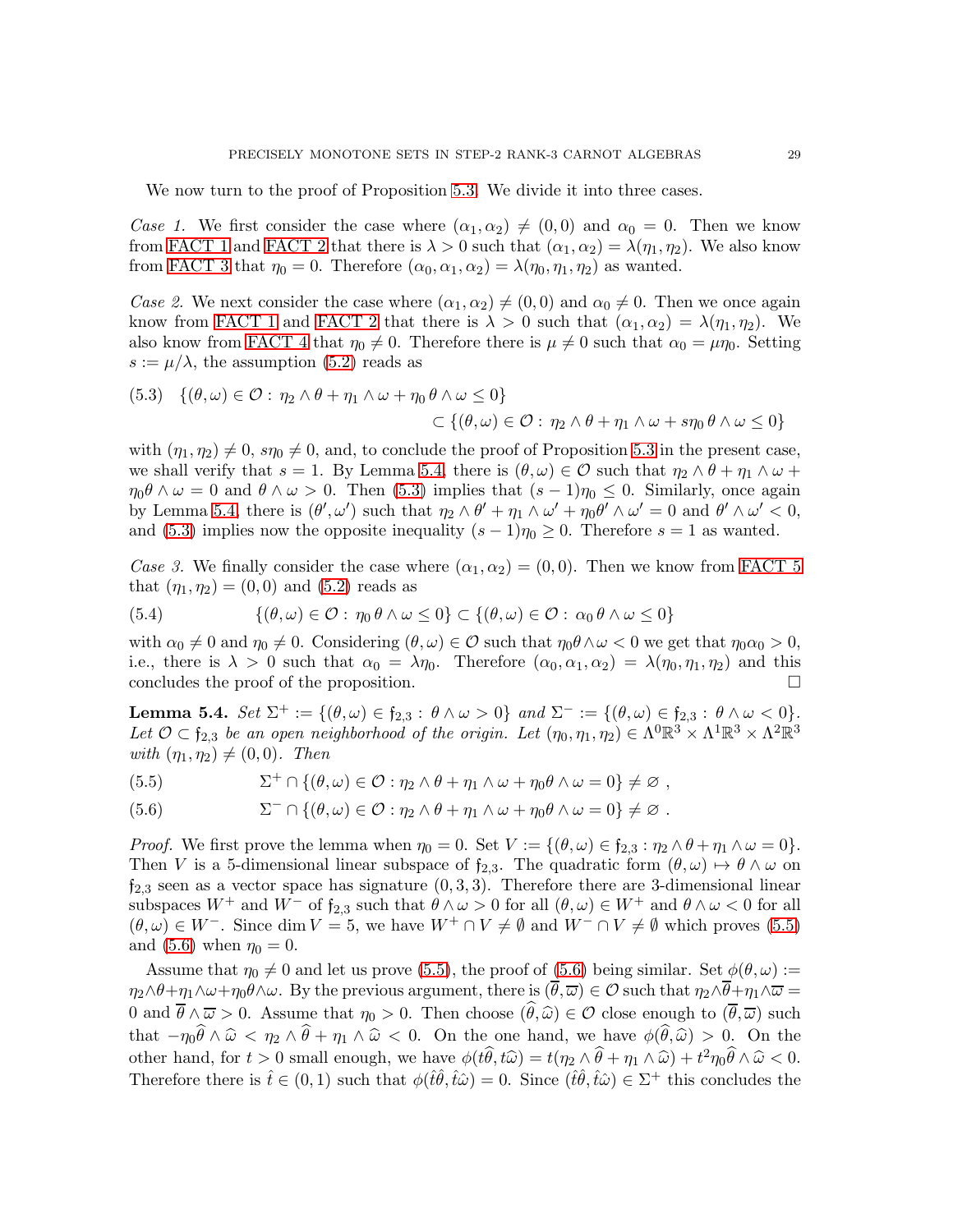proof of [\(5.5\)](#page-28-2) when  $\eta_0 > 0$ . If  $\eta_0 < 0$ , we choose  $(\theta^*, \omega^*) \in \mathcal{O}$  close enough to  $(\overline{\theta}, \overline{\omega})$  such that  $0 < \eta_2 \wedge \theta^* + \eta_1 \wedge \omega^* < -\eta_0 \theta^* \wedge \omega^*$  and we argue in a similar way.

Combining Proposition [5.3](#page-26-2) with topological arguments, we get the following corollary where sublevel sets are replaced by level sets.

<span id="page-29-0"></span>**Corollary 5.5.** Let  $\phi, \psi : f_{2,3} \to \mathbb{R}$  be h-affine functions with  $\psi$  non constant. Assume that there is  $x \in \mathfrak{f}_{2,3}$  such that  $\phi(x) = \psi(x)$  and there is an open neighborhood  $\mathcal{O}$  of x such that

<span id="page-29-2"></span>(5.7) 
$$
\{y \in \mathcal{O} : \phi(y) = \phi(x)\} \subset \{y \in \mathcal{O} : \psi(y) = \psi(x)\} .
$$

Then there is  $\lambda \in \mathbb{R} \setminus \{0\}$  such that  $\psi = \lambda \phi$ .

Proof. Arguing as in the beginning of the proof of Proposition [5.3,](#page-26-2) we can assume with no loss of generality that  $x = 0$  and  $\phi(x) = \psi(x) = 0$ . Since  $\psi : f_{2,3} \to \mathbb{R}$  is a non constant h-affine function, shrinking O if necessary, one can assume that  $\{y \in \mathcal{O} : \psi(y) < 0\}$ is connected, see Lemma [5.2.](#page-26-3) One can also easily verify that  $\{y \in \mathcal{O} : \psi(y) = 0\} \subset$  ${y \in \mathcal{O} : \psi(y) < 0}.$  Then it follows from Lemma [5.6,](#page-29-1) to be proved below, that either  $\{y \in \mathcal{O} : \psi(y) \leq 0\} \subset \{y \in \mathcal{O} : \phi(y) \leq 0\}$  or  $\{y \in \mathcal{O} : \psi(y) \leq 0\} \subset \{y \in \mathcal{O} : \phi(y) \geq 0\}.$ Arguing as in the beginning of the proof of Proposition [5.3,](#page-26-2) one can also verify that the fact that  $\psi$  is non constant together with [\(5.7\)](#page-29-2) implies that  $\phi$  is non constant as well. Then, changing  $\phi$  into  $-\phi$  if necessary, one can apply Proposition [5.3](#page-26-2) to get the required conclusion.

Given a space X, a subset  $\mathcal O$  of X, and  $\phi: X \to \mathbb{R}$ , we set

$$
\mathcal{O}_{\phi}^{0} := \{ y \in \mathcal{O} : \phi(y) = 0 \},
$$
  

$$
\mathcal{O}_{\phi}^{-} := \{ y \in \mathcal{O} : \phi(y) < 0 \} \text{ and } \mathcal{O}_{\phi}^{+} := \{ y \in \mathcal{O} : \phi(y) > 0 \}.
$$

<span id="page-29-1"></span>**Lemma 5.6.** Let X be a topological space,  $\mathcal{O} \subset X$  be open, and  $\phi, \psi : X \to \mathbb{R}$ . Assume that  $\phi$  is continuous. Assume also that  $\mathcal{O}_{\phi}^0 \subset \mathcal{O}_{\psi}^0 \subset \mathcal{O}_{\psi}^ \bar{\psi}$  and  $\mathcal{O}_{\psi}^ \bar{\psi}$  is connected. Then either  $\mathcal{O}_{\psi}^{-} \cup \mathcal{O}_{\psi}^{0} \subset \mathcal{O}_{\phi}^{-} \cup \mathcal{O}_{\phi}^{0}$  or  $\mathcal{O}_{\psi}^{-} \cup \mathcal{O}_{\psi}^{0} \subset \mathcal{O}_{\phi}^{+} \cup \mathcal{O}_{\phi}^{0}$ .

*Proof.* Since  $\mathcal{O}_{\psi}^{-} \cap \mathcal{O}_{\phi}^{0} = \emptyset$ , we have  $\mathcal{O}_{\psi}^{-} = (\mathcal{O}_{\psi}^{-} \cap \mathcal{O}_{\phi}^{-}) \sqcup (\mathcal{O}_{\psi}^{-} \cap \mathcal{O}_{\phi}^{+})$ . Since  $\mathcal{O}_{\psi}^{-}$  $\bar{\psi}$  is connected and  $\phi$  is continuous, it follows that either

$$
\mathcal{O}_\psi^- = \mathcal{O}_\psi^- \cap \mathcal{O}_\phi^- \subset \mathcal{O}_\phi^- \quad \text{or} \quad \mathcal{O}_\psi^- = \mathcal{O}_\psi^- \cap \mathcal{O}_\phi^+ \subset \mathcal{O}_\phi^+
$$

Since  $\mathcal{O}_{\psi}^0 \subset \overline{\mathcal{O}_{\psi}^-} \cap \mathcal{O}$ , we also get that either

$$
\mathcal{O}_\psi^0\subset\overline{\mathcal{O}_\phi^-}\cap\mathcal{O}\subset\mathcal{O}_\phi^-\cup\mathcal{O}_\phi^0\quad\text{or}\quad\mathcal{O}_\psi^0\subset\overline{\mathcal{O}_\phi^+}\cap\mathcal{O}\subset\mathcal{O}_\phi^+\cup\mathcal{O}_\phi^0
$$

which concludes the proof of the lemma.  $\Box$ 

We conclude this section with the proof of rather easy properties of the set of noncharacterictic points of level sets of h-affine functions that has been used in the proof of Lemma [4.7.](#page-23-1)

.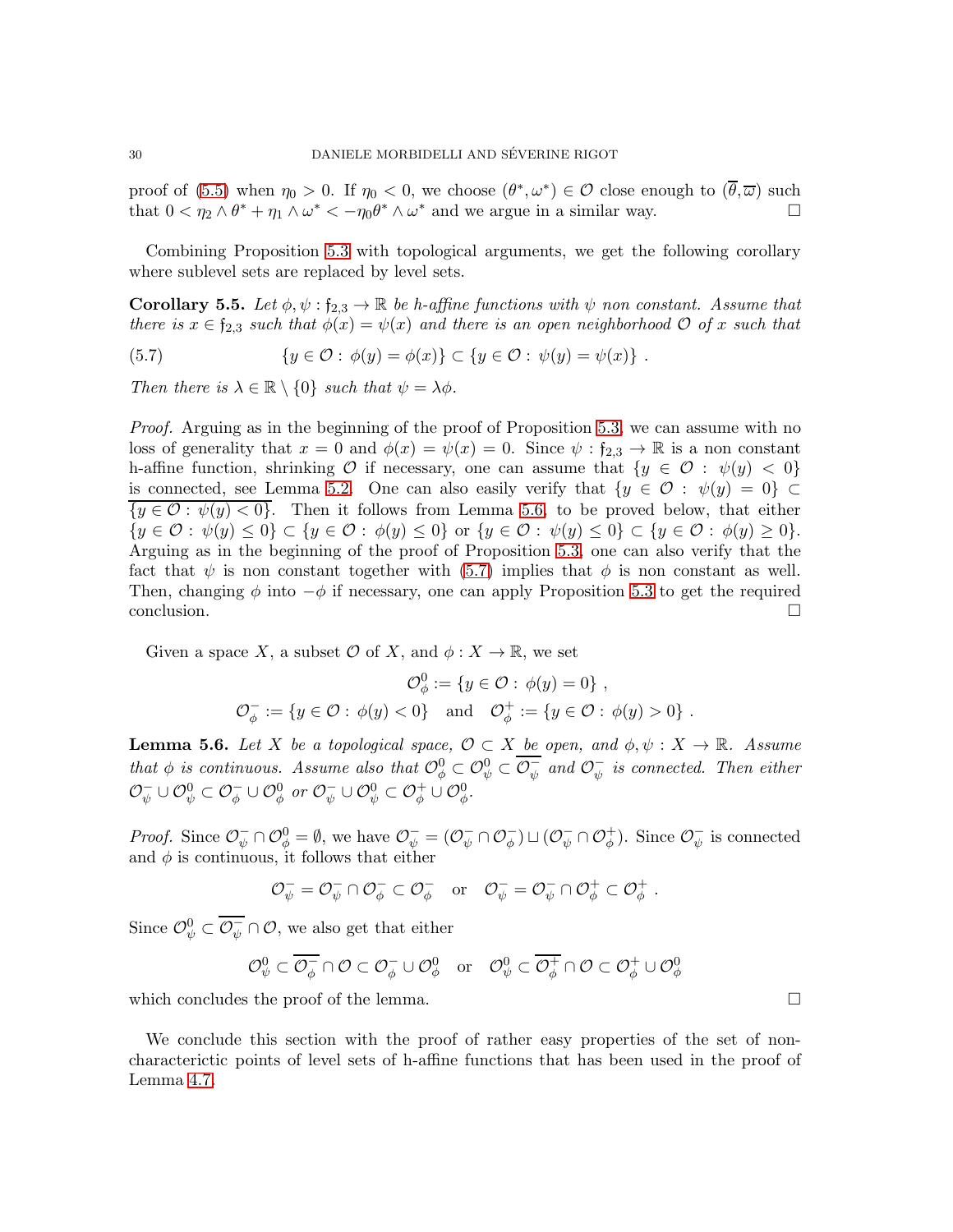<span id="page-30-1"></span>**Lemma 5.7.** Let  $\phi$  : f<sub>2.3</sub>  $\rightarrow \mathbb{R}$  be a non constant h-affine function,  $c \in \mathbb{R}$ , and set  $S := \{x \in \mathbb{R} \mid x \in \mathbb{R}\}$  $f_{2,3}$ :  $\phi(x) = c$ . Then Nonchar(S) is a smooth 5-dimensional submanifold of  $f_{2,3}$  and for all  $x \in \text{Nonchar}(S)$  we have  $T_xS \cap \text{Hor}_x = S \cap \text{Hor}_x$  where  $T_xS$  denotes the tangent space to S at x seen as an affine subspace of  $f_{2,3}$  through x.

*Proof.* Assume with no loss of generality that  $c = 0$ . Let  $(\eta_0, \eta_1, \eta_2, \eta_3) \in \Lambda^0 \mathbb{R}^3 \times \Lambda^1 \mathbb{R}^3 \times \Lambda^2$  $\Lambda^2 \mathbb{R}^3 \times \Lambda^3 \mathbb{R}^3$  with  $(\eta_0, \eta_1, \eta_2) \neq (0, 0, 0)$  be such that  $\phi$  is given by  $(5.1)$ . The function  $\phi$  is smooth and for all  $(\theta, \omega) \in \mathfrak{f}_{2,3}$  we have

<span id="page-30-2"></span>(5.8) 
$$
d_{(\theta,\omega)}\phi(\theta',\omega') = (\eta_2 + \eta_0\omega) \wedge \theta' + (\eta_1 + \eta_0\theta) \wedge \omega'.
$$

If  $\eta_0 = 0$ , we have  $(\eta_1, \eta_2) \neq (0, 0)$ , therefore  $d_{(\theta,\omega)} \phi \neq 0$  for all  $(\theta, \omega) \in \mathfrak{f}_{2,3}$ . It follows that S is a smooth 5-dimensional submanifold of  $f_{2,3}$  (it is actually a codimension-1 affine subspace of  $f_{2,3}$ ) and so is the relatively open subset Nonchar(S) of S. If  $\eta_0 \neq 0$  then  $d_{(\theta,\omega)}\phi \neq 0$ for all  $(\theta, \omega) \in \mathfrak{f}_{2,3} \setminus \{(-\eta_0^{-1}\eta_1, -\eta_0^{-1}\eta_2)\}\.$  Therefore  $S \setminus \{(-\eta_0^{-1}\eta_1, -\eta_0^{-1}\eta_2)\}\.$  is a smooth 5-dimensional submanifold of  $f_{2,3}$ . Note incidentally that  $(-\eta_0^{-1}\eta_1, -\eta_0^{-1}\eta_2) \in S$  if and only if  $\eta_3 = \eta_0^{-1} \eta_1 \wedge \eta_2$ . Let us now verify the inclusion Nonchar $(S) \subset S \setminus \{(-\eta_0^{-1}\eta_1, -\eta_0^{-1}\eta_2)\}.$ Let  $(\theta, \omega) \in \text{Nonchar}(S)$ . Then there is  $\tau \in \Lambda^1 \mathbb{R}^3$  such that  $\phi((\theta, \omega) \cdot (\tau, 0)) = (\eta_2 + \eta_1 \wedge \theta + \eta_2 \wedge \tau)$  $\eta_0 \omega$ )  $\wedge \tau \neq 0$ . Therefore  $\eta_2 + \eta_1 \wedge \theta + \eta_0 \omega \neq 0$  which implies that  $(\theta, \omega) \neq (-\eta_0^{-1}\eta_1, -\eta_0^{-1}\eta_2)$ , as wanted. It follows that  $N$ onchar $(S)$  is a relatively open subset of  $S \setminus \{(-\eta_0^{-1}\eta_1, -\eta_0^{-1}\eta_2)\}$ and hence is a smooth 5-dimensional submanifold of  $f_{2,3}$ . To conclude the proof of the lemma, let  $x = (\theta, \omega) \in \text{Nonchar}(S)$ . It follows from [\(5.8\)](#page-30-2) that for  $\tau \in \Lambda^1 \mathbb{R}^3$ , one has  $\phi(x \cdot (\tau, 0)) = \phi(x + (\tau, \theta \wedge \tau)) = d_x \phi(\tau, \theta \wedge \tau)$ . Therefore  $x \cdot (\tau, 0) \in S$  if and only if  $x \cdot (\tau, 0) = x + (\tau, \theta \wedge \tau) \in T_xS$ , i.e.,  $T_xS \cap \text{Hor}_x = S \cap \text{Hor}_x$ .

### 6. Classification in nonfree step-2 rank-3 Carnot algebras

<span id="page-30-0"></span>This section is devoted to the proof of Theorem [1.2.](#page-2-1) We recall that a Carnot morphism  $\pi : \mathfrak{f} \to \mathfrak{g}$  between step-2 Carnot algebras  $\mathfrak{f} = \mathfrak{f}_1 \oplus \mathfrak{f}_2$  and  $\mathfrak{g} = \mathfrak{g}_1 \oplus \mathfrak{g}_2$  is a homomorphism of graded Lie algebras, which means that  $\pi$  is a linear map such that  $\pi([x, y]) = [\pi(x), \pi(y)]$  for all  $x, y \in \mathfrak{f}$  and  $\pi(\mathfrak{f}_i) \subset \mathfrak{g}_i$  for  $i = 1, 2$ . Note that a Carnot morphism is both a homomorphism of graded Lie algebras and a group homomorphism. It can easily be seen that the preimage of a precisely monotone set under a Carnot morphism is precisely monotone. We give in the next lemma the rather elementary proof of this property, for the reader's convenience.

<span id="page-30-3"></span>**Lemma 6.1.** Let f and  $\mathfrak g$  be step-2 Carnot algebras and  $\pi : \mathfrak f \to \mathfrak g$  be a Carnot morphism. Let  $E \subset \mathfrak{g}$  be precisely monotone. Then  $\pi^{-1}(E) \subset \mathfrak{f}$  is precisely monotone.

*Proof.* Let  $E \subset \mathfrak{g}$  be precisely monotone and  $\ell \subset \mathfrak{f}$  be a horizontal line. Then  $\pi(\ell)$  is either a singleton or a horizontal line in  $\mathfrak{g}$ . If  $\pi(\ell)$  is a singleton then either  $\ell \cap \pi^{-1}(E) = \emptyset$  or  $\ell \cap \pi^{-1}(E) = \ell$  and in both cases  $\ell$  intersects both  $\pi^{-1}(E)$  and its complement in a connected set. If  $\pi(\ell)$  is a horizontal line in g then the restriction of  $\pi$  to  $\ell$  is a homeomorphism from  $\ell$ to  $\pi(\ell)$ . Since  $\pi(\ell)$  intersects both E and  $E^c$  in a connected set, it follows that  $\ell$  intersects both  $\pi^{-1}(E)$  and its complement in a connected set, which concludes the proof of the lemma. □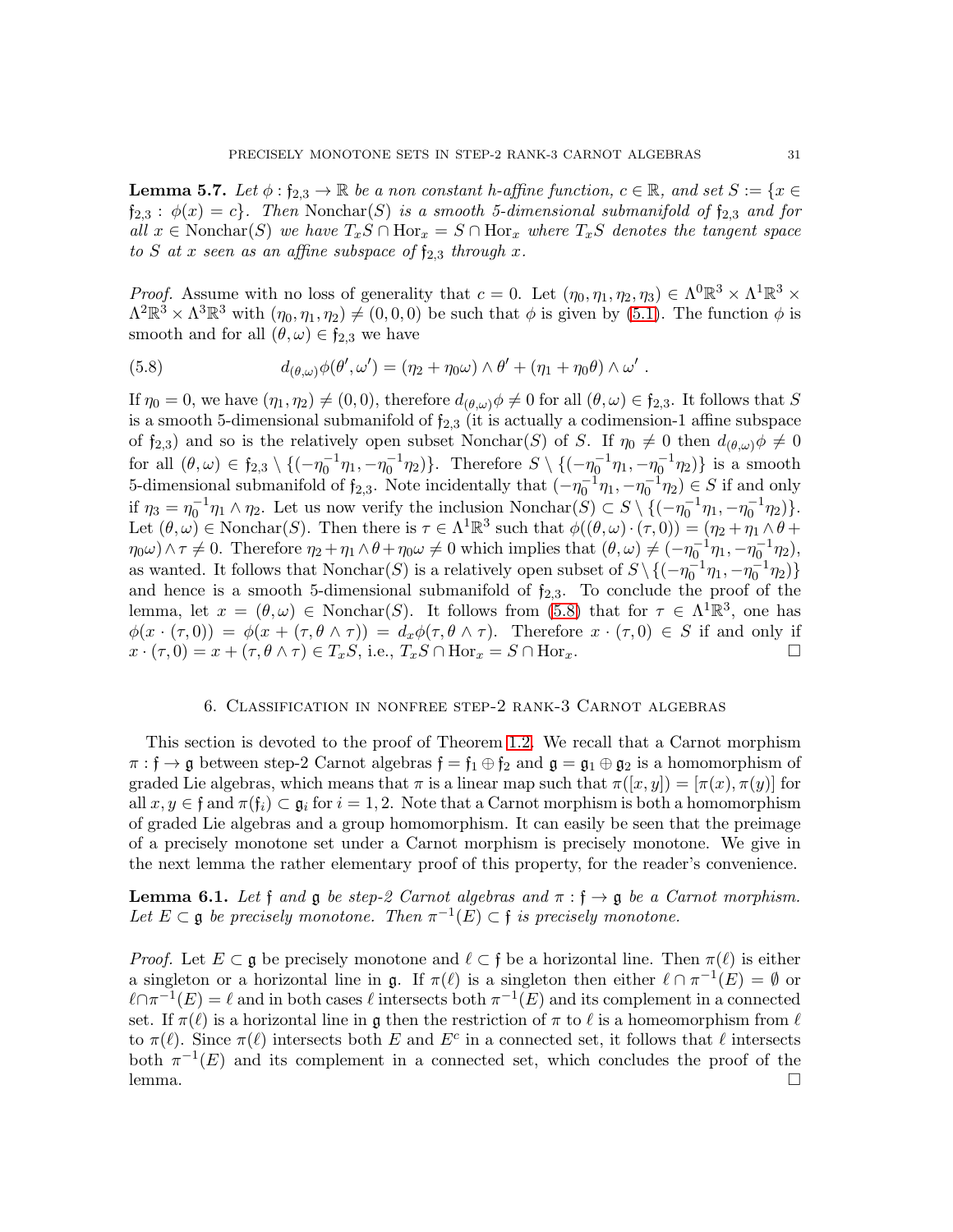To prove Theorem [1.2](#page-2-1) let g be a step-2 rank-3 Carnot algebra that is not isomorphic to  $f_{2,3}$  and let  $E \subset \mathfrak{g}$  be precisely monotone and measurable with  $E \notin \{\emptyset, \mathfrak{g}\}\$ . Let  $\pi : f_{2,3} \to \mathfrak{g}$ be a surjective Carnot morphism. Recall that the universal property of the free step-2 rank-3 Carnot algebra ensures the existence of such a surjective Carnot morphism, see for instance [\[22,](#page-32-15) p.45], and Ker  $\pi$  is a non trivial linear subspace of  $\Lambda^2 \mathbb{R}^3$  since  $\mathfrak g$  is not isomorphic to  $f_{2,3}$ . By Lemma [6.1](#page-30-3) and since  $\pi$  is continuous,  $\pi^{-1}(E)$  is a precisely monotone and measurable subset of  $f_{2,3}$  with  $\pi^{-1}(E) \notin \{\emptyset, f_{2,3}\}.$  By Theorem [1.1,](#page-2-0) there is a non constant h-affine function  $\phi : \mathfrak{f}_{2,3} \to \mathbb{R}$  such that  $\text{Int}(\pi^{-1}(E)) = \{x \in \mathfrak{f}_{2,3} : \phi(x) < 0\},\$  $\overline{\pi^{-1}(E)} = \{x \in \mathfrak{f}_{2,3} : \phi(x) \leq 0\}, \text{ and } \partial \pi^{-1}(E) = \{x \in \mathfrak{f}_{2,3} : \phi(x) = 0\}.$  Since  $\pi$  is linear and surjective,  $\pi$  is continuous and open. Therefore  $\text{Int}(\pi^{-1}(E)) = \pi^{-1}(\text{Int }E)$ ,  $\overline{\pi^{-1}(E)} = \pi^{-1}(\overline{E}), \, \partial \pi^{-1}(E) = \pi^{-1}(\partial E),$  and it follows that

<span id="page-31-7"></span>(6.1) 
$$
\begin{cases} \text{Int}(E) = \pi(\{x \in \mathfrak{f}_{2,3} : \phi(x) < 0\}) \\ \overline{E} = \pi(\{x \in \mathfrak{f}_{2,3} : \phi(x) \le 0\}) \\ \partial E = \pi(\{x \in \mathfrak{f}_{2,3} : \phi(x) = 0\}). \end{cases}
$$

In particular, we have  $\pi({x \in f_{2,3} : \phi(x) < 0}) \cap \pi({x \in f_{2,3} : \phi(x) = 0}) = \emptyset$ . We shall now verify that this implies that  $\phi$  factors through  $f_{2,3}/$  Ker  $\pi$ , i.e.,  $\phi(\theta + \omega + \zeta) = \phi(\theta + \omega)$ for all  $\theta \in \Lambda^1 \mathbb{R}^3$ ,  $\omega \in \Lambda^2 \mathbb{R}^3$ ,  $\zeta \in \text{Ker } \pi$ . Indeed otherwise there are  $\theta \in \Lambda^1 \mathbb{R}^3$ ,  $\omega \in \Lambda^2 \mathbb{R}^3$ ,  $\zeta \in \text{Ker } \pi \subset \Lambda^2 \mathbb{R}^3$  such that  $\phi(\theta + \omega + \zeta) \neq \phi(\theta + \omega)$ . Then it follows from [\(1.2\)](#page-2-2) that the function  $t \in \mathbb{R} \mapsto \phi(\theta, \omega + t\zeta)$  is a degree-1 polynomial and therefore is surjective. In particular, one can find  $s, t \in \mathbb{R}$  such that  $\phi(\theta + \omega + s\zeta) < 0$  and  $\phi(\theta + \omega + t\zeta) = 0$ , which implies that  $\pi(\theta + \omega) \in \pi({x \in f_{2,3} : \phi(x) < 0}) \cap \pi({x \in f_{2,3} : \phi(x) = 0})$  and gives a contradiction.

Since  $\phi$  factors through  $f_{2,3}/$  Ker  $\pi$ , there is  $\psi : \mathfrak{g} \to \mathbb{R}$  such that  $\phi = \psi \circ \pi$  and it follows from [\(6.1\)](#page-31-7) that

$$
Int(E) = \{x \in \mathfrak{g} : \psi(x) < 0\} \subset E \subset \overline{E} = \{x \in \mathfrak{g} : \psi(x) \le 0\}.
$$

Furthermore, since  $\phi = \psi \circ \pi$  and  $\phi$  is h-affine, then  $\psi : \mathfrak{g} \to \mathbb{R}$  is h-affine (see [\[12,](#page-32-10) Lemma 2.3]). By Theorem [2.11](#page-7-1) we get that  $\psi$  is affine, and  $\psi$  is non constant since  $\phi$  is, which concludes the proof of Theorem [1.2.](#page-2-1)

#### **REFERENCES**

- <span id="page-31-2"></span>[1] Luigi Ambrosio, Bruce Kleiner, and Enrico Le Donne, Rectifiability of sets of finite perimeter in Carnot groups: existence of a tangent hyperplane, J. Geom. Anal. 19 (2009), no. 3, 509–540.
- <span id="page-31-6"></span>[2] Gioacchino Antonelli and Enrico Le Donne, Polynomial and horizontally polynomial functions on Lie groups, <https://arxiv.org/abs/2011.13665>, 2020.
- <span id="page-31-4"></span>[3] G. Arena, A. O. Caruso, and R. Monti, Regularity properties of H-convex sets, J. Geom. Anal. 22 (2012), no. 2, 583–602.
- <span id="page-31-3"></span>[4] Costante Bellettini and Enrico Le Donne, Sets with constant normal in Carnot groups: properties and examples, Comment. Math. Helv. 96 (2021), no. 1, 149–198.
- <span id="page-31-5"></span>[5] Andrea Calogero and Rita Pini, On the H-cone-functions for H-convex sets, J. Convex Anal. 26 (2019), no. 3, 967–989.
- <span id="page-31-0"></span>[6] Jeff Cheeger and Bruce Kleiner, *Metric differentiation, monotonicity and maps to*  $L^1$ , Invent. Math. 182 (2010), no. 2, 335–370.
- <span id="page-31-1"></span>[7] Jeff Cheeger, Bruce Kleiner, and Assaf Naor, Compression bounds for Lipschitz maps from the Heisen*berg group to*  $L_1$ , Acta Math. **207** (2011), no. 2, 291–373.